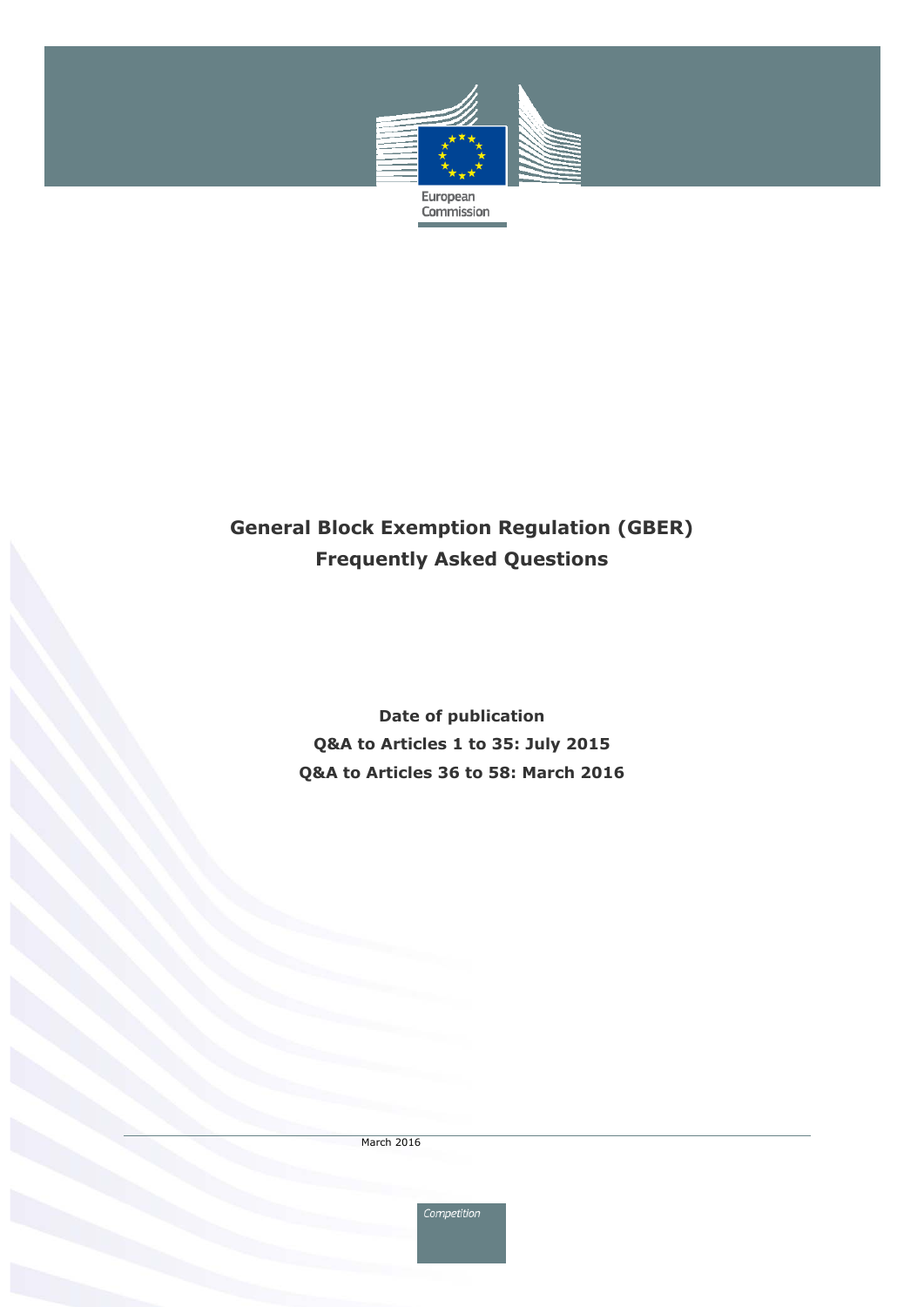**State funding that meets the criteria established in Article 107(1) TFEU constitutes State aid. As a general rule, State aid must be notified to and cleared by the Commission before it is granted. The General Block Exemption Regulation (hereafter the GBER or the Regulation) exempts Member States from this notification obligation, as long as all the GBER criteria are fulfilled. The Regulation simplifies the procedure for aid-granting authorities at national, regional and local level. It allows them to provide measures ranging from job creation and boosting competitiveness to measures that create a favourable environment for the Small and Medium Enterprises (hereafter SMEs).** 

**The new GBER significantly extends the possibilities for Member States to grant "good aid" to companies without prior Commission scrutiny, simplifies the award of State aid and reduces the duration of processes for aid beneficiaries. It also introduces ex-post requirements for Member States such as the requirement to evaluate large aid schemes and to ensure greater transparency on aid awards.** 

**The new GBER is a cornerstone of the State Aid Modernisation (SAM) agenda (see IP/12/458), which is a broad reform of State aid rules aimed at facilitating sustainable, smart and inclusive growth, focusing on cases with the biggest impact on the internal market and streamlining the rules to adopt faster and better informed decisions. The review of the GBER contributes to all SAM objectives, with a particular focus on simplification and dealing as a priority with cases that matter most for competition in the internal market. In addition, the GBER imposes conditions which aim to ensure that the beneficiary will indeed undertake the project or activity which he would not have undertaken had the aid not been granted (incentive effect). Lastly, the Regulation will lead to increased transparency, allowing all stakeholders to have a better grasp of the aid that has been granted and of its impact.** 

**Member States will have a major role to play in designing and implementing schemes without prior notification. The purpose of this document – which is in fact a compilation of questions mainly received from the national administrations – is to offer guidance concerning the implementation of the GBER. This FAQs document does not intend to tackle all the interpretation questions that may arise, only the most common ones raised so far.** 

**This document is a working paper prepared by the Commission services and is not binding on the European Commission as an institution. The FAQ follow the structure of the GBER and all references to Articles and recitals relate to the GBER unless otherwise stated.**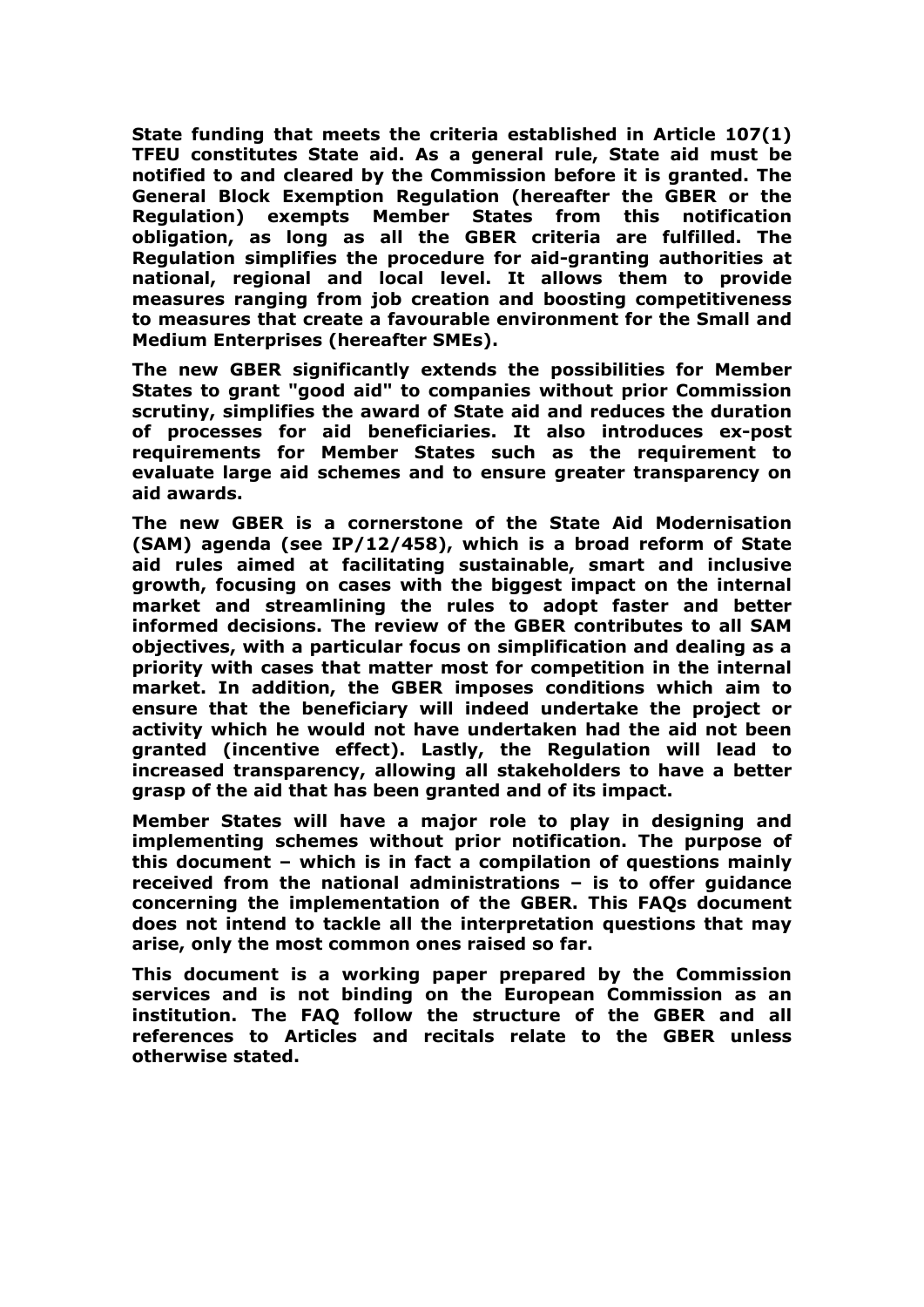

# **Contents**

| 3. CHAPTER III - SPECIFIC PROVISIONS FOR DIFFERENT CATEGORIES OF |  |
|------------------------------------------------------------------|--|
|                                                                  |  |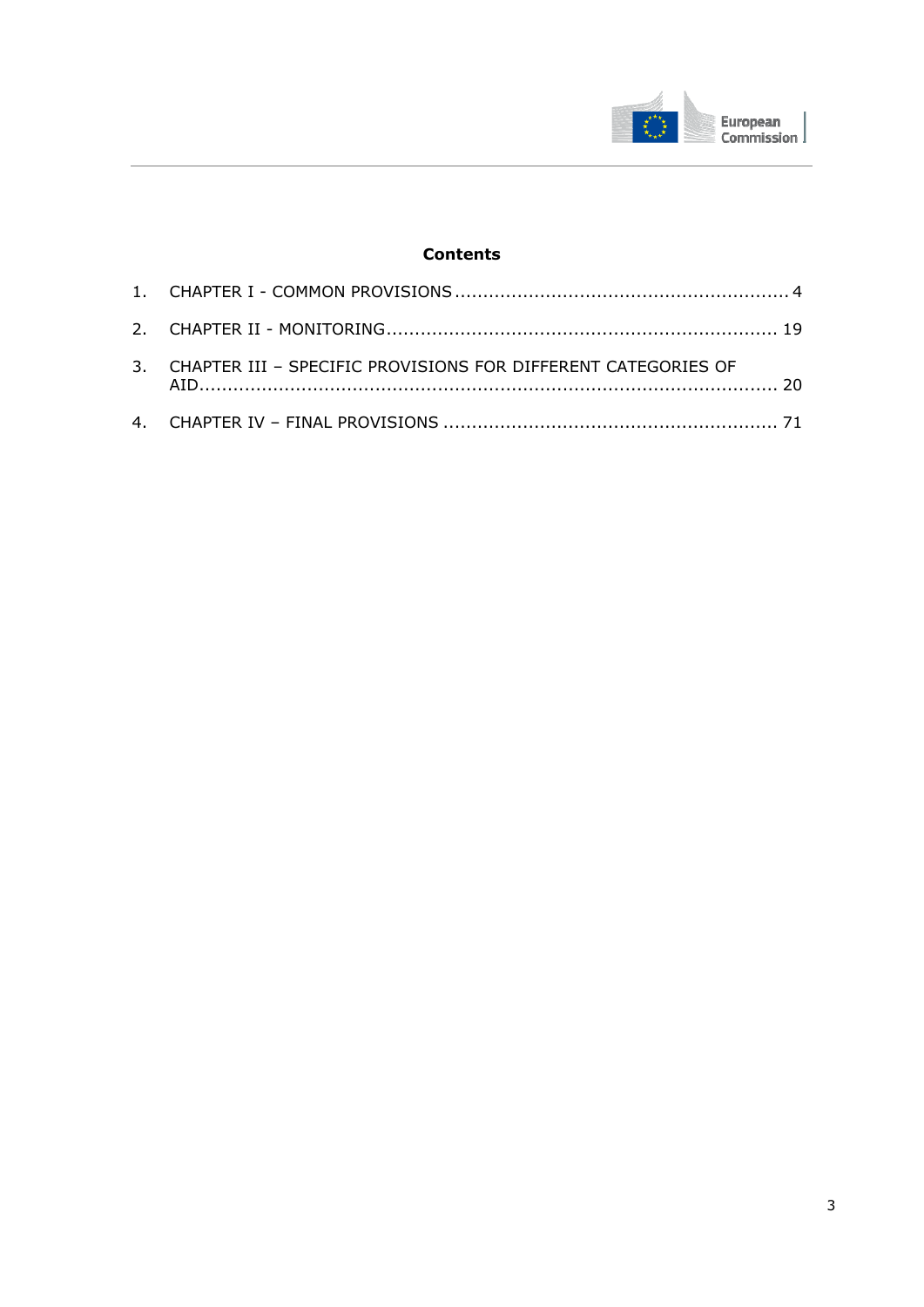#### **1. Chapter I - COMMON PROVISIONS**

<span id="page-3-0"></span>**Article 1:** 

**1. In order to assess whether an aid scheme reaches the threshold for evaluation foreseen in Article 1(2)(a), i.e. "average annual State aid budget exceeding EUR 150 million", what is the correct assesment method for the aid component in the cases of aid comprised in loans, in guarantees and in the case of tax schemes?** 

Only the State aid component of the budget is relevant for the evaluation threshold of Article 1(2)(a). Article 5 GBER on the transparency of aid states that the "Regulation shall apply only to aid in respect of which it is possible to calculate precisely the gross grant equivalent of the aid ex ante without any need to undertake a risk assessment".

For calculating the aid element comprised in loans, two provisions are relevant: Article 5(2)(b) GBER and the Communication from the Commission on the revision of the method for setting the reference and discount rates - 2008/C 14/02.

For calculating the aid element comprised in guarantees, two provisions are relevant: Article 5(2)(c) GBER and the Commission Notice on the application of Articles 87 and 88 of the EC Treaty to State aid in the form of guarantees - 2008/C 155/02.

In the case of a tax scheme, the budget corresponds to the estimated tax loss, per year, for all aid instruments contained in the scheme.

# **2. What is the relation between the EUR 150 million thresholds set in Article 1(2)(a) (obligation to provide an evaluation plan) and Article 4(1)(v) - notification threshold for operating aid for energy produced from renewable energy sources?**

According to Article 1(2) and recital (8) of the GBER, in view of their greater potential impact, certain schemes with an annual budget exceeding EUR 150 million will be subject to State aid evaluation with the obligation for the Member State to submit an evaluation plan. The evaluation aims at verifying whether the assumptions and conditions underlying the compatibility of the scheme have been achieved and should provide indications on the impact of the scheme on competition and trade. In contrast to that obligation, the particular provision of operating aid for renewable energy in Article 4(1) (v) GBER, obliges Member States to notify to the Commission State aid exceeding EUR 150 million per year. This is to be calculated taking into account the combined budget of all schemes falling under Article 42 GBER, per Member State.

Therefore the two thresholds have different purposes. The first threshold concerns the expected average annual budget for a scheme within certain categories of the GBER that triggers a requirement of evaluation of such large scheme, and for which an evaluation plan has to be submitted within twenty working days after the scheme was put into effect. The second threshold refers to the expected aggregated annual aid to be granted by a Member State under all schemes falling under Article 42 that, if exceeded, triggers an ex ante notification obligation to the Commission, before putting into effect the aid measure.

The scheme concerning energy produced from renewable energy sources leading to a budget exceeding EUR 150 million will have therefore to be notified individually to the Commission. In reason of their different application, an operating aid scheme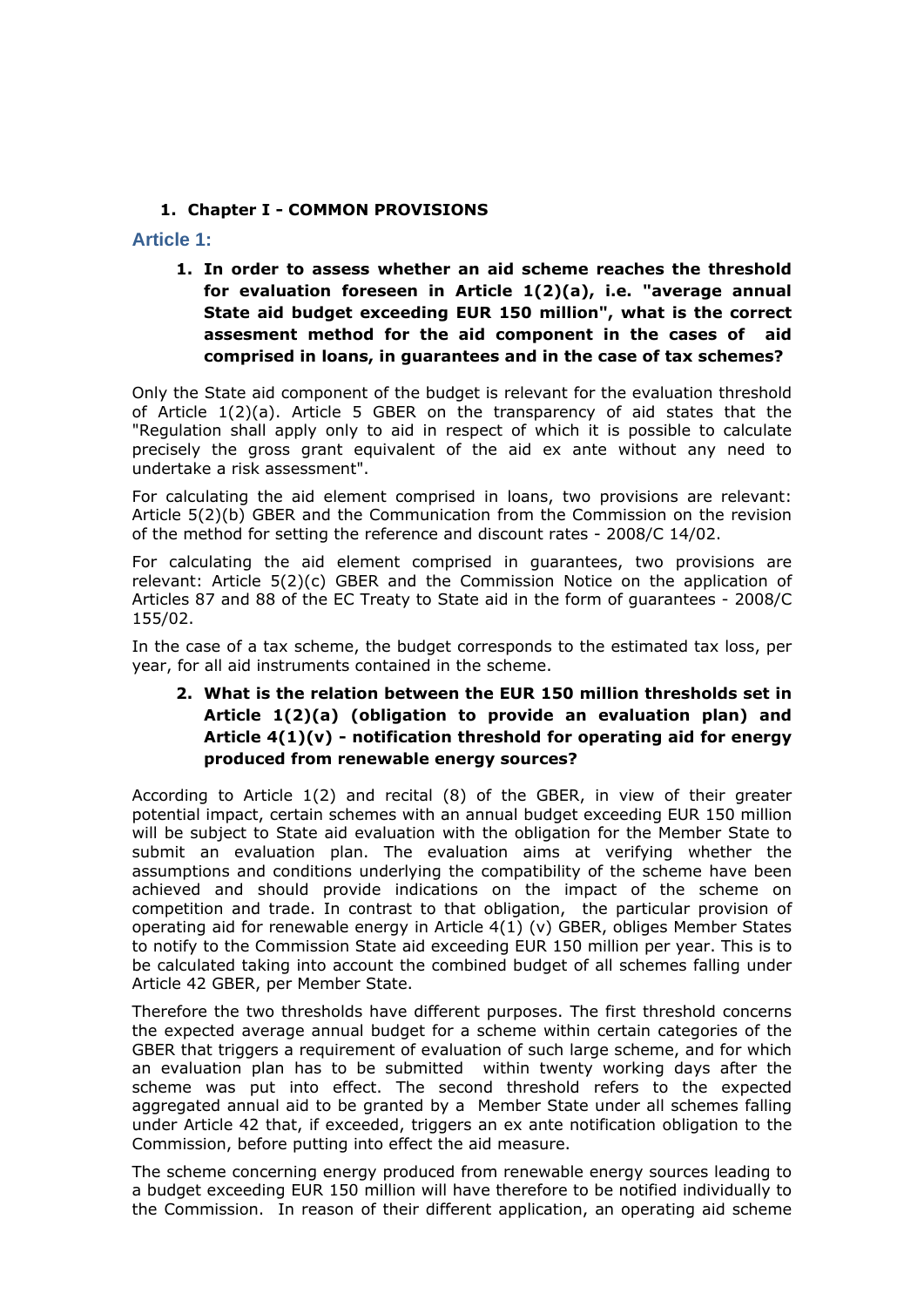

concerning energy produced from renewable energy sources and that is subject to the evaluation requirement, will also necessarily be caught by the notification obligation in Article  $4(1)(v)$ .

**3. Article 1(3) of the GBER states that aid can be granted to (a) the fishery and aquaculture sector and (b) the primary agricultural production sector for "aid for research and development, innovation aid for SMEs". Can the provisions of Section 4 – Aid for research and development and innovation be used to support relevant activities in (a) the fishery and aquaculture sector and (b) the primary agricultural production sector?** 

As long as there is no distinction within Article 1(3) a and b as to the type of aid or instrument, all Articles within the Section 4 are applicable to aid in the fishery and aquaculture sector. Except for Article 30 that deals with a particular type of aid to research organisations for undertaking studies in the fisheries and aquaculture sector, all other Articles of Section 4 apply to the primary agricultural production sector as well.

## **4. What is the relevance of the GBER for regional aid in view of the exclusion enshrined in Article 1(3)(e)?**

Article 1 defines the scope of the GBER. According to Article 1(3)(e), the GBER does not apply to the certain categories of regional aid listed in Art 13. Article 13 excludes the application of Section 1 (Regional aid) of the GBER to certain aid measures listed there-in, but it does not preclude that such aid could not at all be exempted under another section of the GBER, provided it fulfils both general and specific conditions of the GBER.

**5. Article 1(4)(c) prohibits the granting of aid to undertakings in difficulty and Article 2(18) defines such undertakings. In case the aid beneficiary is a daughter company of the group, does it mean that the aid grantor has to control the whole concern? And if e.g. another daughter of the concern is in difficulty then no aid can be granted to the group and other companies belonging to it?** 

In accordance with the case law, an undertaking is defined as a single economic entity having a common source of control. Therefore, as long as the group acts as a single economic unit, it shall be considered as one undertaking and the economic situation of all the legal persons part of the group shall be considered when granting aid under the GBER. Otherwise, a company that is in difficulty might bypass the GBER prohibition of aid to enterprises in difficulty, by simply setting up a wholly owned subsidiary and transferring its liabilities to that company.

**6. Can a State aid scheme impose as a condition of eligibility requirements relating to the headquarters of potential aid beneficiaries? Could the scheme require that the potential beneficiary is registered within that Member State?** 

The rationale of the Article 1(5) GBER originates from the basic EU freedom of establishment for nationals of a Member State in the territory of another Member State as stated in the Article 49 TFEU. The same freedom of establishment extends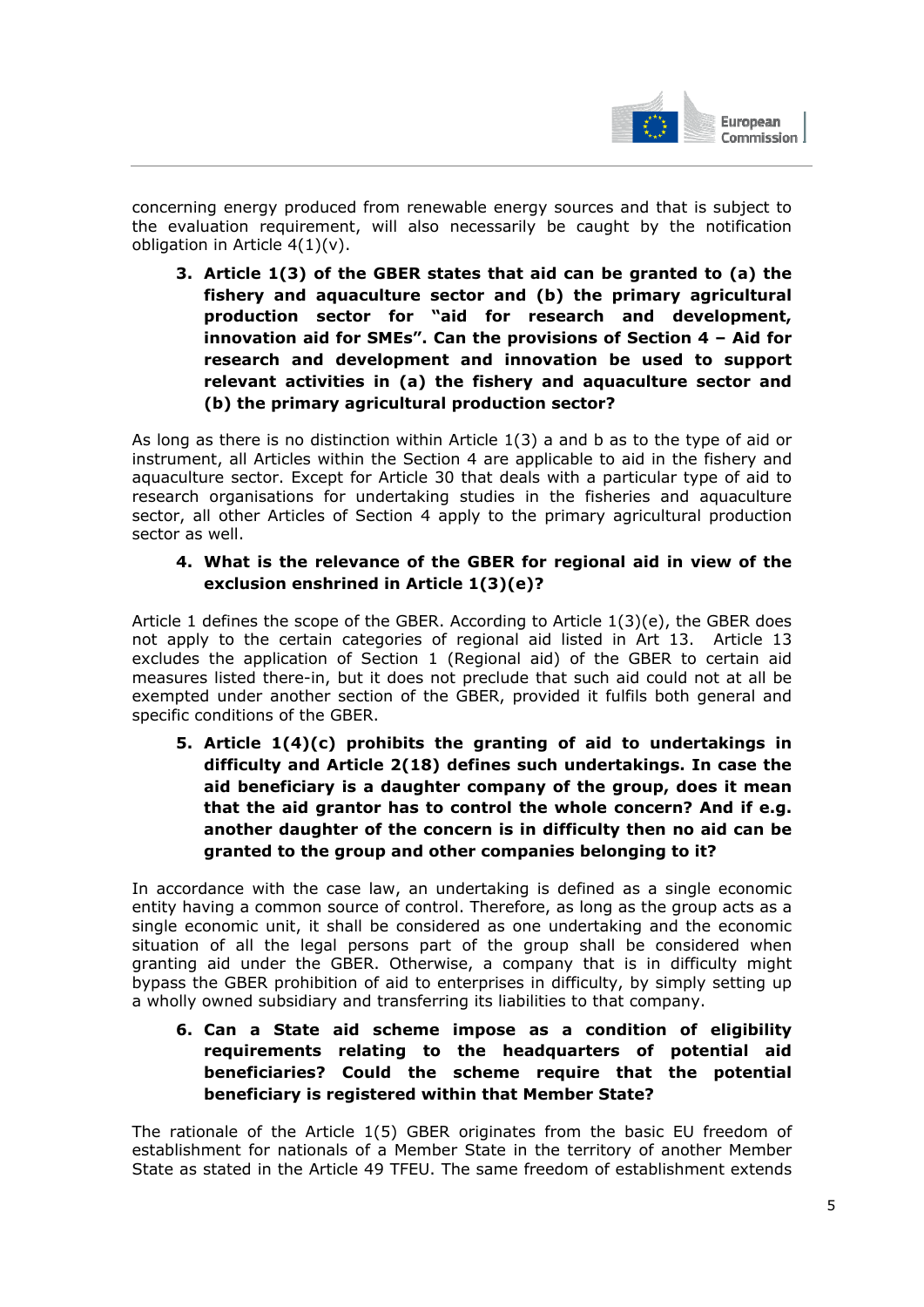to legal persons that may set up branches in any other Member States and are therefore free to carry out their activity from different Member States, across the internal market. Any restrictions to this freedom to set up an establishment and carry out economic activity from that establishment is therefore contrary to the Treaty. Consequently, the provision of State aid should not be designed in such a way that would effectively prohibit undertakings from carrying out their activities in other Member States.

For the same reason, according to the Article 1 (5) (a) GBER, if the aid schemes provides that it is only available for undertakings having their headquarters in a certain Member State, the GBER would not apply. However, the requirement to have an establishment or branch in the aid granting Member State at the moment of payment of the aid is permitted. Therefore, to the extent that the condition to 'be registered' (by means of a branch or an establishment) is a necessary condition for carrying an aided activity in such Member State, it would appear to be coherent with the GBER.

# **7.** With regard to the Article 1 (5) (a) of GBER what is meant by "the **beneficiary that is predominantly established in the Member State"? Could the scheme provide for a requirement that the beneficiary is registered in the granting Member State?**

The provision of State aid by one Member State should not be designed in such a way that would effectively prohibit undertakings from carrying out their activities in other Member States. This could, for example, be done by requiring the beneficiary to achieve a certain part of its turnover in the granting Member States. Also, it would not be allowed under the GBER to make the grant of aid subject to the obligation for the beneficiary to have its headquarters in the granting Member State (or in a certain region or municipality). However, the requirement to have an establishment or branch or activity in the granting Member State at the moment of payment of the aid is permitted. Therefore, to the extent that the condition to 'be registered' is a necessary condition for carrying an activity in such Member State, it would appear to be coherent with the GBER. Otherwise, such requirement would likely infringe internal market rules.

## **8. Is it possible to require that a company is formally established in the granting Member State at the time when the application for aid is made?**

The GBER states in Article 1(5) a that a Member State might require that the company has an establishment in its territory at the time of payment of the aid. This cannot be interpreted as also meaning a requirement to have an establishment at the time of application for the aid as it would limit the possibility of companies located outside the granting Member State to apply for an aid and therefore carry out a particular project/investment.

## **9. What is the evaluation plan decision procedure under GBER and its possible outcomes?**

Large aid schemes referred to in Article 1(2)(a) of the GBER can be implemented immediately by the Member States. However, for such schemes, the exemption under the Regulation expires six months following their entry into force.

The Member State is required to notify the evaluation plan within the first 20 working days following the entry into force of the scheme. Until a final notification form is adopted by the Commission as an annex to the Implementing regulation No 794/2004, Member States are encouraged to use the provisional supplementary information sheet for the notification of an evaluation plan, published on the DG Competition website. The Commission services will immediately start assessing the completeness and appropriateness of the evaluation plan.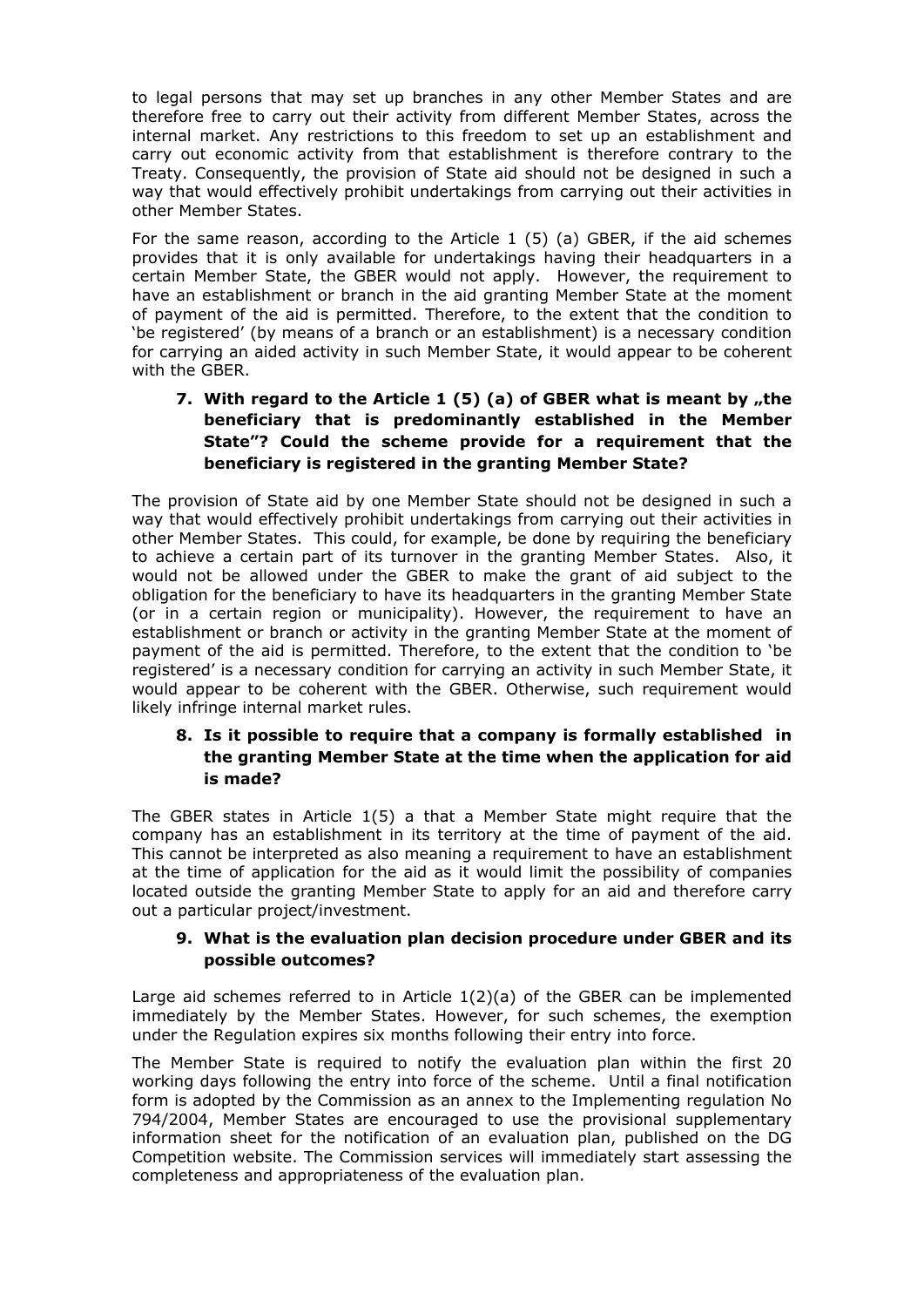

The Commission should receive from the Member State the necessary information to be able to carry out the assessment of the evaluation plan and will request additional information without undue delay allowing the Member State to complete the missing elements for the Commission to adopt a decision.

Following the assessment of the evaluation plan, the Commission could exceptionally adopt a decision prolonging the exemption of the scheme beyond the initial six months.

If the Commission does not adopt a decision on the evaluation plan within the six months period, the scheme will no longer be exempted under the GBER. In this scenario, the concerned Member State will have to suspend its application until the evaluation plan has been approved.

Alternatively, Member States can notify the measure for a detailed assessment of its compatibility under the relevant State aid guidelines. Such assessment will review the whole scheme and the need for an adequate evaluation plan in line with the relevant State aid guidelines.

# **10.When does the 6 months period referred to in Article 1(2) a begin? Is it 6 months after the evaluation plan has been sent or 6 months from the starting date of the scheme?**

The six months period begins from the date when the State aid scheme was put into effect.

## **11.Are there any short guidelines, practical information on how an evaluation plan subject to notification should be designed?**

The Commission Staff Working Document "Common methodology for State aid evaluation" has been published on 28 May 2014 and is available on DG Competition's website [http://ec.europa.eu/competition/state\\_aid/modernisation/state\\_aid\\_evaluation\\_me](http://ec.europa.eu/competition/state_aid/modernisation/state_aid_evaluation_methodology_en.pdf) [thodology\\_en.pdf](http://ec.europa.eu/competition/state_aid/modernisation/state_aid_evaluation_methodology_en.pdf)

The Staff Working Document provides guidance and best practices on the drafting of an evaluation plan and provides a description of its key elements. Member States are invited to take this guidance into account as much as possible<sup>1</sup>.

# **Article 2: Definitions**

-

# **12.What is meant by "without further implementing measures being required" in the definition of an aid scheme (Article 2(15))?**

The wording regarding the measures that constitute a scheme for the purposes of Article 2(15) of the GBER is meant to clarify that, in order for a State aid measure to be considered a scheme, the legal basis is detailed enough to determine the

 $1$  Additional Frequently asked questions about State aid evaluation are available on the DG Competition website: http://ec.europa.eu/competition/state\_aid/modernisation/evaluation\_faq\_en.pd f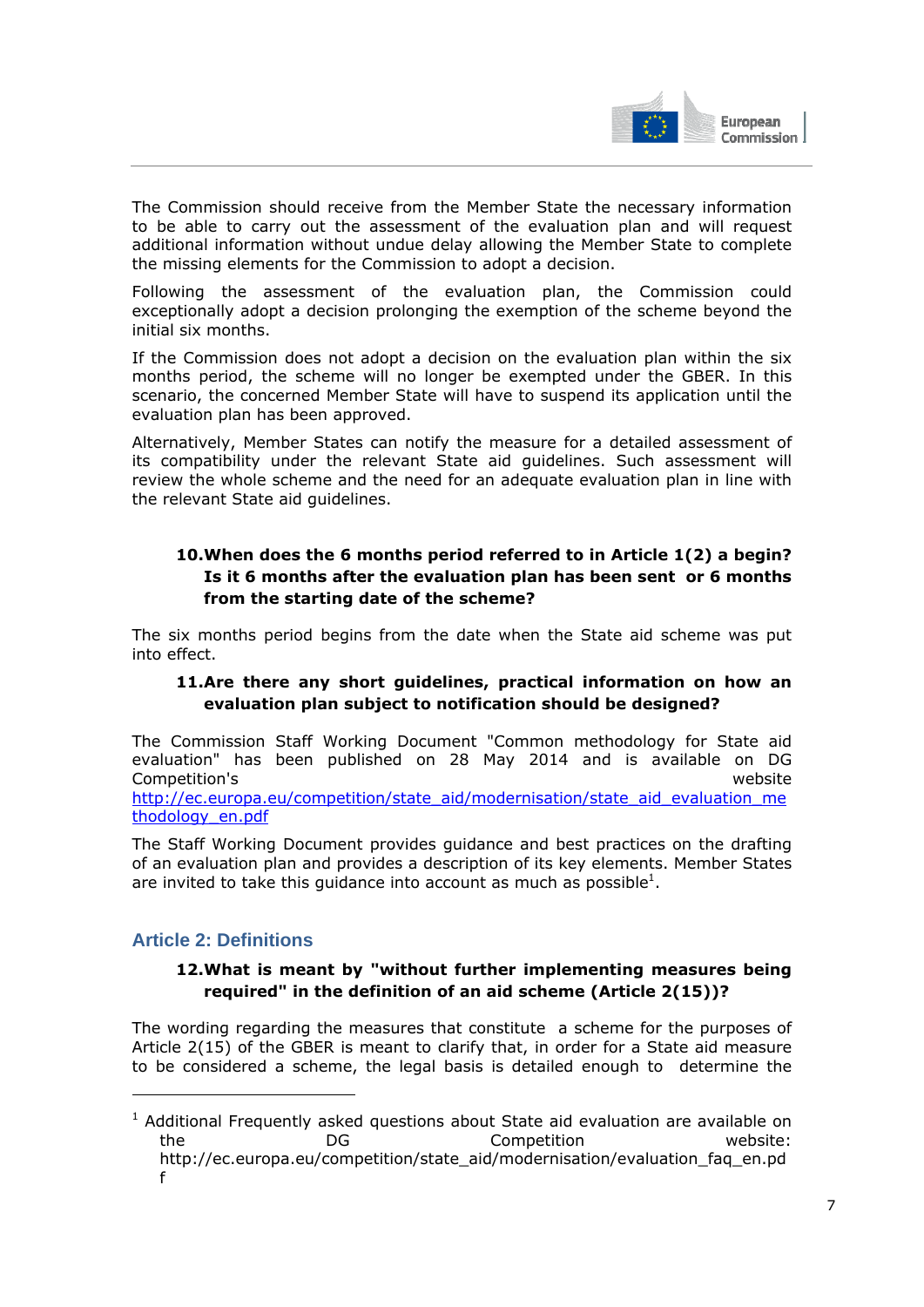group of beneficiaries and under which conditions they may benefit of the aid measures.

# **13.Does an undertaking subject to "collective insolvency proceeding" as described in Article 2(18)(c) GBER and in point 20 (c) of the Rescue and Restructuring Guidelines automatically qualify as "undertaking in difficulty"?**

Article 2(18)(c) of GBER and point 20(c) of the Rescue and Restructuring Guidelines refer to national insolvency proceedings. Thus, it is for the national law to define the conditions under which an undertaking is to be regarded as insolvent. Whenever an undertaking, under this national definition, is (1) subject to collective insolvency proceedings or (2) fulfils the criteria for being placed under such proceedings at the request of its creditors, it shall be regarded as an "undertaking in difficulty" under point 20(c) of the Guidelines.

# **14.Can an undertaking subject to collective insolvency proceedings whose continuation of the activity under a restructuring plan is approved and remains under the control of the (commercial) court – and which does not qualify in any other way as a firm in difficulty benefit from other types of aid?**

A firm subject to collective insolvency proceedings under national law fulfils the criterion of Article 2(18)(c) and therefore must be assessed as undertaking in difficulty, even if it does not meet any of the remaining criteria of Article 2(18), and thus is excluded from aid granted in application of the GBER. The only aid category available to undertakings in difficulty under the GBER is aid to compensate for damages of natural disasters.

# **15.It is possible to choose the most favourable criteria among the ones of Article 2(18) of the GBER, or one must consider an undertaking to be in difficulty once at least one of the criteria is met?**

According to Article 2(18) of the GBER, an "undertaking in difficulty" means an undertaking in respect of which at least one (emphasis added) of the circumstances described in points (a) – (e) occurs. Therefore, it is not possible to choose an assessment criterion. As soon as a firm fulfils at least one of the criteria of Article 2(18) of the GBER, it must be considered as being in difficulty and thus, pursuant to Article 1(4) c), the undertaking is not eligible for the categories of aid covered by the GBER, with the exception of aid schemes to make good the damage caused by certain natural disasters.

# **16.What is meant by the term "debt" in the debt to equity ratio referred to in Article 2 (18)(e)(1) of GBER?**

The term "debt" should be understood as the book value of short-term and longterm financial liabilities.

# **17.Within the definition of "start of works" in Article 2(23) what is meant by "commitment that makes the investment irreversible"? Is a clause allowing for unilaternal termination sufficient to make a contract reversible?**

'Start of work' is either the start of construction work or the first firm commitment to order equipment, excluding preliminary feasibility studies. Whether the agreements and payments made on the basis of these agreements can be considered a "first firm commitment" to start the project does not necessarily depend on the formal classification of the agreements in question, but on the terms of those agreements. If contractual obligations make it difficult from an economic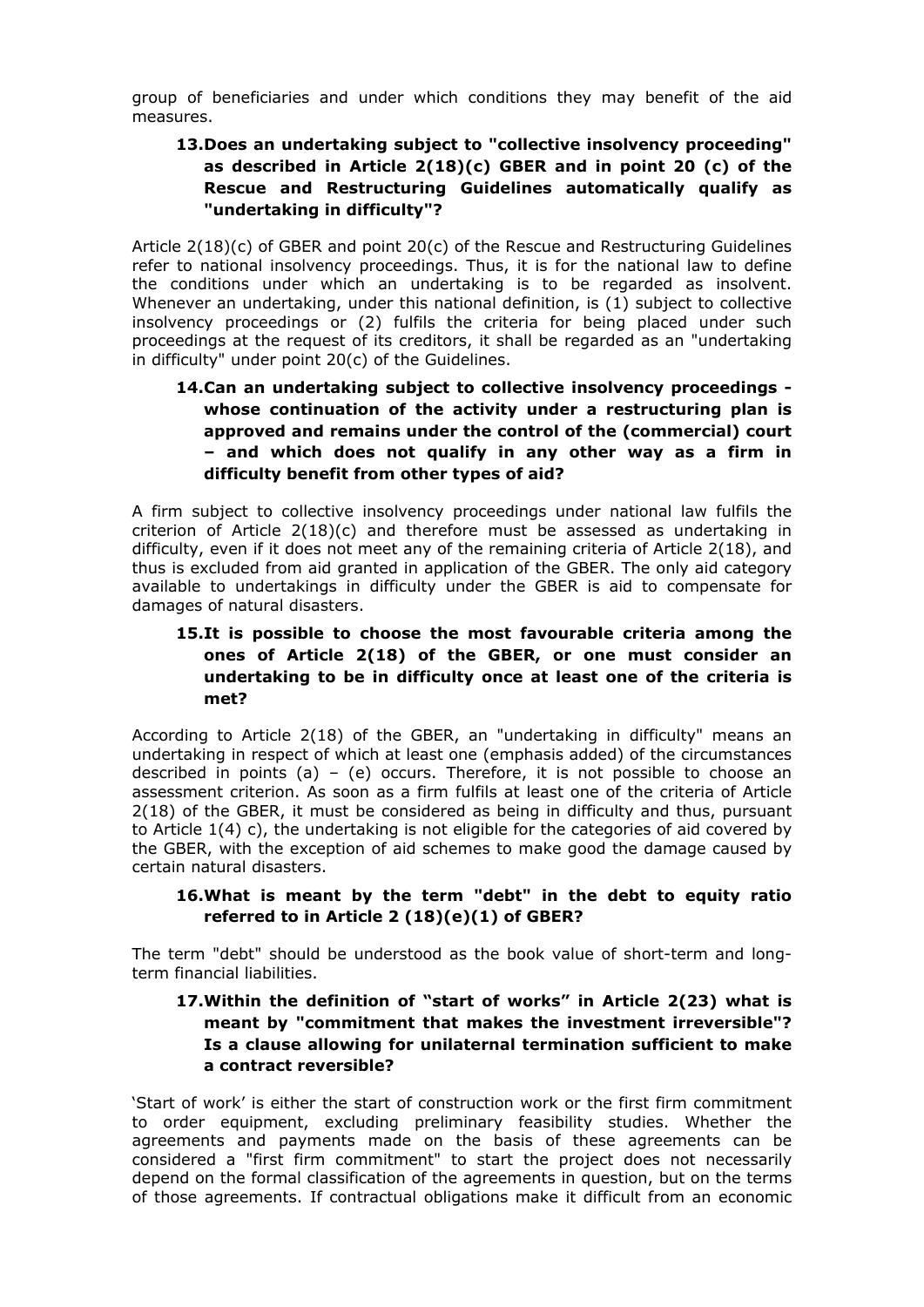

standpoint to abandon the project in a given case, particularly because a considerable sum of money would be lost, work will be deemed to have started. A more detailed examination of the specific circumstances of the case would be needed to see if this is indeed the case.

As most contracts will have a clause allowing for unilateral termination under some conditions, this cannot be a sole factor for determining the nature of the commitment. However, if for instance the termination of that contract entails significant financial losses for the aid beneficiary, the contract may still be considered as a firm commitment to pursue the investment in the absence of State aid.

# **18.Taking into account the new provision in the Article 2(23) GBER regarding "start of works", can the acquisition of a land which has been acquired before the aid application has been submitted be considered (in total or partially) a financial contribution of at least 25% of the eligible costs pursuant to the Article 14 (14) GBER?**

According to the Article 2(23) of GBER buying land and preparatory works such as obtaining permits and conducting feasibility studies are not considered start of works. However, this provision does not preclude the possibility to accept the acquired land as own contribution. Article 14(14) GBER provides that the aid beneficiary must provide a financial contribution of at least 25 % of the eligible costs, either through its own resources or by external financing, in a form, which is free of any public support. Given the fact that land is eligible cost under the RAG and under the condition this land has been acquired on market terms, it is not considered to be aid and may well be accepted as own contribution in the meaning of the paragraph (38) RAG 2014-20.

## **19.What is meant by "the relevant lifetime of the investment" in Article 2(39)?**

The lifetime of the investment that can be assimilated to the depreciation period in most accounting systems.

## **20.What is meant by 'transport related infrastructure' in Article 2(45)?**

The transport sector is defined in Article 2(45) of the GBER as meaning

"the following activities in terms of NACE Rev. 2:

(a) NACE 49: Land transport and transport via pipelines, excluding NACE 49.32 Taxi operation, 49.42 Removal services, 49.5 Transport via pipeline;

(b) NACE 50: Water transport;

(c) NACE 51: Air transport, excluding NACE 51.22 Space transport."

Therefore, the transport related infrastructure excluded from the scope of application of regional aid under the GBER refers to infrastructure that is needed for and used to provide the transport activities listed in Article 2(45) of the GBER. Aid to the transport sector is subject to special rules and specific guidelines apply. For example, the regional aid provisions of the GBER will not apply to State aid granted to airports and the related airport infrastructure given that this type of aid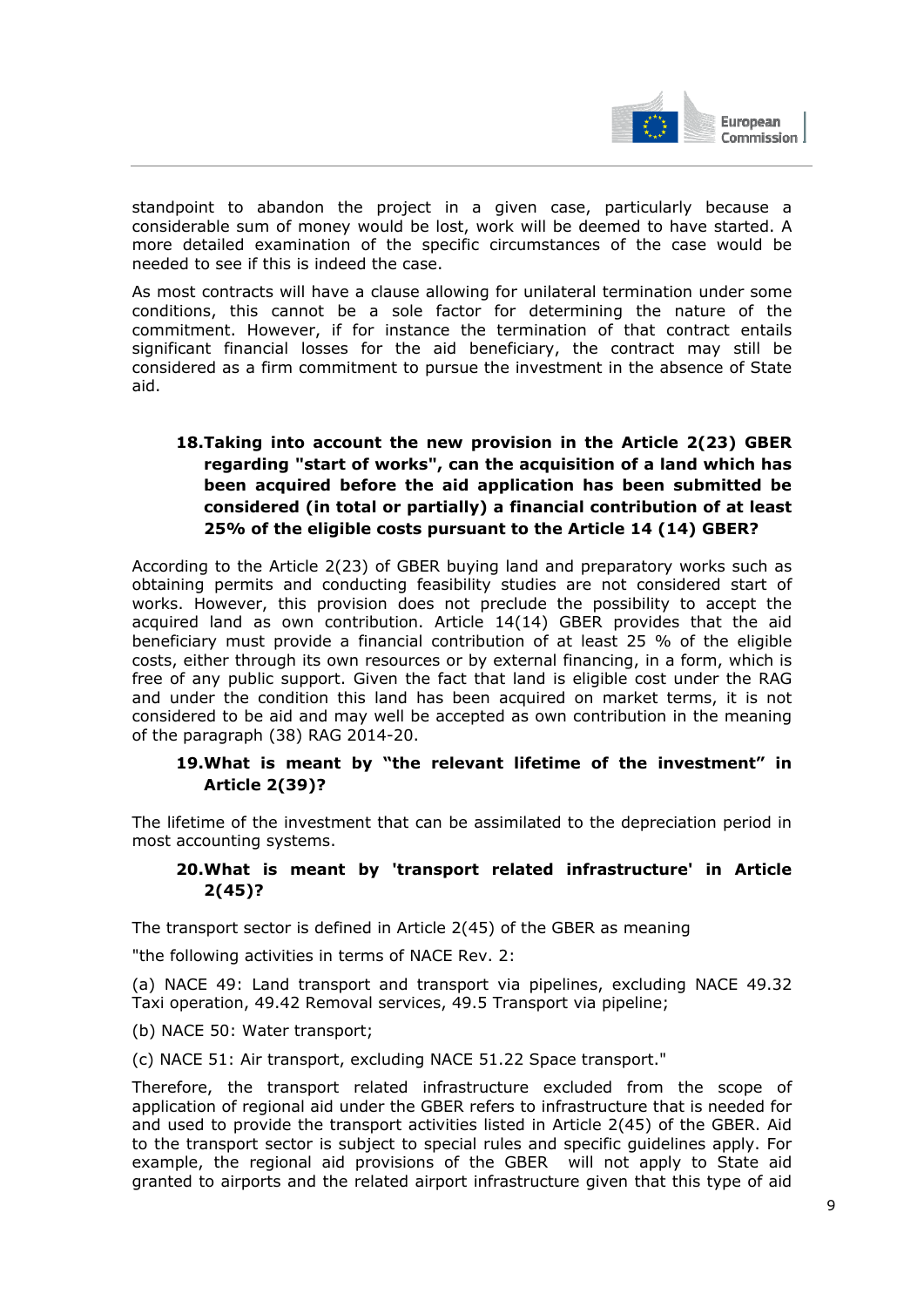is assessed under the recently adopted Guidelines on State aid to airports and airlines (OJ C 99, 4.4.2014, p. 3.)

## **21.Does the definition of 'transport sector' under the new GBER cover the cruise ship sector?**

The transport sector is defined in Article 2(45) of the GBER as "the transport of passengers by aircraft, maritime transport, road or rail and by inland waterway or freight transport services for hire or reward; more specifically the 'transport sector' means the following activities in terms of NACE Rev. 2 (…).

(a) NACE 49: Land transport and transport via pipelines, excluding NACE 49.32 Taxi operation, 49.42 Removal services, 49.5 Transport via pipeline;

(b) NACE 50: Water transport;

(c) NACE 51: Air transport, excluding NACE 51.22 Space transport."

Therefore, all the activities that fall under NACE 50 code are excluded from the scope of application of regional aid under the GBER. Cruise ships would normally fall under the water transport NACE code 50 and would consequently be excluded from regional aid under the GBER.

#### **22.What is meant by "new products" in Article 2(49)? Does a "new product" mean a different NACE classification?**

 According to Article 2 (49) of the GBER, a "diversification" project is an initial investment if it is "diversification of the output of an establishment into products not previously produced in the establishment". The important condition for qualifying a "diversification" project as an "initial investment" is that the products were not produced in that establishment before the project. However, the "product" is not defined by reference to NACE codes. NACE codes are used for the definition of the  $\mu$ same or similar activity" (Article 2(50) of the GBER). If the activity resulting into the new product falls under a different four digit numerical NACE code, it can also be considered as diversification into a new product. However, not in all cases would the activities resulting into new products have to fall under different four digit numerical NACE codes.

*[Example*: NACE code C.1089 – Manufacture of other food products n.e.c. If the company was producing soups and broths and now it decides to produce artificial honey, we could consider it a new product, despite of the fact the activities resulting into these products fall under the same NACE codes.]

#### **23.What is meant by "initial investment in favour of a new economic activity" in Article 2(51)?**

"Initial investment in favour of a new economic activity" means an investment carried out by an undertaking introducing a new activity, which is not the same or similar activity to the activity previously performed in the establishment. An investment in an existing establishment is not considered initial investment in favour of new economic activity unless it introduces a new activity, which is not the same or similar activity to the activity previously performed in the establishment. Therefore, if the new activity falls under the same four-digit numerical code of the NACE as the activity pursued so far in the establishment , it cannot be considered initial investment in favour of new economic activity. The definition is relevant for regional aid to large enterprises in that the GBER allows for exemption from the notification requirement of such aid only for initial investments in favour of new economic activity of large enterprises in 'c' regions.

## **24.What is the meaning of "a new establishment" in the context of Article 2(51)?**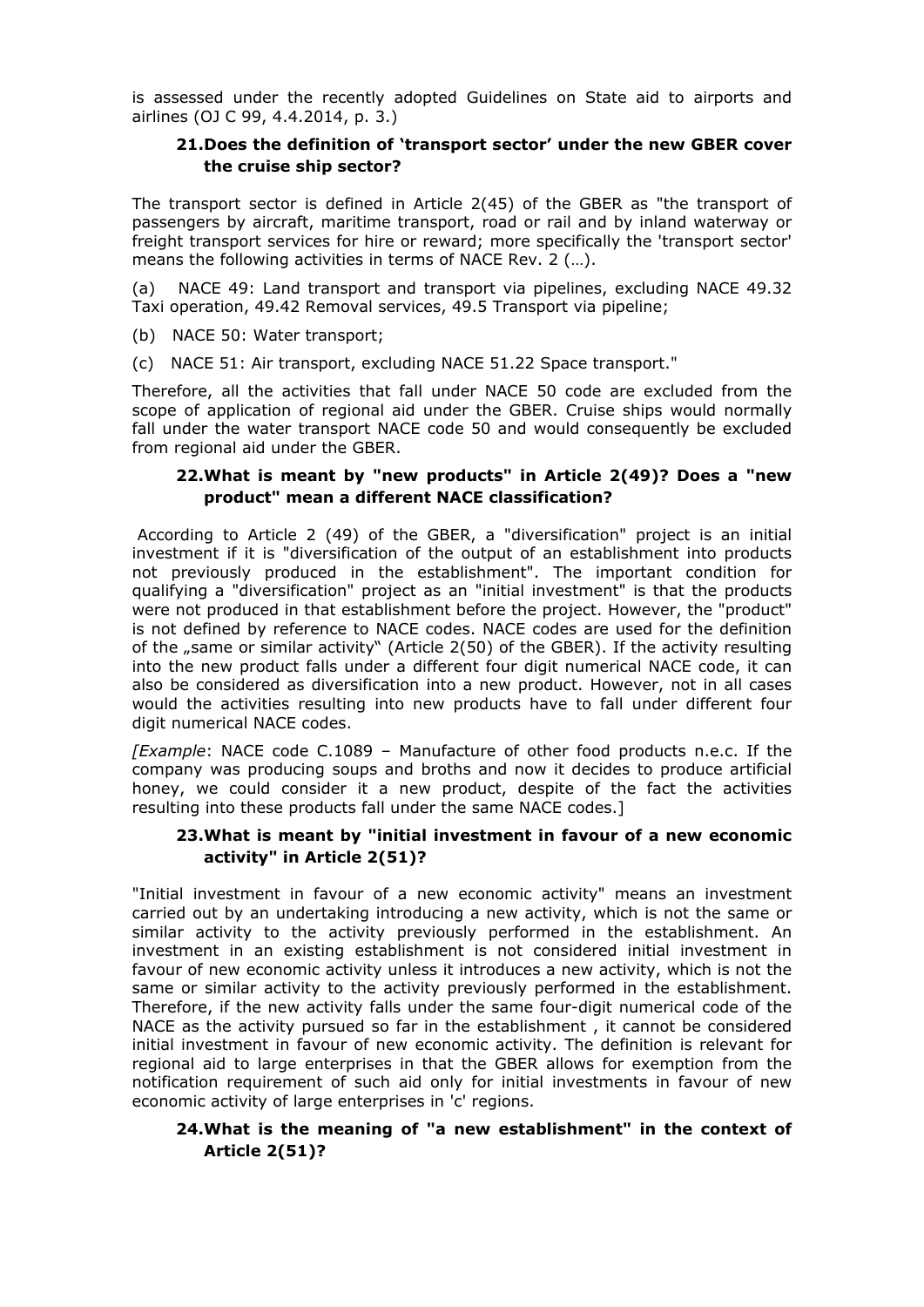

If a large enterprise sets up a new establishment, which is self-standing and is not just a simple extension of the production capacity of an existing establishment, it could be considered as initial investment in favour of new economic activity.

However, if the investment project cannot be considered as one that is setting up a new establishment, but the project could qualify as a diversification of the existing establishment into a new product, it could fall under the Regional Aid Guidelines  $2014$ -2020<sup>2</sup> (hereafter "RAG"). In that case, the Member State would have to notify such a project to the Commission, and the Commission will assess it on the basis of the RAG.

## **25.What is meant by a "fundamental" change in the production process? How is it to be distinguished from a non-fundamental change?**

Initial investment in the form of a fundamental change in the overall production process of an existing establishment means the implementation of a fundamental (as opposed to routine) process innovation. The simple replacement of individual assets without fundamentally changing the overall production process constitutes a replacement investment which is not eligible for regional investment aid as it does not qualify as a fundamental change of an overall production process, and thus is not considered to constitute an initial investment. The fact of having replaced individual items of equipment by others that are more performing (unless this leads to a fundamental change on the overall production process) would also be considered a non-eligible replacement investment.

# **26.What is meant by "extension of the capacity of an existing establishment"? Is this to be taken to mean production of a greater volume of all products?**

The extension of capacity of an existing establishment means that the existing establishment is put into a situation where it can manufacture more volume of at least one of the products already produced in the establishment, whilst the underlying overall production process is not fundamentally changed.

**27.If depreciation of "assets linked to the activity to be modernised" is to include all assets, however peripherally linked they are to production (such as the assembly hall premises, shared lighting etc.), how is the percentage share of these depreciations to be determined in order to be compared against the eligible expenditure? On the basis of the floor surface area of the assembly hall, the percentage use of the machines, the share of sales?** 

The term assets in the context of initial investments refers both to tangible and intangible assets (see Article 2 (49) (a) and Article 2 (51) (a) GBER). Tangible assets consist of land, buildings and plant, machinery and equipment (see Article 2 (28) GBER).Therefore, the buildings for manufacturing or storing manufactured products are covered by Article 14 (7) 2nd sentence of the GBER if these assets are linked to the activity to be modernised. Member State can carry out a pro rata

-

<sup>2</sup> Guidelines on regional State aid for 2014-2020, OJ C209, 23.07.2013.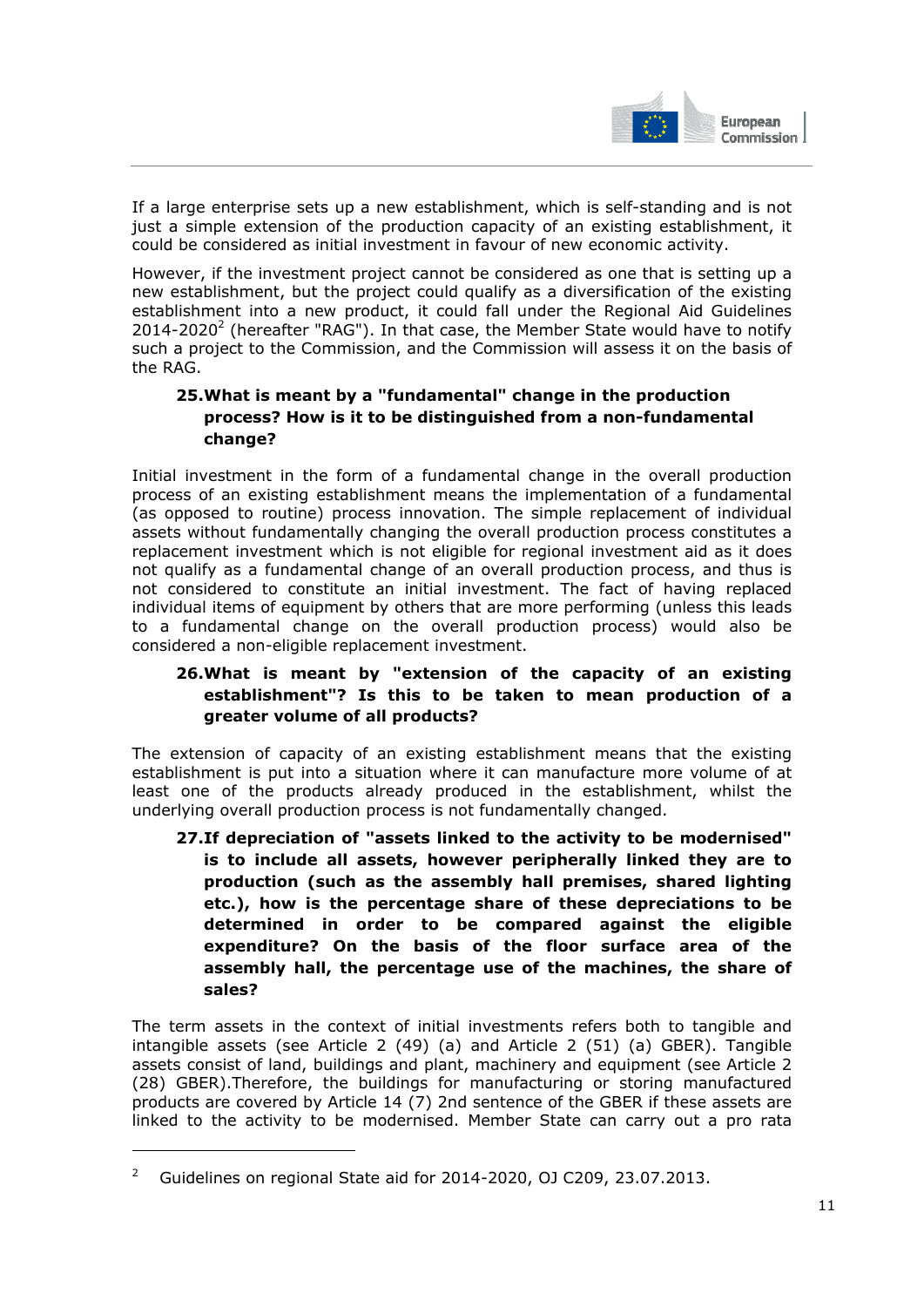calculation. The GBER does not prescribe the method to be applied by the Member State for that purpose, i.e. the Member State can rely on a bona fide approach that takes into account the specific situation and characteristics of the establishment and activity concerned and normal general depreciation rules.

# **28.What is meant by "diversification of the activity of an establishment" under the condition that the new activity is not the same or similar activity to the previously performed in the establishment?**

According to Article 2(51) of the GBER an investment related to the "diversification of the of the output of an existing establishment" into products not previously produced in the establishment qualifies as "initial investment in favour of new economic activity", if the additional product results from a production activity that falls under a different class (four-digit numerical code) of the NACE Rev.2 statistical classification of economic activities than the activity that was performed before the project in the establishment.

**29.Under the old Shipbuilding framework, the definition of ship building covered repair and maintenance of vessels; this framework also exempted smaller vessels under 100gt or less than 365KW in the case of tugs. Do the definitions of ship building under the old ship building framework still apply under the new GBER and if so would it be possible to grant aid to a project that supported the refurbishment and development of infrastructure (quays, docks and workspace) to maintain and repair small vessels under the new GBER?** 

The GBER does not provide a new definition of "shipbuilding". Therefore, the most recent relevant definitions are provided in the 2011 Framework on State Aid to Shipbuilding<sup>3</sup> According to paragraph 12 of the Shipbuilding Framework, 'ship repair' means the repair or reconditioning, in the Union, of self-propelled commercial vessels. Paragraph 12 of the Framework also defines 'self-propelled commercial vessel'. If a vessel does not fall under the definition of 'self-propelled commercial vessel', its repair can be eligible for regional aid under the GBER. Therefore, as long as the infrastructure is used exclusively for this type of small vessels which do not fall under the definition of 'self-propelled commercial vessel', investments in the infrastructure could be eligible for regional aid granted under the GBER, unless they fall within the transport sector (including related infrastructure), which is excluded in Article 13(a) GBER

Such aid may fall under the scope of Article 56 GBER (local infrastructure), which however excludes port infrastructure.

## **30.What is meant by "establishment" in the context of an initial investment?**

Based on the wording of definitions in Article 2(49) and (51) of the GBER, "establishment" in the context of an initial investment is understood as a production unit, and not a legal entity.

## **31.What is meant by the "scientific community" in the definition of "research infrastructure" in Article 2(91)?**

The term "scientific community" corresponds to the term used in Council Regulation (EC) No 723/2009 of 25 June 2009 on the Community legal framework for a

-

 $3$  Framework on State aid for shipbuilding, OJ C364 of 14.12.2011, p. 9-13.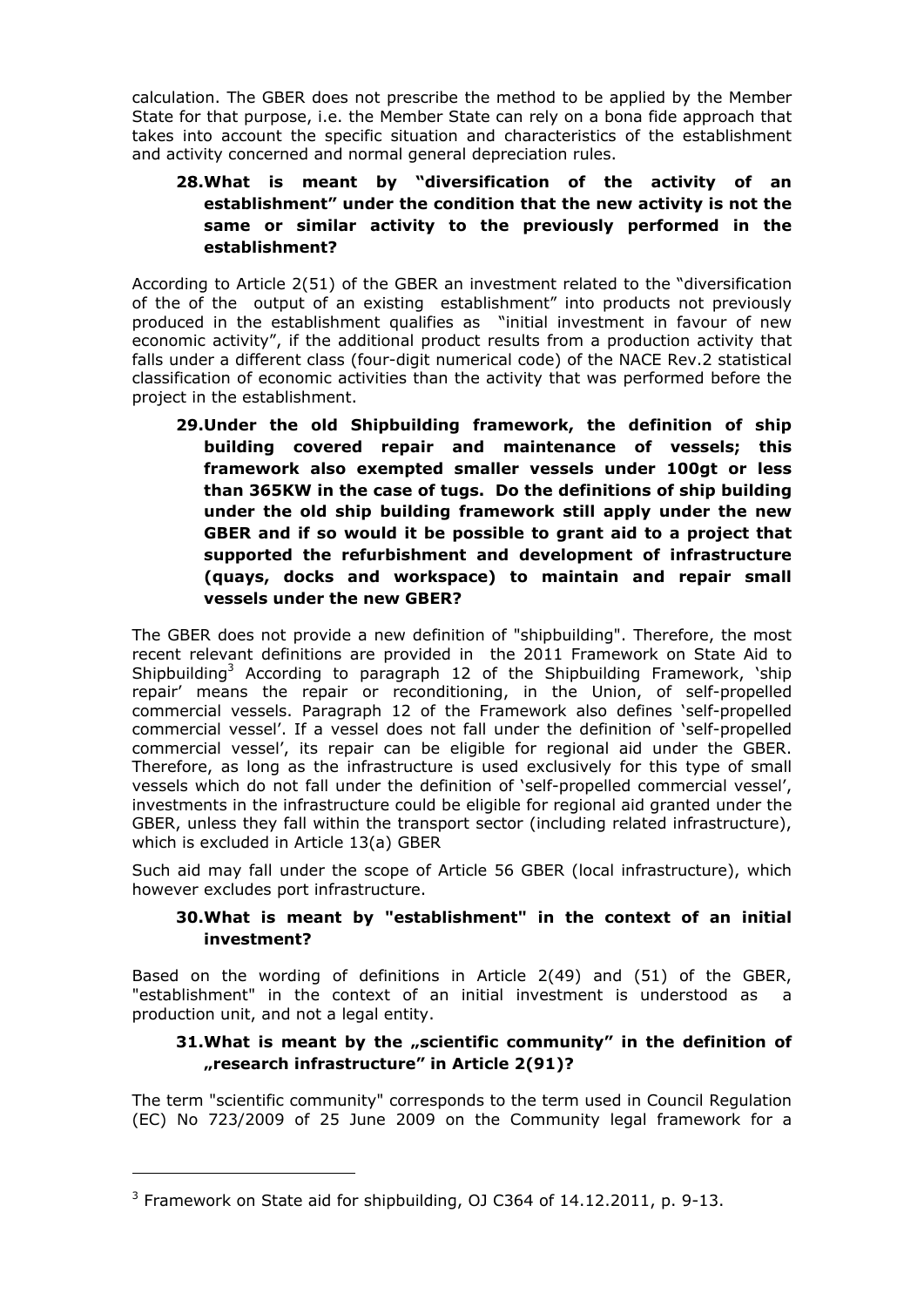

European Research Infrastructure Consortium<sup>4</sup> and relates to any structured or unstructured group or network of persons engaging in a systematic activity to acquire knowledge.

## **32.Are project feasability studies considered "knowledge transfer" under Article 2(91)? When are knowledge trasfer activities considered as economic or non-economic?**

Technical and economic feasibility studies cannot qualify as "knowledge transfer" but may be eligible for aid under the conditions laid down for "feasibility studies".

Insofar as only Small and Medium Entreprises (SMEs) are eligible for aid for obtaining, validating and defending patents and other intangible assets, and as was the case under the previous RDI State aid rules, public research organisations that do not qualify as such cannot benefit from such aid.

The qualification of knowledge transfer activities as economic or non-economic does not depend on the selection process of the recipients but rather on whether those activities are conducted by a research organisation or research infrastructure (or jointly with, or on behalf of other such entities) and all profits from activities are reinvested in the primary activities of the relevant research organisation or research infrastructure (i.e. education for more and better skilled human resources, independent research and development for more knowledge and better understanding, wide dissemination of research results on a non-exclusive and nondiscriminatory basis).

**33.The term "smart grids" is defined in Article (2) paragraph (130)(a)(v) in GBER. The definition refers to equipment, lines, cables and installations. Are intangible assets related to the infrastructure and essential to its proper functioning also eligible (e.g. software enabling the management and monitoring of the grid and communication between different installations)?** 

The definition of "smart grids" is provided in Article  $2(130)(a)(v)$ . The eligible costs pursuant to Article 48(4) are those investment costs necessary to develop the said infrastructure and may include the costs of software.

# **Article 4**

-

**34.How to proceed in cases where the same entity will implement several projects for which it has received funding under separate contracts which, for example because of the geographical proximity, have economic or technological links? In such a case, will it be necessary to sum up the values of these projects or each of them will be treated separately?** 

<sup>&</sup>lt;sup>4</sup> Council Regulation (EC) No 723/2009 of 25 June 2009 on the Community Legal Framework for a European Research Infrastructure Consortium (ERIC), OJ L 206, 8.8.2009, p. 1.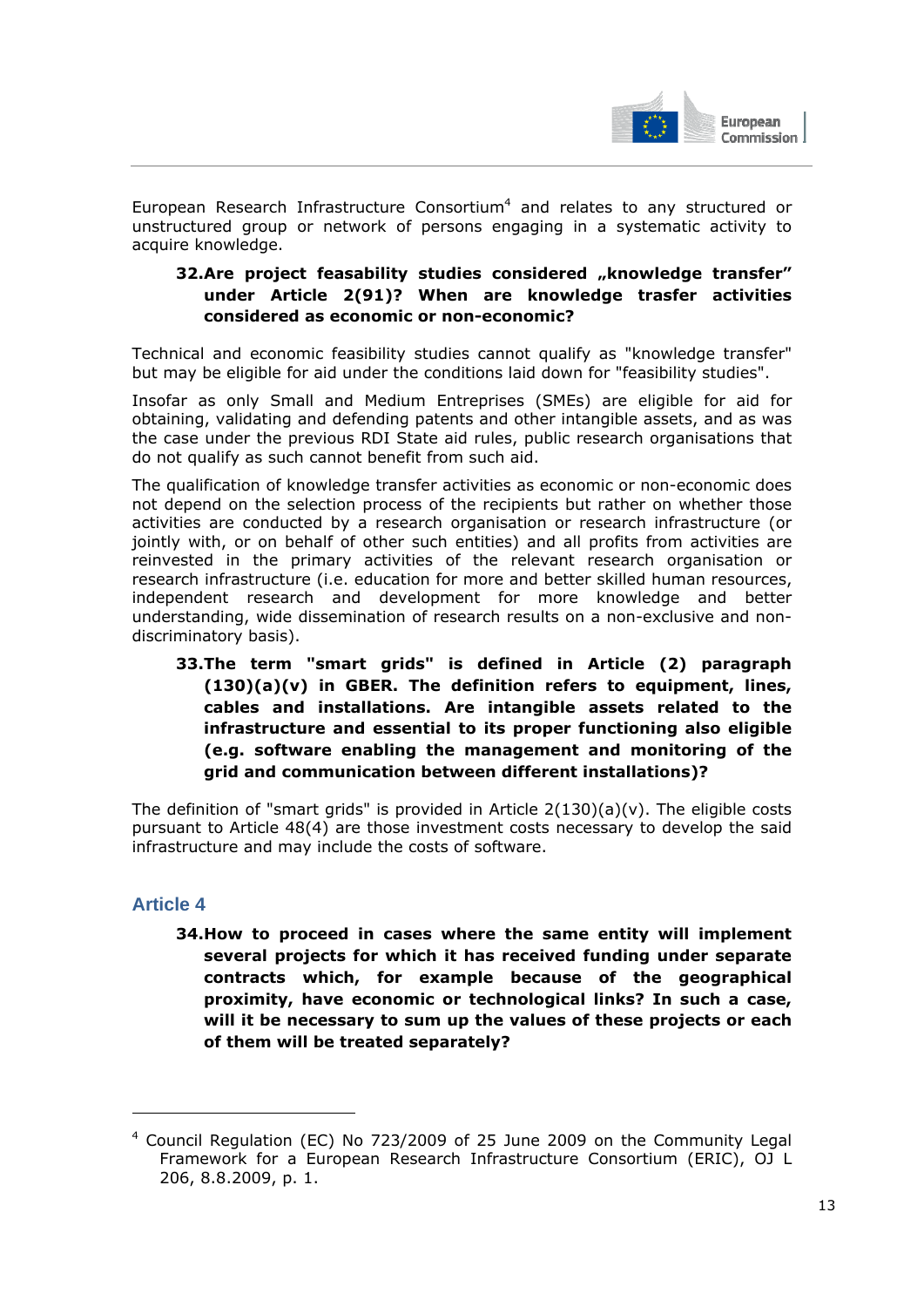The determining factor is whether there were separate investment decisions or all projects are based on one transaction or several inter-linked transactions. If the only linking element is economic or technological synergies it might not be sufficient to conclude that the entire investment is part of one single project. The national authorities are often in a good position to judge whether it is one investment decision or several ones as such projects are subject to a variety of permits (construction, environmental, etc.) from which the initial investment decision becomes clearer.

More detailed rules appy for regional aid.

## **35.How should we read the notification thresholds for investment aid in Articles 4(1) (bb) and (cc)? Are the two ceillings alternative or cumulative?**

The Regulation shall not apply to aid or projects which exceed any of the two thresholds. For example, in order for a local infrastructure project to be covered by the GBER, the aid shall not exceed 10 Mio Euro *and* the overall cost of the project shall not exceed 20 Mio Euro.

#### **Article 5**

## **36.Is aid in the form of "equity" or "semi-equity" considered to be a transparent form of aid?**

 Aid in the form of "equity" and/or "quasi-equity" is not listed under Article 5 (2) of the GBER as categories of aid that would be considered to be transparent. According to recital 17 of the preamble to the GBER "Capital injections should not be considered transparent aid, without prejudice to specific conditions concerning risk finance and start-up aid."

However, such form of aid would be allowed in the following situations:

-specific provisions of the GBER allow such aid (see the GBER provisions concerning risk finance and start-up aid), or

-the nominal value of the capital injection is itself below the applicable threshold (be it de minimis or the individual notification threshold under the GBER).

In such cases, there is no risk of circumvention of the applicable thresholds, despite the fact that the GGE of the measure cannot be defined ex ante, since the nominal value of the capital injection is itself below the applicable thresholds.

#### **Article 6**

## **37.What is the meaning of the term "incentive effect" in the Article 6 (2) (e) GBER? Are there different tests for different company sizes?**

Article 6(1) GBER requires for the aid to have incentive effect in order to qualify for the exemption under the GBER. According to recital 18, aid has insufficient incentive effect where the beneficiary would already engage under market conditions alone in activities or projects. For measures under the GBER, the aid is deemed to have an incentive effect if the beneficiary has submitted a written application for the aid to the Member State concerned before work on the project or activity starts. Furthermore, the obligatory elements of the aid application are listed in the Article 6(2), which among others requires the description of the type of aid (grant, loan, guarantee, repayable advance, equity injection or other) and denomination of the amount of public funding needed for the project.

In addition to the requirement that the beneficiary has submitted an application for the aid to the Member State concerned before work on the project or activity has started, in the situation of ad hoc aid to large entreprises, the Member State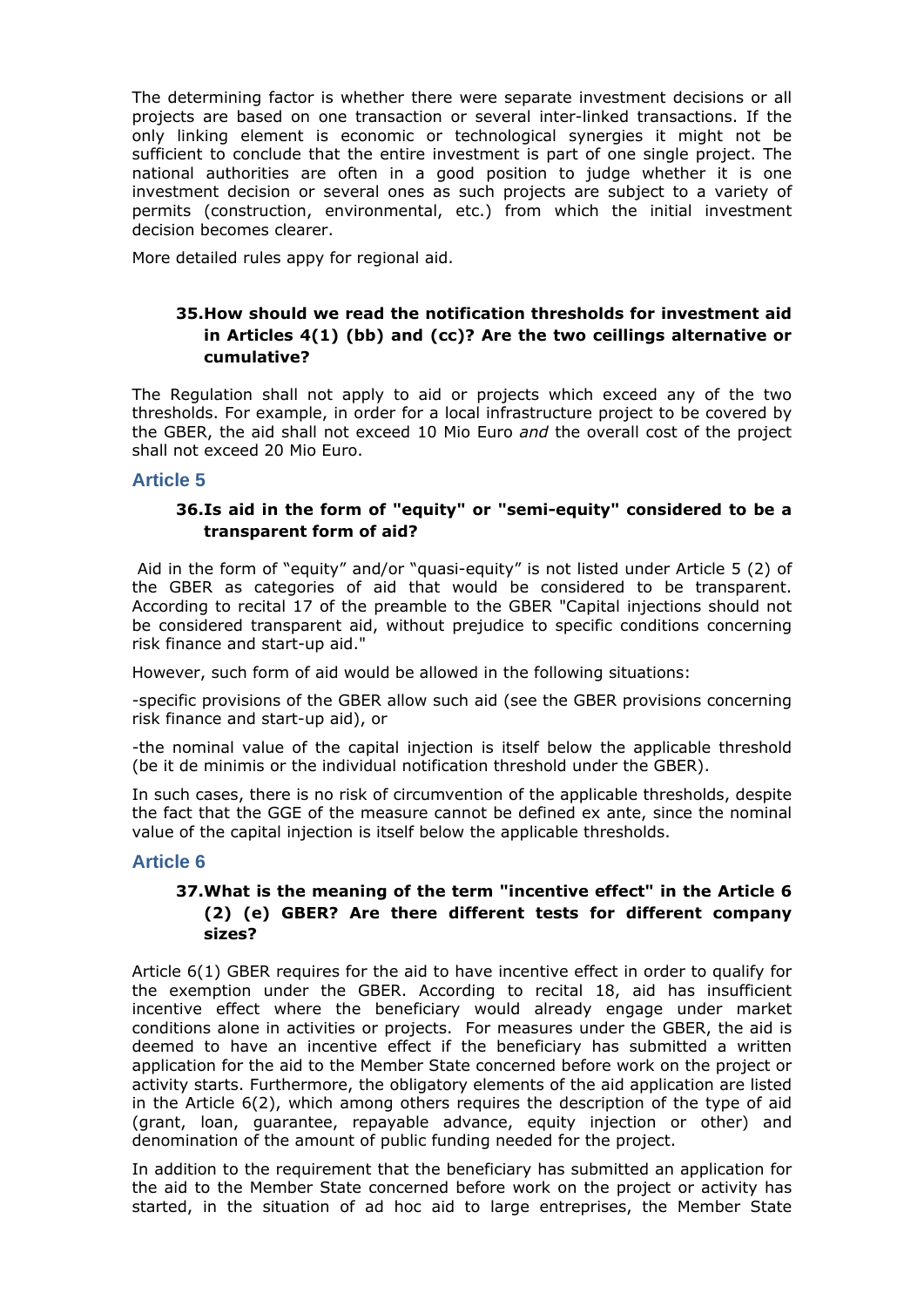

concerned must verify that documentation prepared by the beneficiary establishes one or more of the conditions set out in points (a) and (b) of Article 6.

**38.Article 6(3)(a) states that the regional ad hoc aid is compatible when the beneficiary demonstrates that – without the aid – either the project would not have been carried out in the area or would not have been sufficiently profitable for the beneficiary in the area concerned. Is the project deemed not sufficiently profitable when the return of investment (IRR) is objectively low or when carrying out the investment at that moment does not bring enough profits for the beneficiary - in a wider context?** 

The notion that the investment would not have been sufficiently profitable for the beneficiary in the area concerned should be understood by analogy to scenario 1 (investment decision) described in the RAG. Consequently, the profitability of the project – also when aid is granted under the GBER – should be evaluated by reference to methodologies which are standard practice in the particular industry concerned, and which may include methods to evaluate the net present value of the project (NPV), the internal rate of return (IRR) or the average return on capital employed (ROCE). The profitability of the project is to be compared with normal rates of return applied by the company in other investment projects of a similar kind. Where these rates are not available, the profitability of the project is to be compared with the cost of capital of the company as a whole or with the rates of return commonly observed in the industry concerned.

# **39.What are the applicable rules in case of combined regional investment aid and aid for consultancy services granted to a beneficiary in relation to the same project, including the requirements for the presence of incentive effect?**

In this respect, we note that regional investment aid under the new GBER can be granted in line with its Article 14, while consultancy aid – for SMEs only – under the Article 18. These types of aid have different scopes and can be granted for different eligible costs. It can thus be considered that while regional aid under Article 14 relates to the physical investment in the project, aid under Article 18 relates to the activity of providing consultancy services for the phase prior to the investment. Consequently, it can be considered that in order to comply with the criteria of Article 6 of the new GBER, and thus to have incentive effect, the beneficiary concerned should have applied for the regional investment aid before the start of works on the – physical – investment project, and in case of an ad-hoc aid it should have also complied with the conditions of Article 6(3)(a) and should have applied for the consultancy aid before signing the consultancy contract. In line with Art. 2(23), it does not seem necessary in such case to have applied for the regional investment aid before the start of the preparatory (consultancy) activities.

## **40.Is Article 6(2) applicable to both SMEs and large companies under schemes?**

Yes, both aid schemes for SMEs and large undertakings shall comply with the incentive effect conditions described in Article 6(2). The provisions in Article 6(3) apply only for ad hoc aid to large enterprises.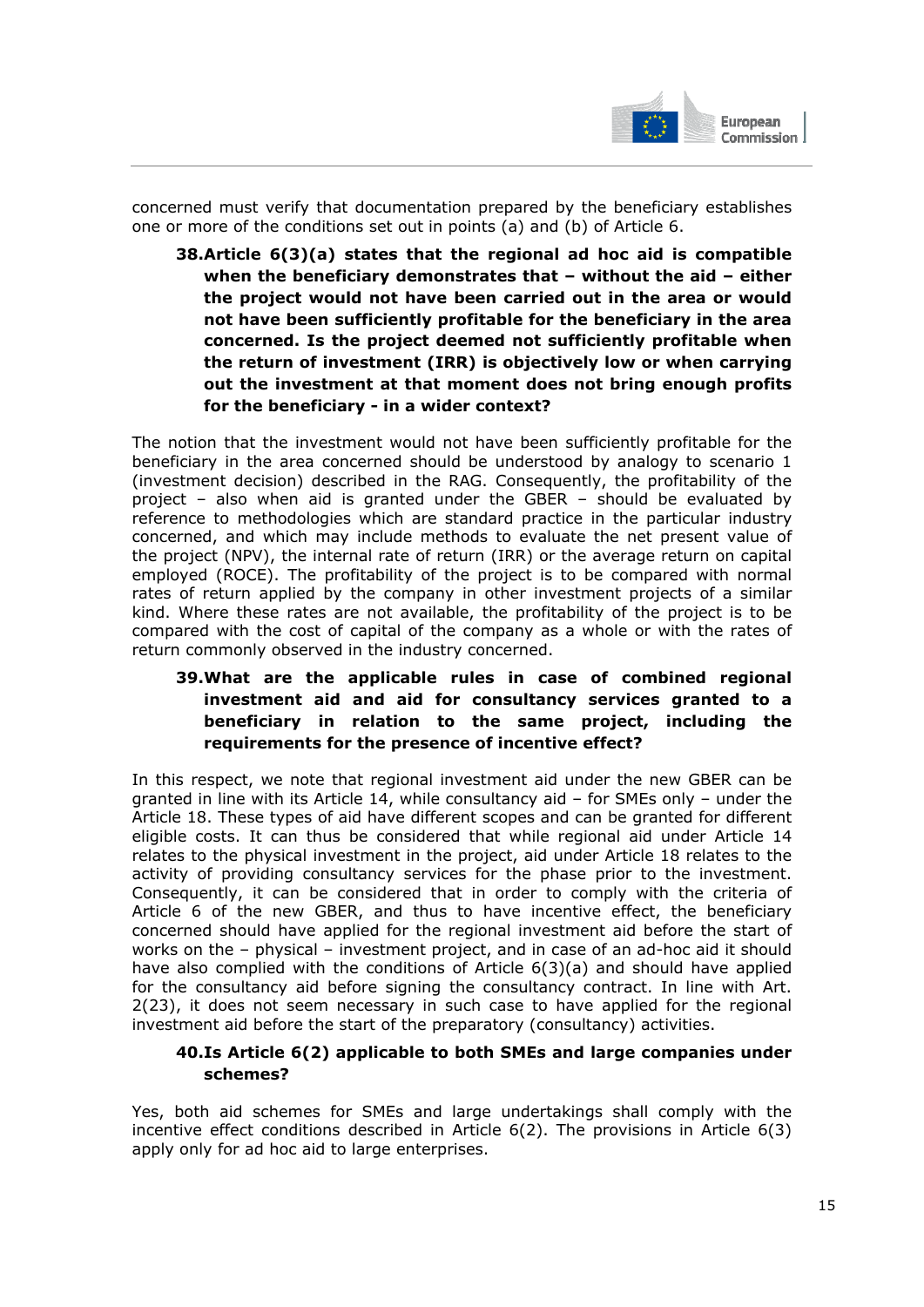## **41.Does Article 6(5)(h) of the GBER apply to all aid for culture and heritage conservation covered by the GBER ?**

Article 6(5)(h) applies to aid for culture and heritage conservation as defined in Article 53. It specifically refers to this Article only and does not apply to Article 54 (Aid schemes for audiovisual works).

## **42.How is the incentive effect met when aid is granted in the form of interest rate subsidies?**

The incentive effect is met if the aid application for an interest rate subsidy is made before start of works and before signature of a legally binding loan contract allowing to finance a part of the project costs. In this case, the signature of the loan with the subsidised interest rate is the aid granting moment. Making a request after this point would not qualify as meeting the incentive effect requirement as the aid would be considered granted at the time of the signature. Therefore, in order to meet the incentive effect, the request should be made before the loan is signed. Investments may not start before such request for aid is made.

In addition to the requirement that the beneficiary has submitted an application for the aid to the Member State concerned before work on the project or activity has started, in the situation of ad hoc aid to large entreprises, the Member State concerned must verify that documentation prepared by the beneficiary establishes one or more of the conditions set out in points (a) and (b) of Article 6.

# **43.Article 6(2)(c) of the GBER states that the application for aid shall contain certain information, inter alia "location of the project". What is meant under "the location of the project"? How precisely the location has to be specified (e.g. in the town/village or county)? In case the measure includes the visits to foreign trade fairs will the location of the project be the place of the fair?**

The location of the project should be as specific as possible, including the town/village if this is known. If aid is given for participation in fairs, the location of the fair shall be mentioned.

## **Article 7**

#### **44.Is Value Added Tax on productive and non-productive assets and services eligible for support under the GBER?**

According to Recital (23) GBER, all figures used should be taken before any deduction of taxes or other charges. The principle is that if the Value Added Tax (hereafter VAT) is a real cost in the sense that it cannot be recovered, then it is part of the eligible cost and therefore eligible for support under the GBER. If the VAT can be recovered, is not considered a real cost and therefore shall not be considered as eligible cost under GBER.

## **45.With reference to Article 7(4) of the GBER which stipulates "where aid is granted by means of tax advantages, discounting of aid tranches shall take place on the basis of the discount rates applicable at the various times the tax advantage takes effect", what is the basis for calculation of the aid element?**

Discounting of aid amounts means the calculation of the net present value of each aid tranche (in the case of tax advantages, the aid tranche represents the gross grant equivalent of the tax advantage granted to the undertaking). The discount rate to be used for each such aid tranche will depend on the time when such aid is granted. The rate to be used for discounting purposes is indicated in the Communication from the Commission on the revision of the method for setting the reference and discount rates (2008/C 14/02).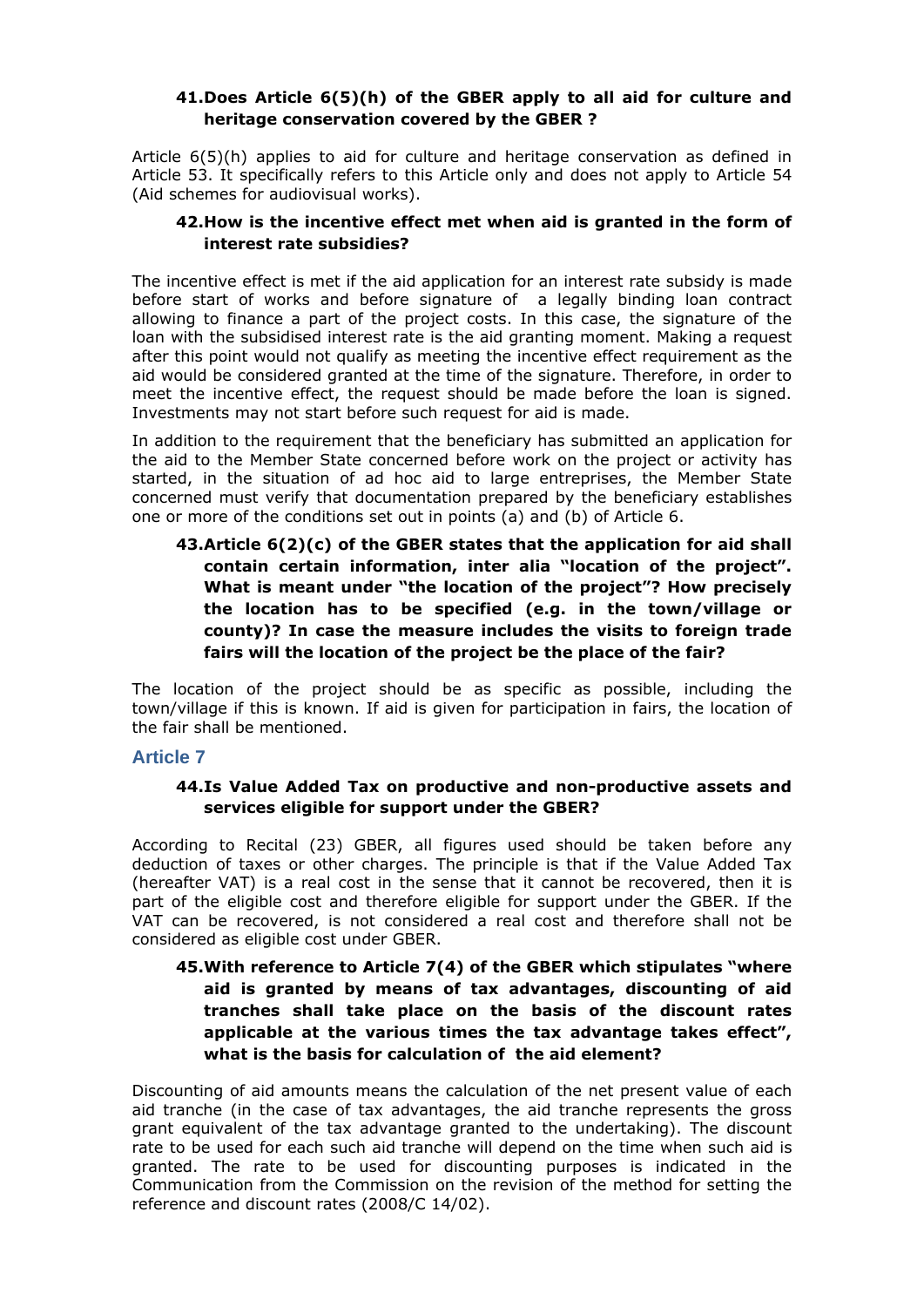

European Commission I

## **46.What evidence can be adduced to prove that the beneficiary spent the money to finance eligible costs?**

According to Recital (23) of the GBER, Member States shall require that the identification of eligible costs shall be supported by documentary evidence which shall be clear, specific and contemporary. In addition, pursuant to Article 12 of the GBER, Member States have the obligation to maintain detailed records with the information and supporting documentation necessary to establish that all the conditions laid down in the GBER are fulfilled. Such records should be kept for a period of 10 years. Therefore, in the context of the monitoring exercise on a particular GBER scheme, Member States may be requested to provide to the Commission all the relevant documentation to show that beneficiaries used the aid to finance projects that fulfil all GBER conditions, including the eligible costs.

**Article 8** 

# **47.Cumulation of aid under GBER with any other State aid in respect of the same eligible costs is acceptable if such cumulation does not result in exceeding the highest aid intensity or aid amount applicable to this aid under GBER. How to proceed when cumulation refers to aid granted under GBER with aid for which the Commission issued a decision approving some higher intensity than set forth in GBER?**

Article 8 refers to cumulation under the GBER. Of course, if the Commission approved higher aid intensities in a Commission decision, such aid is allowed for that specific project. Any aid already granted under the GBER for the same eligible cost will have to be taken into account when giving the additional aid under the decision but the total aid may reach the intensity specified in the Commission decision.

## **48.How is it possible to comply with the rule on the cumulation of aid for a single project that includes several different categories of eligible costs, falling under several Articles of the GBER?**

If there is no overlap between the eligible expenditures under each of the Articles mentioned, the aid intensity for each relevant expenditure may indeed go up to the maximum foreseen for the specific Article.

#### **49.Does the term "public funding" in Article 8(2) mean State aid only or the amount of State aid and EU funding together?**

The term "public funding" refers to State aid and EU funding together. Please note that EU funding is to be understood as centrally managed EU funding which is outside the direct and indirect control of a Member State; this notion does not include funding under the Structural Funds (ERDF, Cohesion Fund?). Structural Funds are managed and controlled by the Member States and therefore would qualify as State aid. As a consequence, they would need to be taken into account for the calculation of the notification threshold, aid intensity under the GBER etc.

## **50.Does "funding rate" in this Article 8(2) mean "aid intensity"?**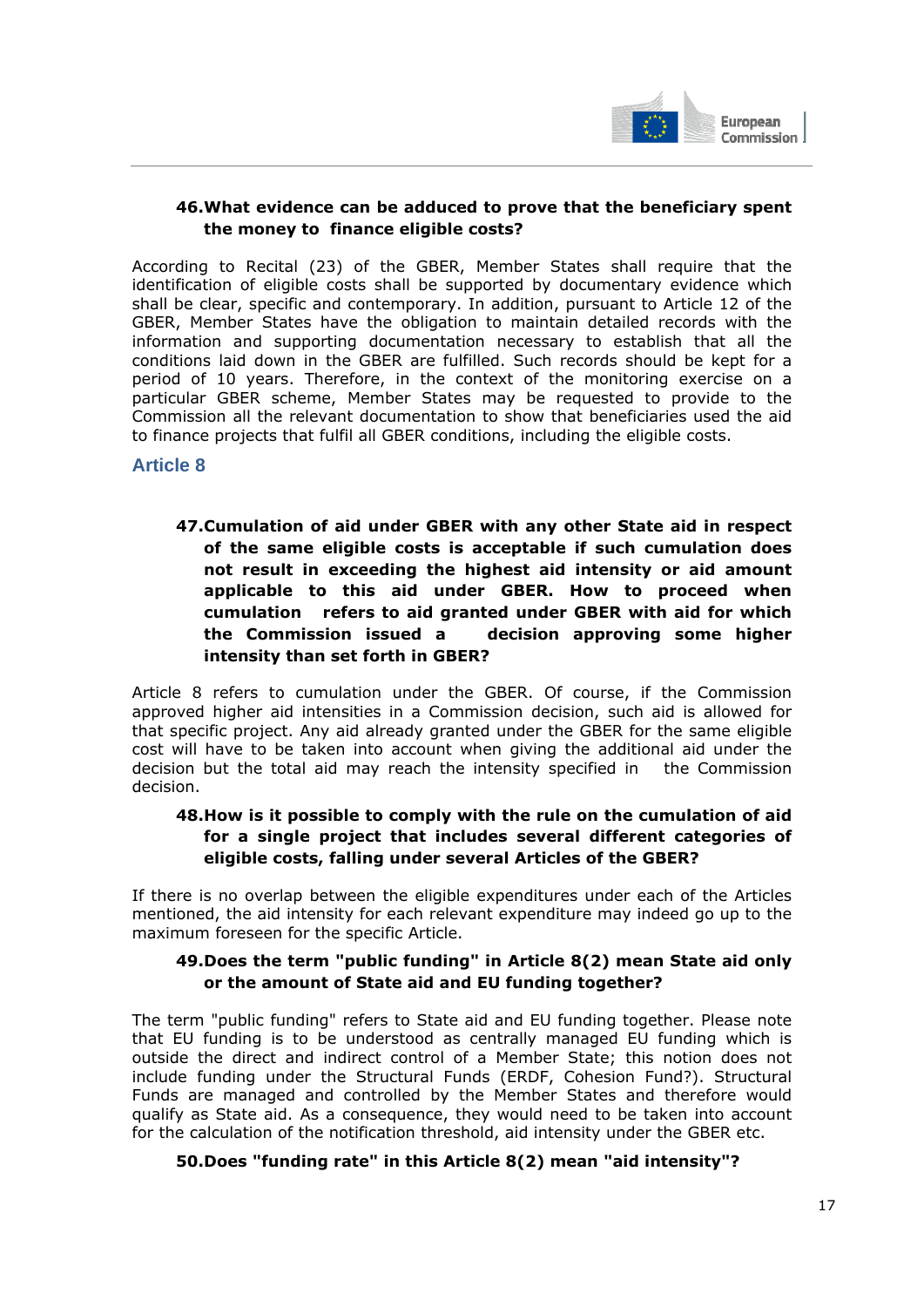The term "funding rate" is broader than "aid intensity". It refers to the ratio of the total amount of public funding to the eligible costs for a specific project.

## **51.How should one understand "the most favourable funding rate laid down in the applicable rules of Union law" in Article 8(2)?**

If we take for example a project with eligible costs of 100, that is eligible for aid under both a centrally managed EU funding program and a State aid scheme, with the State aid rules providing for a maximum intensity of 50% while the centrally managed EU funding program provides for a maximum intensity of 70%. In this example, the amount of State aid granted should not exceed 50% and the total public funding should not exceed an intensity of 70%. Therefore the project could receive 50% State aid and an additional 20% from the EU funding. The amount of EU funding is not taken into account for the calculation of notification thresholds and aid intensities under the State aid rules.

**52.Investment aid enabling undertakings to achieve energy efficiency may be supported with 30 % of the eligible costs (Article 38 GBER). Investment aid for the construction or upgrade of research infrastructure may be supported with 50 % of the eligible costs (Article 26 GBER). Would it be in line with Article 26 of the GBER to support the investment cost of energy efficiency measures relating to research infrastructures with 50 % of the eligible costs?** 

Yes, the cumulation rules laid down in Article 8(3)(b) of the GBER apply to the extent that those investments costs are borne in the context of the construction or upgrade of research infrastructures.

## **Article 9**

**53.Article 9(6) of the new GBER provides that Member States have two years within which to comply with the provisions of Article 9. Does the requirement in Article 9(1)(c) - i.e. to publish details on a State Aid website of each individual aid award exceeding EUR 500.000 - apply to all such awards from the 1st July 2014, or only to such awards from the date on which the website is established?** 

Member States have the obligation to comply with the transparency provisions of Article 9 at the latest within two years after the entry into force of Commission Regulation (EU) No 651/2014. In practical terms this means that Member State have to publish information on their national or regional transparency website on individual aid awards above EUR 500.000 that were awarded after 01.07.2016. On the transparency requirements in general, please refer to the relevant Commission Communication, available here [http://eur-lex.europa.eu/legal](http://eur-lex.europa.eu/legal-content/EN/TXT/?qid=1405601594344&uri=CELEX:52014XC0627(02))[content/EN/TXT/?qid=1405601594344&uri=CELEX:52014XC0627\(02\)](http://eur-lex.europa.eu/legal-content/EN/TXT/?qid=1405601594344&uri=CELEX:52014XC0627(02))

**54.Is aid information to be published with the date the aid was granted on the central website as soon as possible starting from 1 July 2016. Does the reporting obligation after 1 July 2016 concern only individual aid under schemes notified to the Commission after 1 July 2016 or also to individual aid granted after 1 July 2016 for schemes notified before that date?** 

Individual aid awards above EUR 500.000 granted after  $1<sup>st</sup>$  of July 2016 have to be published at the national or regional transparency webpage. This concerns both, schemes that were notified before and after  $1<sup>st</sup>$  of July 2016. There is no obligation to publish individual awards granted before that date. However, on voluntarily basis, Member States can publish this information earlier.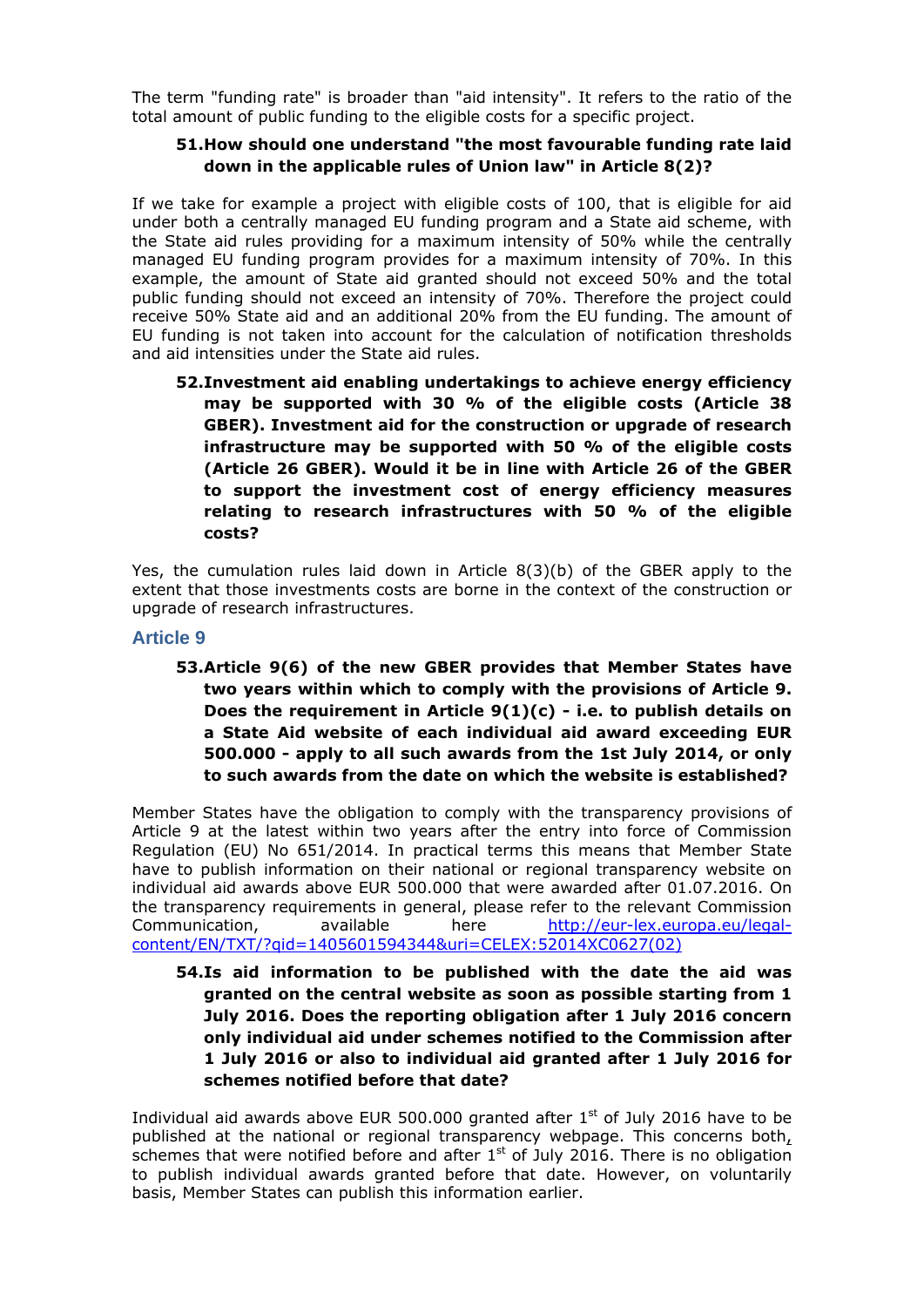

# **55.Is the summary information referred to in Article 11 and laid down in Annex II (or a link to that information) or the full text of each aid measure, as referred to Article 11 (or a link to the full text) not to be published on the central website provided that no individual aid award under the scheme exceeds EUR 500.000?**

The obligation to publish the summary information sheet referred to in Article 11 and laid down in Annex II (or a link to that information) and the full text of each aid measure, as referred to Article 11 (or a link to the full text) concerns all aid measures that are put in place under the GBER, by each Member State. Such publication obligation deriving from Articles 9(1) (a) and (b) should be fulfilled once the respective schemes are in place, independent of the amount of individual aid awards to be granted. Once an individual aid award above Euro 500 000 is granted under a specific scheme, it shall also be published on the transparency web page, within the deadlines foreseen in Article 9(4).

## **56.With regard to Article 9(4), what types of aid does the deadline for publication apply to?**

<span id="page-18-1"></span>The obligation to publish the summary information sheet referred to in Article 11 and laid down in Annex II (or a link to that information) and the full text of each aid measure, as referred to Article 11 (or a link to the full text) concerns all aid measures that are put in place by Member States. Once an individual aid awards above Euro 500 000 is published on the transparency page, it shall be linked to the summary information sheet of the aid measure under which it was granted.

## **2. Chapter II - MONITORING**

## <span id="page-18-0"></span>**Article 10**

# **57.Since the transparency condition is one of the general conditions for the applicability of the GBER, does the failure to comply with this condition render the measure incompatible with the internal market? What other possible sanctions are linked to a failure to publish aid on the central website?**

As stated in Article 10, failure to comply with the GBER conditions (including publication and information) might lead to a Commission decision that all or some of the future aid measures adopted by the Member State in question, that otherwise fulfil the GBER requirements, are to be notified to the Commission in accordance with Article 108(3) of the Treaty.

#### **58.Regarding sanctions foreseen in Article 10, will they be automatic?**

As provided under Article 10, the application of such sanction can only be done following a Commission decision, to this specific purpose. As stated in Recital (29) the sanction would have to be applied in a proportionate way compared with the number of occurrences and the gravity of the failure to comply with the GBER compatibility criteria by the relevant Member State.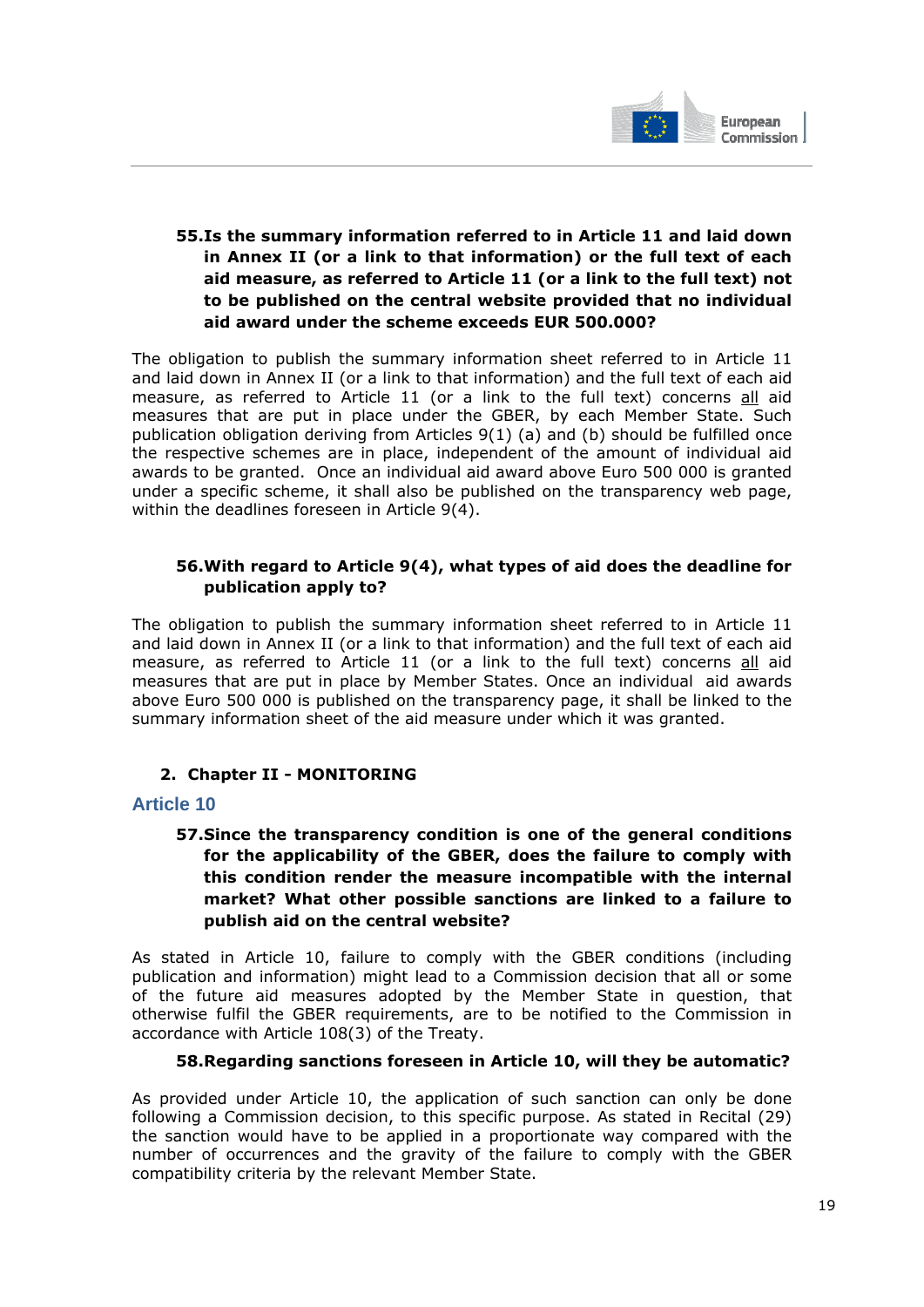## **Article 11**

**59.Article 11 stipulates: "Member States, or in the case of aid granted to European Territorial Cooperation projects, alternatively the Member State in which the Managing Authority, as defined in Article 21 of Regulation (EC) No 1299/2013 of the European Parliament and of the Council, is located, shall transmit to the Commission (…) the summary information in the standardised format laid down in Annex II ...". Does it mean that in case of European Territorial Cooperation (ETC) projects Member States can choose whether the Managing Authority or each Member State separately will send the summary information to the Commission?** 

In order to avoid duplication of efforts, in case of ETC projects summary information can be sent by the Member State in which the Managing Authority is located (not necessarily by the Managing Authority itself) via the usual channels used for State aid notification. The other participating Member States may also place the information on their website (Article 9(1) of the GBER).

## **3. Chapter III – Specific provisions for different categories of aid**

#### <span id="page-19-0"></span>**Article 13**

**60.According to the provisions of Article 13, regional aid shall not apply in the energy generation, distribution and infrastructure sector. What are the NACE code references that this exclusion concerns?** 

In more precise terms, only NACE division 35 is excluded from the regional aid provisions of GBER. This includes the following economic activities:

- 35 Electricity, gas, steam and air conditioning supply
- 35.1 Electric power generation, transmission and distribution
- 35.1.1 Production of electricity
- 35.1.2 Transmission of electricity
- 35.1.3 Distribution of electricity
- 35.1.4 Trade of electricity
- 35.2 Manufacture of gas; distribution of gaseous fuels through mains
- 35.2.1 Manufacture of gas
- 35.2.2 Distribution of gaseous fuels through mains
- 35.2.3 Trade of gas through mains
- 35.3 Steam and air conditioning supply
- 35.3.0 Steam and air conditioning supply.

When deciding whether the aid favours energy generation, distribution activities or energy infrastructure, the activity that is target of financing/investment will be the main criterion of the assessment.

#### **61.In a situation where relocation was caused by a compelling reason such as a flood protection measure, would the subsequent regional aid measure still fall outside the GBER?**

Yes, a notification of such aid measure would be necessary.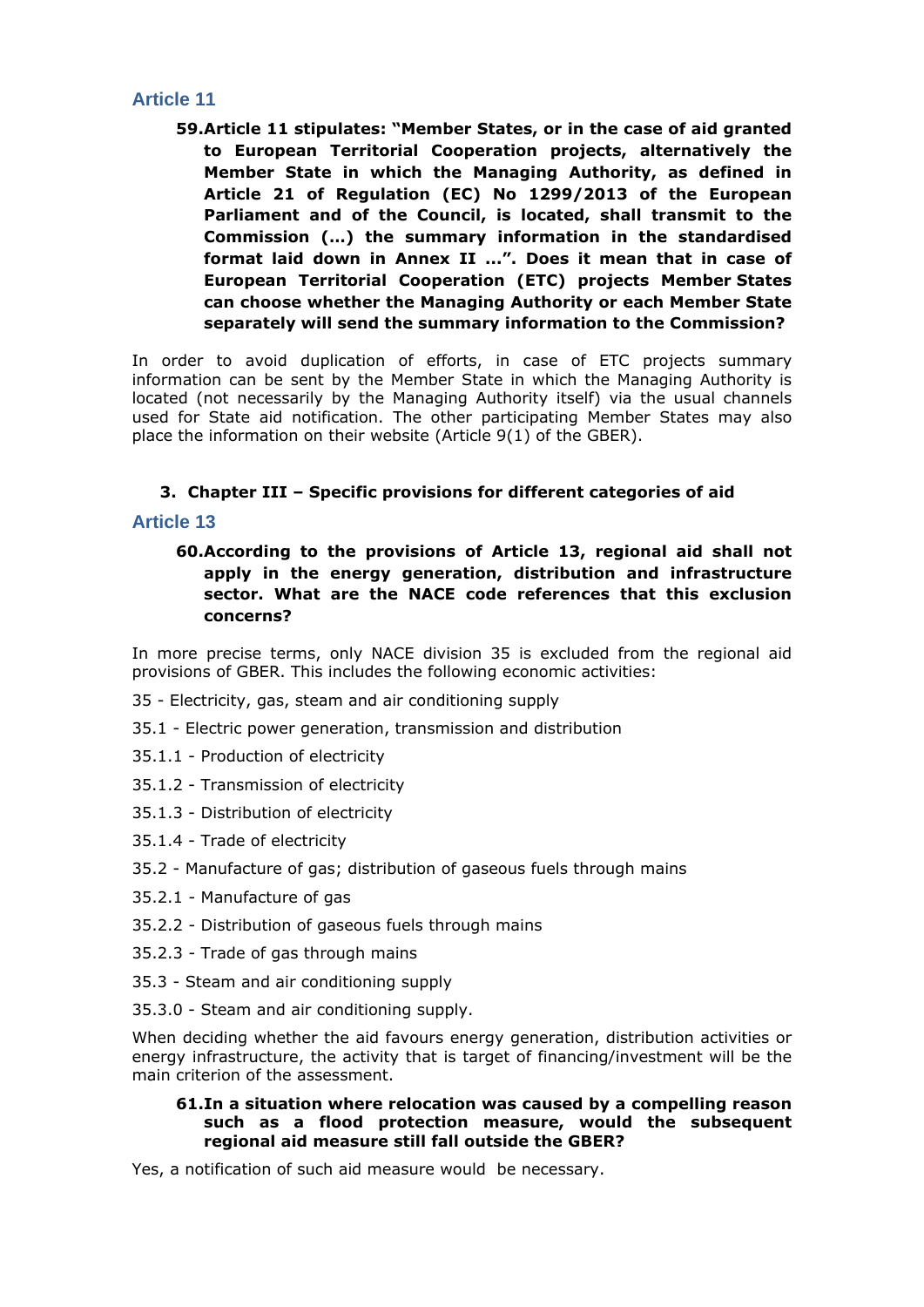

#### **62.How is the term "concrete plans" in Article 13(d) to be interpreted and how should be the existence of such concrete plans proven?**

The term "concrete plans" should be evaluated on a case-by-case basis. The granting authority could also envisage, for example, a declaration form, where the beneficiary would need to make a declaration that no such plans exist, and a monitoring mechanism that would verify that no relocation took place.

#### **63.Should the word** *beneficiary* **in Article 13(d) be interpreted as**  *beneficiary at group level* **or only** *the beneficiary* **as legal entity***?*

The assessment shall be done at the level of the economic unit (group level) and not only at the level of a subsidiary (given legal entity).

**64.Article 13 of the General Block Exemption Regulation (GBER)5 states that "Regional investment and operating aid "… shall not apply to: … (d) individual regional investment aid to a beneficiary that has closed down the same or a similar activity in the European Economic Area in the two years preceding its application for regional investment aid or which, at the time of the aid application, has concrete plans to close down such an activity within a period of up to two years after the initial investment for which aid is requested is completed in the area concerned."** 

**The implementation of the provision concerning the notification obligation raises the following important interpretation questions: (i) At what level is the beneficiary considered; (ii) What is the area of reference for "closing down the same or similar activity<sup>6</sup> "; (iii) What is the geographical scope of the provision, i.e. what is the relation between the location of the closed activity and the location of the new investment; (iv) What is the concept of "closing down an activity"?; and (v) What period of the closure should be taken into account for the notification obligation?** 

- 1. The beneficiary is to be defined at "**group level**", which is considered to be an economic entity with a common source of control rather than just a single subsidiary (a single legal entity).
- 2. The "**closure of the same or similar activity**" is to be looked at the **level of the given establishment**, rather than at the level of a region or a Member State. In other words, the activity would be considered to be closed down if the beneficiary closes down this activity in a particular establishment (even if he continues the same or similar activity elsewhere in the region or in the MS).

-

<sup>5</sup> OJ L 187, 26.06.2014, p. 1.

<sup>6</sup> Article 2(50) of the GBER stipulates that the "same or a similar activity" means an activity falling under the same class (four-digit numerical code) of the NACE Rev. 2 statistical classification of economic activities as laid down in Regulation (EC) No 1893/2006 of the European Parliament and of the Council of 20 December 2006 establishing the statistical classification of economic activities NACE Revision 2 and amending Council Regulation (EEC) No 3037/90 as well as certain EC Regulations on specific statistical domains.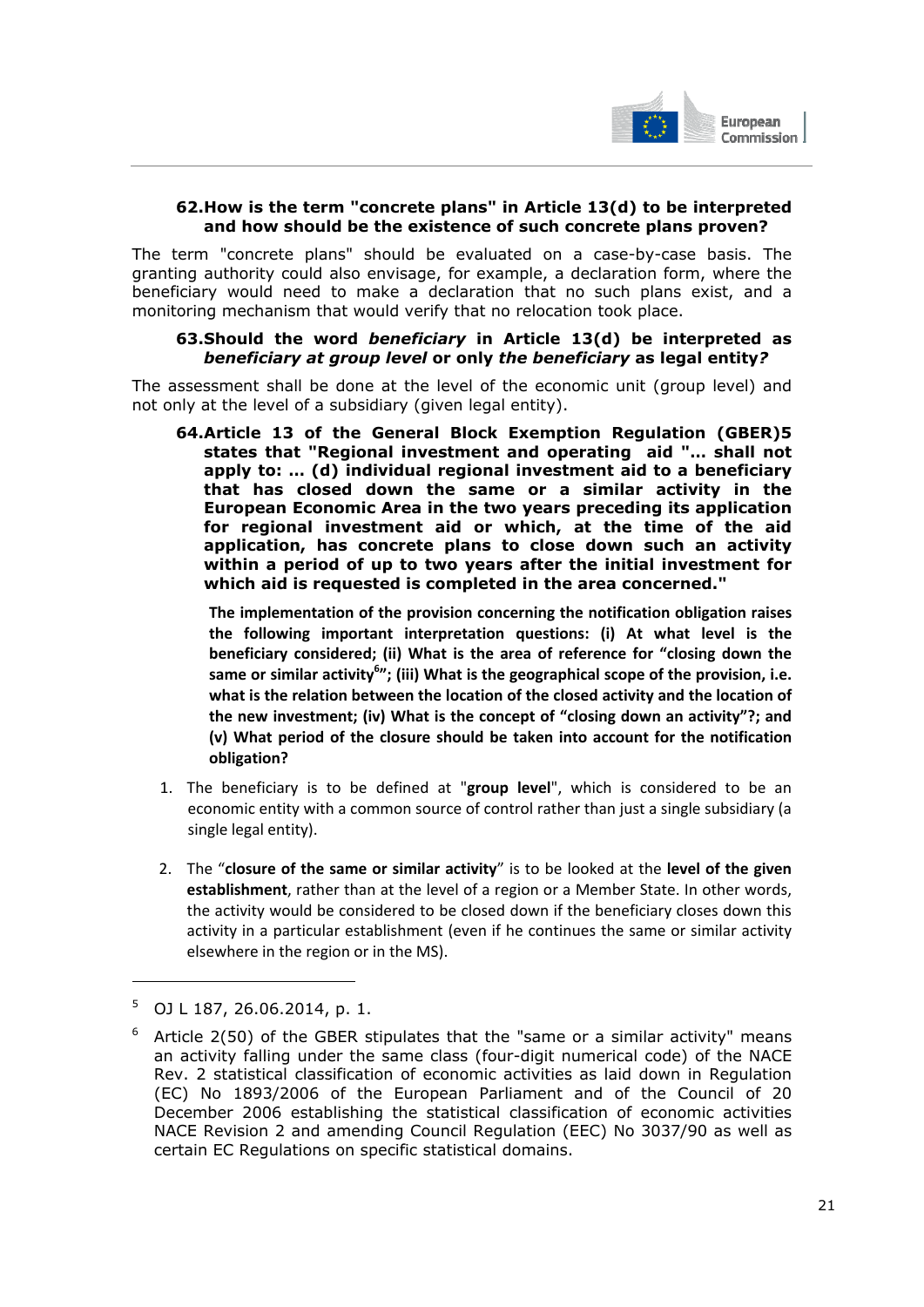- 3. The provision applies only if the **closure/relocation involves different EEA countries**, i.e. the closure happens in one EEA country and the aided investment is carried out in another EEA country. Aid given to a beneficiary who has (partially) closed the same or similar activity elsewhere in the same Member State is not excluded from the benefit of the GBER.
- 4. The concept of closing down means that the activity is fully (100%) closed at the establishment concerned or that the activity is partially closed when this results in substantial job losses. For the purpose of this provision substantial job losses are defined as losses of **at least 100 jobs** or as a job reduction of **at least 50%** of the workforce in the establishment on the date of the application (compared to the average employment in the establishment in any of the two years preceding the date of application). Consequently, notification is necessary in all cases of full closures and if at least one of the two thresholds is exceeded in case of partial closures.
- 5. The notification of the aid measure is necessary if the beneficiary has closed down the same or similar activity within two years before the date of application or if the beneficiary plans to close such an activity over the entire period from the date of the application and two years after the completion of the initial investment.

# **65.Article 13 excludes the transport sector from the scope of regional aid. Is this sector also excluded from the regional operating aid schemes in these regions?**

Pursuant to Article 13 (a) GBER, the transport sector is excluded from the scope of application of regional aid. The rationale for excluding the transport sector from the regional aid provisions in the GBER is to prevent the application of the regional aid rules instead of the more appropriate sector-specific rules. Both regional investment aid and operating aid are concerned by the exclusion.

## **66.Can the activities listed in Article 13 (c) benefit of regional operating aid when intended to compensate additional costs, other than transport costs, in the outermost regions?**

Article 13(c) lists a number of sectors for which Member States cannot grant regional operating aid compensating for the transport costs in outermost regions. However, Article 1(3)(b) stipulates that the GBER applies to aid granted in in the primary agricultural production sector, intended to compensate for additional costs (other than transport costs) in outermost regions as provided in Article 15(2)(b).

The other sectors mentioned in Article 13 (c) are either excluded from the scope of the GBER altogether (e.g. fisheries as per Article  $1(3)(a)$ ), or are subject to sectorspecific rules (e.g. electricity, gas).

## **67.Is it correct that regional investment aid for port infrastructure cannot be granted under the GBER, as the Regulation does not apply to the transport sector as well as the related infrastructure?**

Correct.

## **68.Are yachts considered to be part of shipbuilding in the meaning of the GBER?**

As shipbuilding is not defined in the RAG or in the GBER and as RAG makes a reference to the former Framework on State Aid to Shipbuilding, the definitions given in the latter are still considered to be relevant. According to paragraph 12 of Framework on State aid to shipbuilding, 'shipbuilding' means the building, in the Union, of self- propelled commercial vessels. Yachts do not seem to be caught by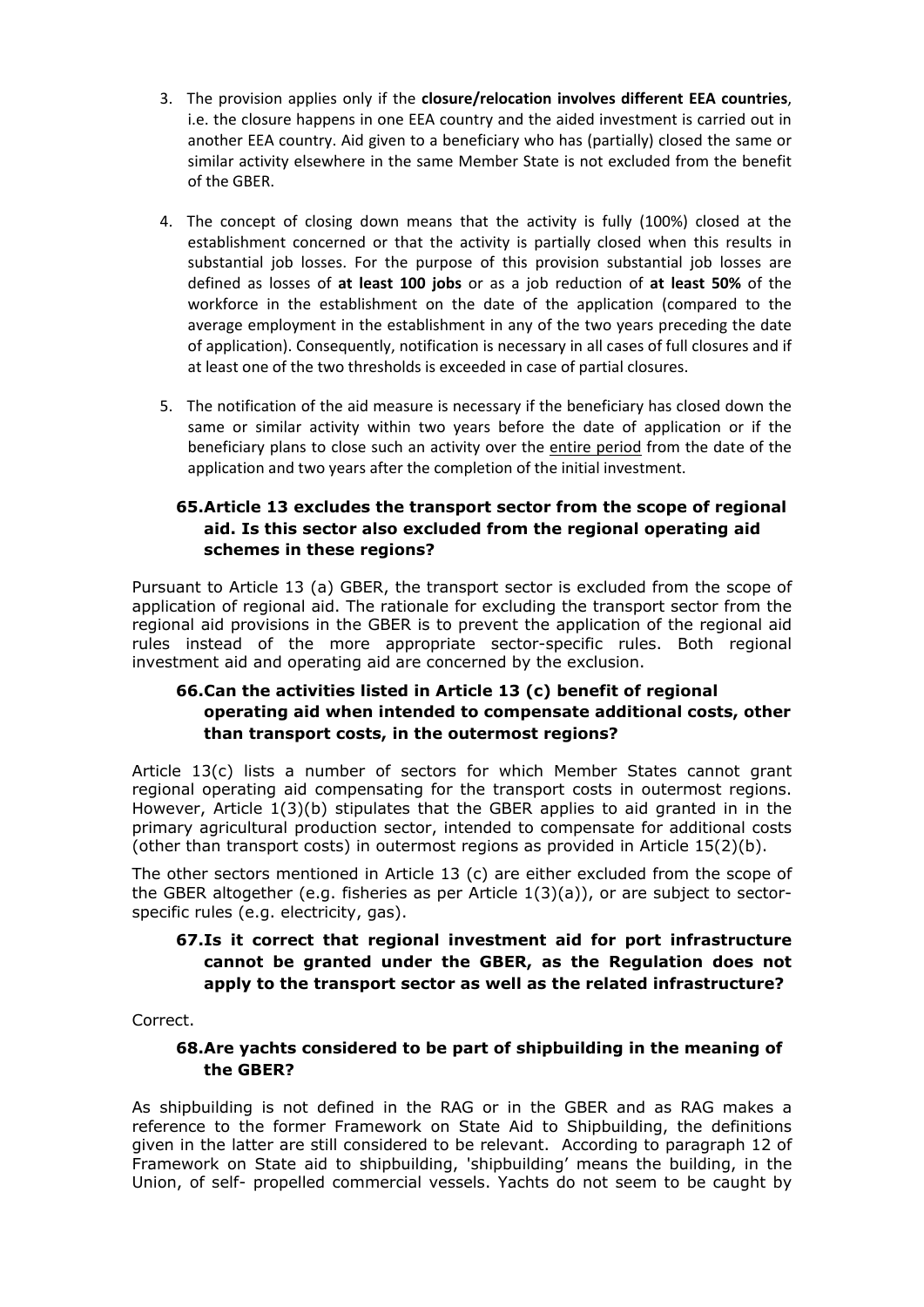

the 'Self-propelled commercial vessel' definition, therefore construction of yachts could be considered eligible under the GBER.

#### **Article 14:**

## **69.Is it possible to grant aid under Article 14 of the GBER or under RAG for production of bioenergy or biofuels?**

According to Article 13 (1) (a) of the GBER the regional aid section does not apply to aid which favours activities in /…/ energy generation, distribution and infrastructure.

According to recital 33 to the GBER energy generation, distribution and infrastructure are subject to sector-specific internal market legislation, which is reflected in the criteria for ensuring that aid in these areas is compatible with the internal market and consistent with the Union's environmental and energy policies. Regional aid granted under Section 1 of the GBER pursues economic development and cohesion objectives, and is therefore subject to very different compatibility conditions. The provisions of this Regulation on regional aid should therefore not apply to measures concerning energy generation, distribution and infrastructure. Section 7 of the GBER contains specific rules for production of renewable energy, including biofuels. Since the GBER contains specific rules for energy production, including biofuels, investment aid for production of renewable energy and biofuels would not be covered by the regional aid provisions of the GBER.

#### **70.What is meant by "single investment project"?**

The rule regarding the single investment project aims to avoid artificial splitting of an aided project into sub-projects in order to escape the notification obligation and/or to escape the capping of the aid amount in accordance with Article 2(20) of the GBER.

As defined by Article 14(13) of the GBER, the date of start of works of two investments concerned is decisive for the qualification of a single investment project. If the date of start of works of the aided projects are started within the period of three years, if the investments are made in the same NUTS 3 region and if the companies making the investments belong to the same group, then the investments concerned form a single investment project. Please note that in order to belong to same group, the companies need to form a collection of parent and subsidiary corporations that function as a single economic entity through a common source of control.

Please note that the ''initial investment'' is defined in Article 2 (49) of the GBER and that the 'start of works'' is defined in Article 2(23) of the GBER.

## **71.May the same beneficiary (at group level) commence a new initial investment only after three years from the date of start of works on the previous initial investment for which aid was granted in the same NUTS 3 region, in order to avoid the division of projects into sub-projects?**

Article 14(13) of the GBER does not restrict commencing a new initial investment project but provides when such projects are considered to be part of a single investment project (SIP) and clarifies the total amount of aid that may be granted if such a SIP amounts to a large investment project.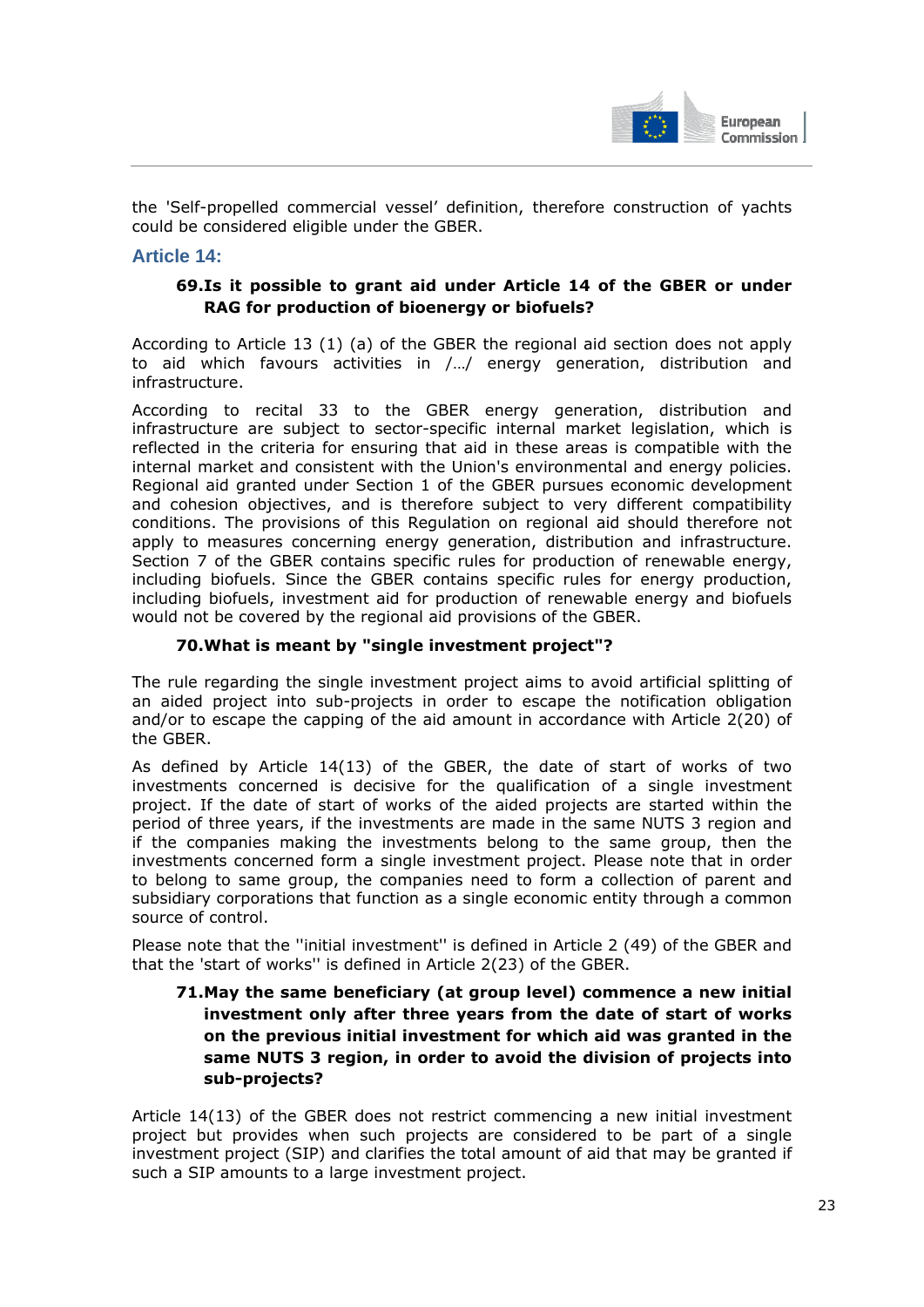## **72.Does the three years rule apply if works on the first aided investment in the same NUTS 3 region started before 1 July 2014 (before the GBER enters into force) and works on another aided investment started after 1 July 2014 (but within a period of three years)?**

For measures that fall under GBER 2014, i.e. the aid was granted after 30 June 2014, the rules on the single investment project as defined under Article 14(13) of the GBER 2014 apply. For this purpose the 3 years rule applies from the date of start of works of the aided projects carried out by the same beneficiary (at group level) in the same NUTS 3 region regardless of the fact whether those happened before the entry into force of the GBER, i.e. before 01/07/02014.

For measures that fall under GBER 2008, i.e. the aid was granted before 1 July 2014, the rules on the single investment project as defined under Article 13(10) of the GBER 2008 apply, regardless of the fact whether the works started before or after 1 July 2014.

# **73.In the GBER there is no longer a reference to Regulation No 139/2004. Why has the reference been removed and does this mean that in the grant implementation process the same conditions as given by the Regulation No 139/2004 can be used?**

According to Article 3 (2) of Regulation 139/2004 control shall be constituted by rights, contracts or any other means which, either separately or in combination and having regard to the considerations of fact or law involved, confer the possibility of exercising decisive influence on an undertaking, in particular by: - ownership or the right to use all or part of the assets of an undertaking; - rights or contracts which confer decisive influence on the composition, voting or decisions of the organs of an undertaking.

Article 14 (8) (c) provides as one of the conditions for eligibility of costs of intangible assets that the assets "must be purchased under market conditions from third parties unrelated to the buyer." Unrelated parties are referred to also in other provisions of the GBER in connection with acquisition of assets (e.g. Articles 2 (49) and (51), 14 (4) and 17 (3) (b)).

Since the GBER does not refer to control in terms of Article 3 of Regulation 139/2004, but to "parties unrelated to the buyer ", the fact that the buyer does not control the seller, is not sufficient for fulfilling the criteria of the relevant Articles of the GBER. The parties have to be unrelated. For that, there should be, at the very least, no influence (decisive or not) on the composition, voting or decisions of the organs of an undertaking. That is why even a very small equity participation (e.g., 1%) would mean that the parties are not unrelated.

## **74.If an individual grant for broadband respects the regional aid map and the aid intensities set forth therein, and there has been a tender open to all types of projects, including broadband projects, could this type of wide tender be accepted as a "competitive selection process" under Article 14(10) of the GBER?**

The regional aid section of the GBER has the horizontal objective of promoting regional development rather than focusing on a specific sector. Therefore, public procurement procedures which are open to all sectors and all type of projects that fall under the scope of regional aid could be accepted as long as the "competitive selection process" carried out by the Member State complies with EU Public Procurement Rules.

**75.Is the net present value (NPV) of eligible costs of investments subject to the single investment project rule to be calculated as the sum of the three NPVs calculated on the date of starting the**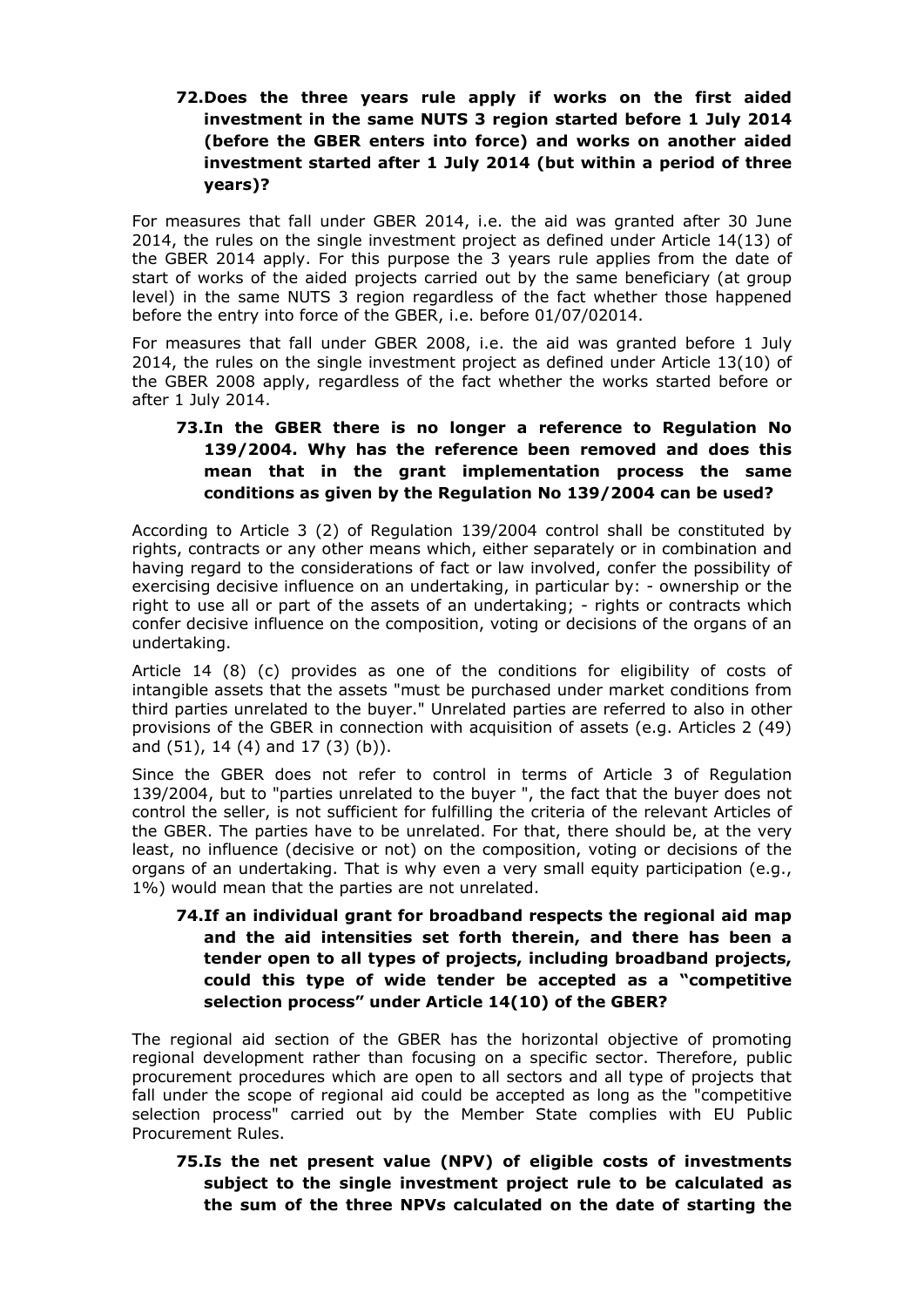

## **different investments, or the NPVs should be calculated for the same date (first investment or last investment)?**

The sub-projects of the investment do not happen at simultaneous times. The values of the eligible costs of and the aid to the sub-projects need to become timeconsistent and hence comparable in order to be able to carry out the addition of the eligible costs and of the aid amounts of the sub-projects. Therefore, the NPV should be calculated to the time of one investment sub-project. Based on the case practice, all sub-projects should be discounted to the date of granting the aid for the first sub-project.

## **76.What is meant by "group"?**

In general, a corporate group or group of companies is understood as a collection of parent and subsidiary corporations that function as a single economic entity through a common source of control. The definition of 'single undertaking' included in the Regulation №1407/2013 is only relevant in the context of that Regulation.

#### **77.What are the effects of cumulating the provisions of Article 14 with Article 17?**

The cumulation rules of Article 14 apply only for regional investment aid within the borders of the regional aid map and using the regional aid intensities as defined for large enterprises and for SMEs.

Under Article 17, SME investment aid can be granted to SMEs irrespective of their location and for both types of eligible costs at the same moment, but only at the SMEs intensities of 20% for small and 10% for medium sized enterprises.

## **78.What is meant by "the assets that are reused"?**

Article 14 (7)  $2<sup>nd</sup>$  sentence of the GBER reads as follows: "For aid granted for a diversification of an existing establishment, the eligible costs must exceed by at least 200 % the book value of the assets that are reused, as registered in the fiscal year preceding the start of works."

This sentence concerns initial investment for diversification of the output of an establishment into products not previously produced in the establishment (see Article 2 (49) (a) GBER), and initial investment in favour of new economic activity for diversification of the activity of an establishment (see Article 2 (51) (a) GBER).The term "assets" includes in the context of initial investments both tangible and intangible assets (see Article 2 (49) (a) and Article 2 (51) (a) GBER). Tangible assets consist of land, buildings and plant, machinery and equipment (see Article 2 (29) GBER).

In a "diversification" project certain assets used for producing a previously produced product would continue to be used for production of a new product. For instance, land and buildings that were used for producing product "A" could completely or partially be used for producing product "B". Such assets are the "reused assets".

The GBER does not require that assets used in an abandoned production are reused. However, pursuant to Article 14 (7) of the GBER, where existing and new assets are combined in a new production activity, the value of the new assets must exceed by at least 200 % the book value of the assets that are reused, as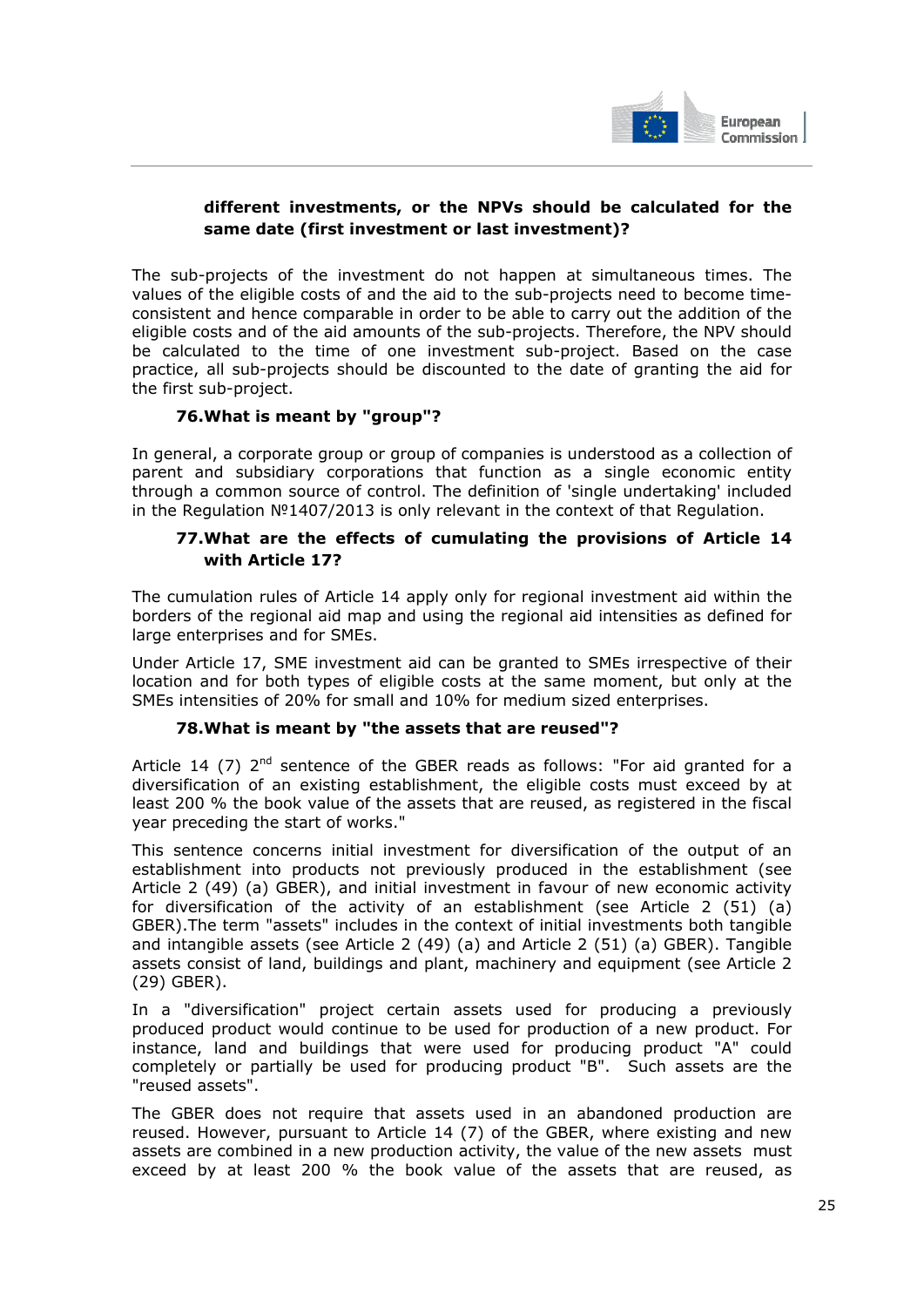registered in the fiscal year preceding the start of works . It means that the eligible costs must be at least three times as high as the book value of the "reused assets". The book value is the residual value of these assets as entered to the books of the beneficiary in the end of the fiscal year that precedes the start of works. If an asset (e.g., a building) is only partially reused, the book value of the asset can be taken into account "pro rata". If the condition in Article 14 (7) is not fulfilled, the investment is not considered to constitute an initial investment in the form of diversification of an existing establishment diversification of the output of an establishment into products not previously produced in the establishment (Article 2 (49) of the GBER).

#### **79.What is meant by "the book value of assets"?**

The book value of assets refers to the net book value (i.e. the cost of the asset minus the accumulated depreciation).

In case of a ''*fundamental change in the manufacturing process''*, the value of the eligible costs has to exceed the value of the depreciation for the last 3 years prior to the start of works counting from the date of the granting of the aid.

In a *''diversification of an existing establishment*'' scenario, the eligible costs must exceed by at least 200% the book value of the assets that are reused, as registered in the fiscal year preceding the start of works. It means that the eligible costs have to be more than three times higher than the book value of the ''reused assets''. The book value is the residual value of these assets as entered to the books of the beneficiary in the end of the fiscal year that precedes the start of works.

## **80.Regarding the notion of "fundamental change in the production process": does it mean that during the modernisation (fundamental change) all the assets (or some of the assets) have to be replaced by the new assets and the costs of the new assets have to be at least the same as the depreciation of the old assets during the preceding 3 years entered in the accounts?**

Initial investment in the form of a fundamental change in the overall production process of an existing establishment means the implementation of a fundamental (as opposed to routine) process innovation. The GBER does not define the notion of fundamental change. However, the GBER requires that the eligible expenditure to be incurred for investments in tangible and intangible assets necessary for the implementation of this process innovation exceeds a certain threshold. Under Article 14 (7) of the GBER this threshold is defined as "the depreciation of the assets linked to the activity to be modernised in the course of the preceding three fiscal years." The sum of depreciation is calculated over the three fiscal years that preceded the start of works of the project. "Start of works" is defined in Article 2 (23) of the GBER.

The simple replacement of individual assets without fundamentally changing the overall production process constitutes a replacement investment which is not eligible for regional investment aid as it does not qualify as a fundamental change of an overall production process, and thus is not considered to constitute an initial investment. This holds also if individual items of equipment are replaced by others that are more performing unless this leads to a fundamental change on the overall production process. Under Article 14 (4) eligible costs are investment costs in tangible and intangible assets. Under Article 14 (8) for large undertakings the costs of intangible assets are eligible only up to a limit of 50 % of the total eligible investment costs for the initial investment. Under Article 14 (6) the assets acquired have to be new, except for SMEs.

## **81.Do the assets that are re-used in the case of State aid to a diversification of an existing establishment qualify as eligible costs?**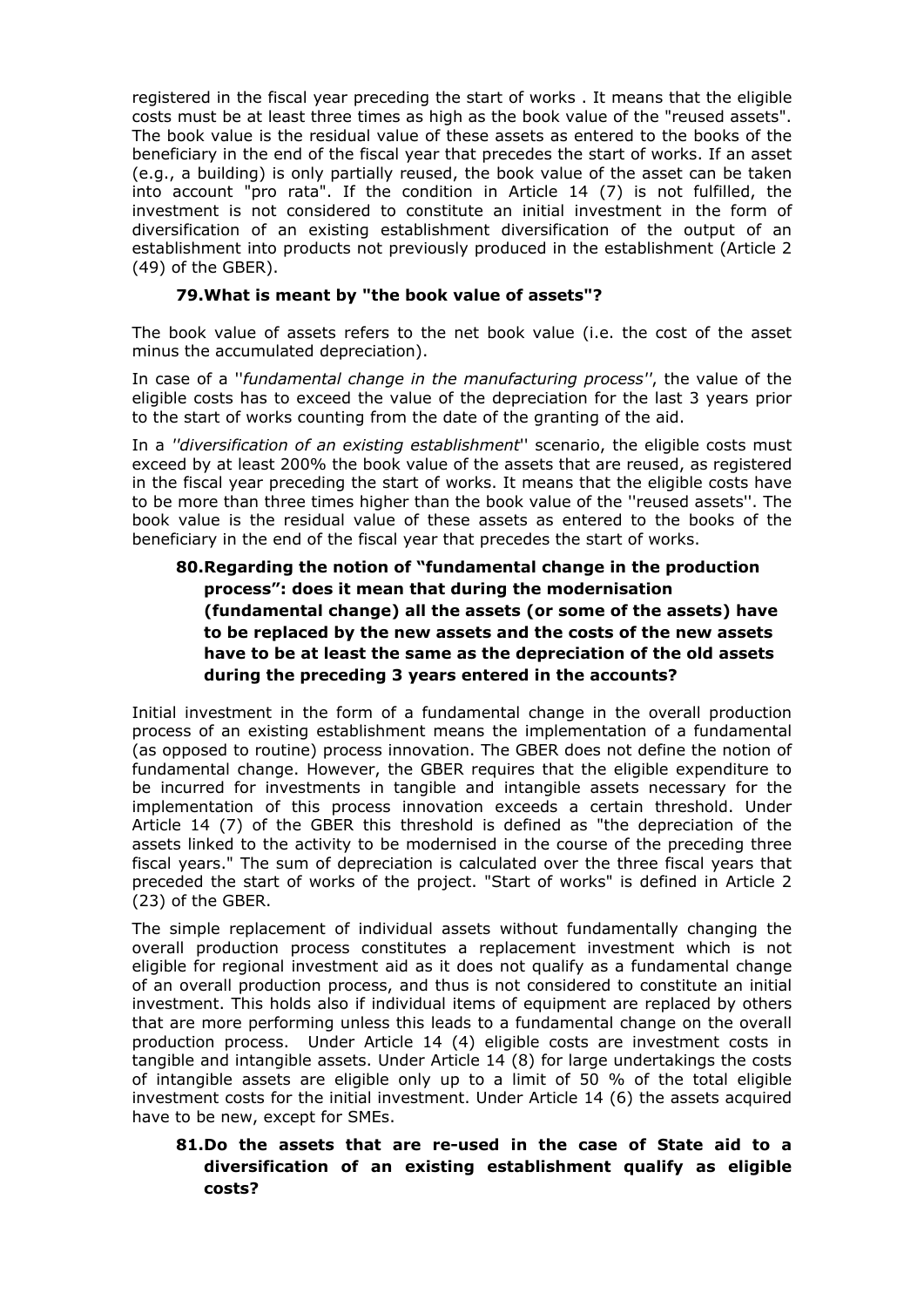

In principle, only new assets can qualify as eligible costs for all types of initial investments foreseen by regional aid provisions of the new GBER (except for SMEs and for the acquisition of an establishment, as specified in Article 14(6) of the GBER, where used assets purchased from a third party can be eligible as well). In the diversification of an existing establishment (being a particular type of initial investment) there is one additional requirement. This investment project as such can be composed of two types of assets: 1) already belonging to the company and re-used for the project (and not being eligible for aid) and 2) new or- in special circumstances mentioned above- purchased from a third party used assets (eligible for aid). However, for the project to be considered eligible for aid, the value of its new assets (or purchased from a third party used assets) must exceed by at least 200% the book value of re-used assets as registered in the fiscal year preceding the start of works. As only the new assets (or- in special circumstances mentioned above- purchased from a third party used assets) are eligible for aid, the total aid will be calculated with reference to the amount of these assets.

**82.If depreciation of "assets linked to the activity to be modernised" is to include all assets, however peripherally linked they are to production (such as the assembly hall premises, shared lighting etc.), how is the percentage share of these depreciations to be determined in order to be compared against the eligible expenditure? On the basis of the floor surface area of the assembly hall, the percentage use of the machines, the share of sales?**

The term assets in the context of initial investments refers both to tangible and intangible assets (see Article 2 (49) (a) and Article 2 (51) (a) GBER). Tangible assets consist of land, buildings and plant, machinery and equipment (see Article 2 (28) GBER). Therefore, the buildings for manufacturing or storing manufactured products are covered by Article 14 (7) 2nd sentence of the GBER if these assets are linked to the activity to be modernised. Member State can carry out a pro rata calculation. The GBER does not prescribe the method to be applied by the Member State for that purpose, i.e. the Member State can rely on a bona fide approach that takes into account the specific situation and characteristics of the establishment and activity concerned.

## **83.How is asset depreciation to be calculated for companies that have existed for less than three years?**

The Member State can apply a bona fide estimate, taking into account standard depreciation rules under its fiscal law.

## **84.What can be the financial contribution "in the form free of any public support"?**

The financial contribution free of any public support means funding derived from the own resources of the company or loans obtained in the market on commercial terms, and not covered by State guarantees. The shareholder structure of the company is not relevant in this case.

The centrally managed Union funding is considered public support, even if it is not State aid.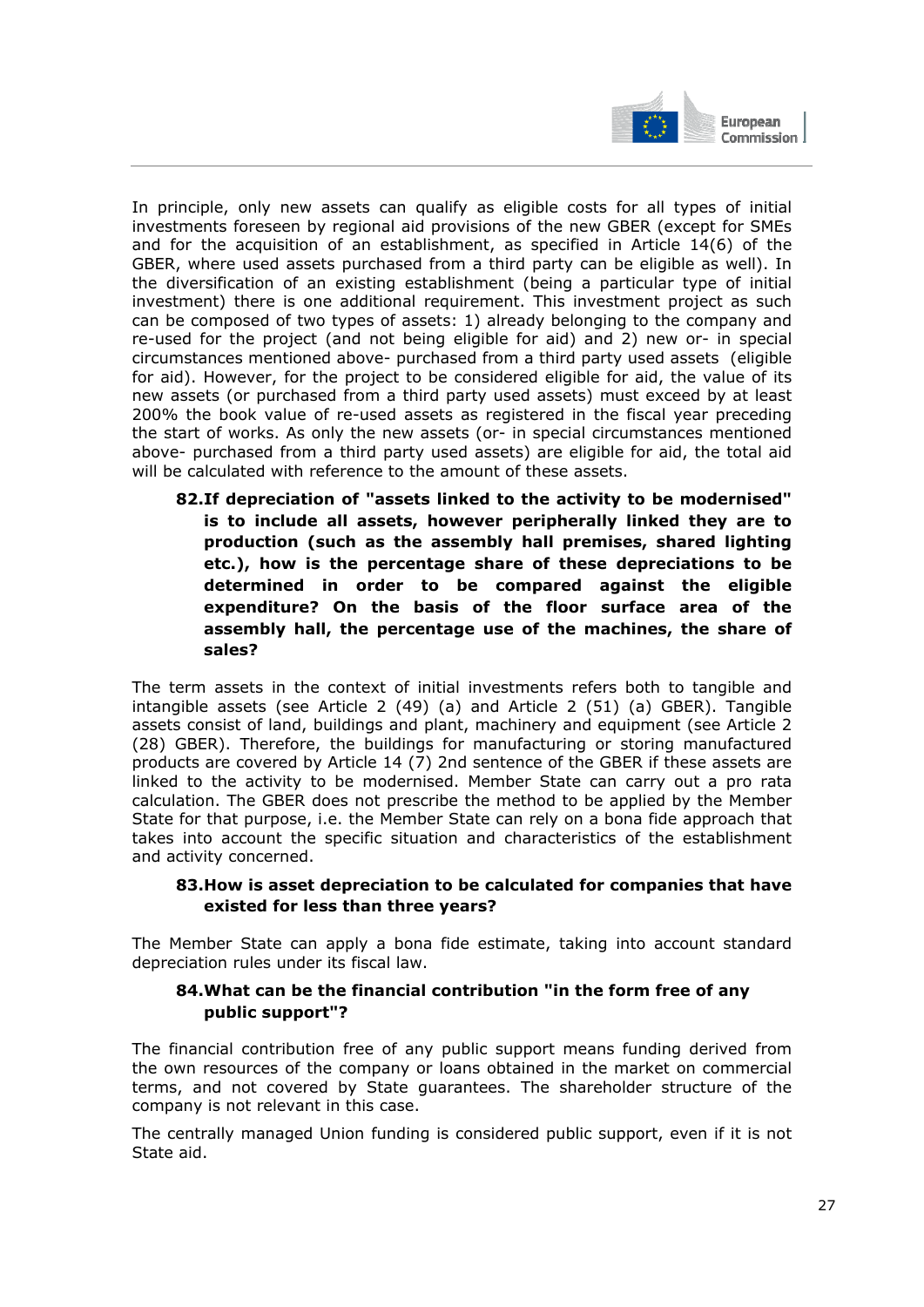# **85.Is there any best practice on how to demonstrate that the assets of an establishment were acquired on market conditions, especially in the case of acquisitions of entire establishments (undertakings) and intangible assets?**

We would consider as best practice the expertise conducted by an independent company, or proving that the acquisition of an establishment takes place between independent companies or in full respect of the "arm's length" principle.

# **86.In the case of regional aid, does the condition regarding the provision of wholesale access to build broadband infrastructure only apply to NGA networks, or also to basic broadband networks?**

The subsidized network operator must offer active and passive wholesale access under fair and non-discriminatory conditions both in cases of basic broadband and NGA.

## **87.How is Article 14 to be applied in relation to undertakings' investments consisting in the construction and equipping of research laboratories?**

Article 14(11) GBER specifies that if the aid is granted for research infrastructure, the access to the latter needs to be transparent and non-discriminatory. This provision would therefore not be applicable in case of a laboratory infrastructure of undertakings which use this infrastructure for solely for their own purposes.

## **88.What should be the adopted maximum limits of regional investment aid for a single investment project implemented in stages?**

According to Article 14 (13) of the GBER, any initial investment started by the same beneficiary at group level within a period of three years from the date of start of works on another aided investment in the same NUTS 3 region shall be considered to be part of a single investment project. The applicable aid intensity for each partial project is the aid intensity applicable under the regional aid map in force at the time of awarding the aid (adjusted by scaling down, where applicable).

## **Article 15:**

## **89.How are the thresholds in Article 15 to be applied?**

When the aid per beneficiary under all operating aid schemes does not exceed the amount resulting from one of the alternative methods to determine the additional operational costs (other than transports costs) referred to in Article 15(2)(b)ii of the GBER, the aid can be considered justified in terms of contributing to regional development and proportionate to the handicaps that undertakings face in the outermost regions.

## **90.Can the regions covered by the measure choose to apply only one of the criteria or any criterion of Article 15(2)(b)ii, which ever would be the most favourable to the beneficiary?**

The regions covered by the measure may apply only one of these criteria. They may apply any criterion of Article 15(2)(b)ii, which is most favourable to the beneficiary. In any case, Member States shall ensure that the applicable threshold is respected.

**91.If the level of aid to be granted under a scheme does not exceed the limits provided in Article 15, can the aid be considered compatible with the internal market and exempt from notification?**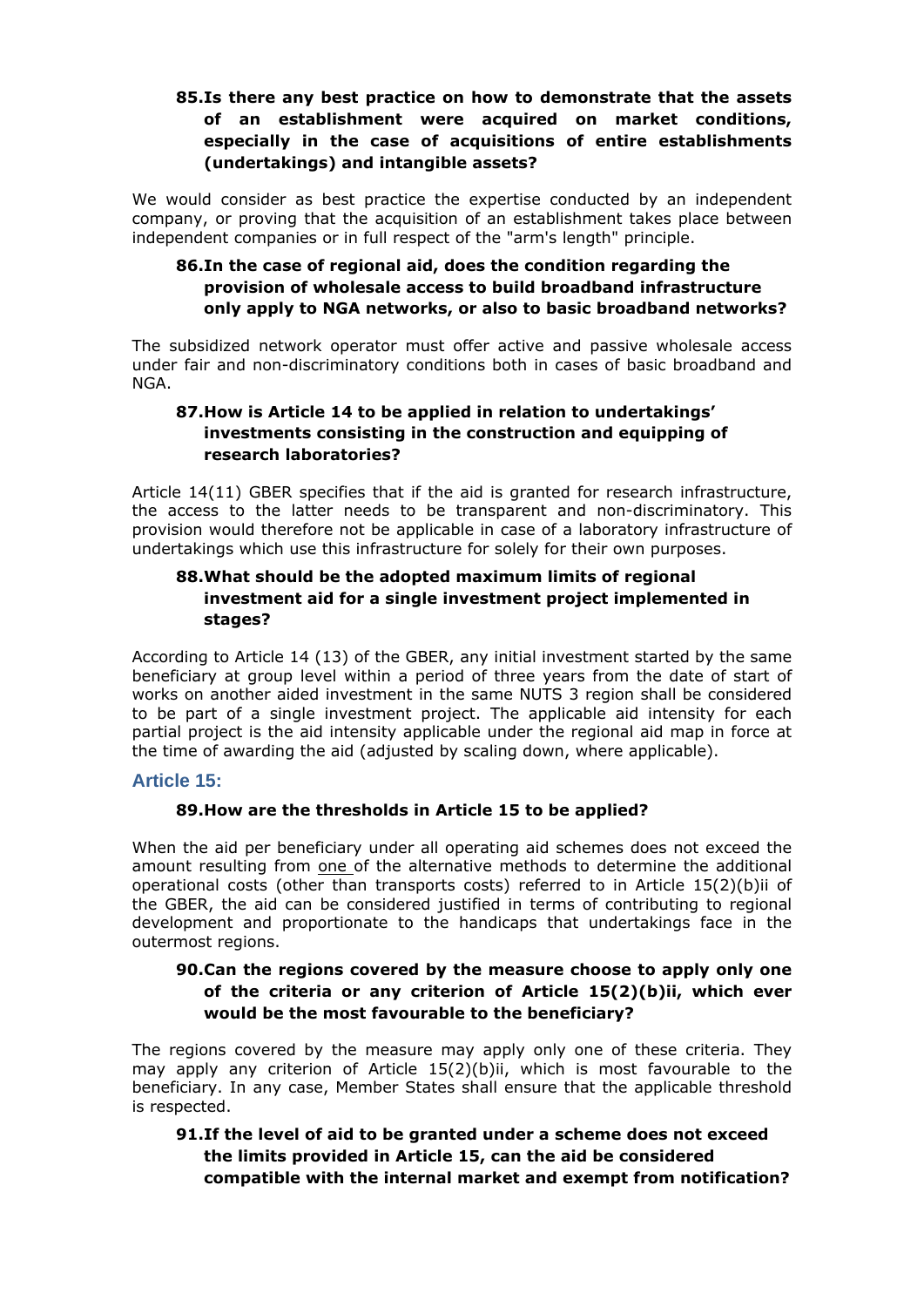

In order for operating aid to be considered compatible with the internal market and exempt from notification, it has to be ensured that aid from all operating aid schemes granted to the same beneficiary does not exceed the limits provided in Article 15 of the GBER and that other, specific and general conditions laid down in the GBER are respected.

Member States need to introduce in the national legislation specific provisions and effective mechanisms for control in order to ensure that the aid granted under all operating aid schemes per beneficiary does not exceed the limits laid down in the GBER and the respect of the other GBER conditions. Thus Member States shall also monitor cumulation with other operating aid schemes under which the beneficiaries can receive aid.

## **92.To calculate the requirement laid down in point ii) of paragraph a), of number 2, of Article 15 of GBER, will it be acceptable to consider an average value calculated on the basis of a consultation to several freight forwarders operating in an outermost region?**

Article 15(2)(a)(ii) allows for the granting of operating aid aimed to compensate for aid which is *objectively quantifiable in advance on the basis of a fixed sum or per tonne/kilometre ratio or any other relevant unit*. In this respect, the Commission services consider that an average value calculated on the basis of a consultation to several freight forwarders would enable the beneficiaries to later choose for the lowest possible offer from freight forwarders. Therefore, we consider that for the purpose of calculating these costs, the Member State should take into account the lowest possible offer.

Ideally, those additional transport costs should be compensated on the basis of the actual costs incurred by the beneficiaries as demonstrated by an invoice.

## **93.What is meant by "journey"?**

The definition of a "journey" as referred to in Article 15(2)(a) of the GBER should be understood to mean *"the movement of goods from the point of origin to the point of destination, including intermediary sections or stages within or outside the Member State concerned, made using one or more means of transport"*. The 'point of destination' is defined as *"the place where the goods are unloaded"* (Article 2(53) of the GBER)*,* whereas the 'point of origin' is defined as *"the place where the goods are loaded for transport"* (Article 2(54) GBER). Therefore, the additional transport costs should be calculated on the basis of the journey from the place of production (factory) to the place of delivery to the distributor/customer.

## **Article 16:**

## **94.Urban development projects must be implemented via urban development funds in assisted areas. What is the connection between point 8 and 11 of Article 16?**

The possibility to "assign the implementation of the urban development aid measure to an entrusted entity" laid down in Article 16(11) of the GBER means that a Member State may entrust the implementation of a public financial instrument (i.e. the provision of equity, quasi-equity, loans or guarantees on behalf of the State) to a financial institution. To the extent that analogous provisions are laid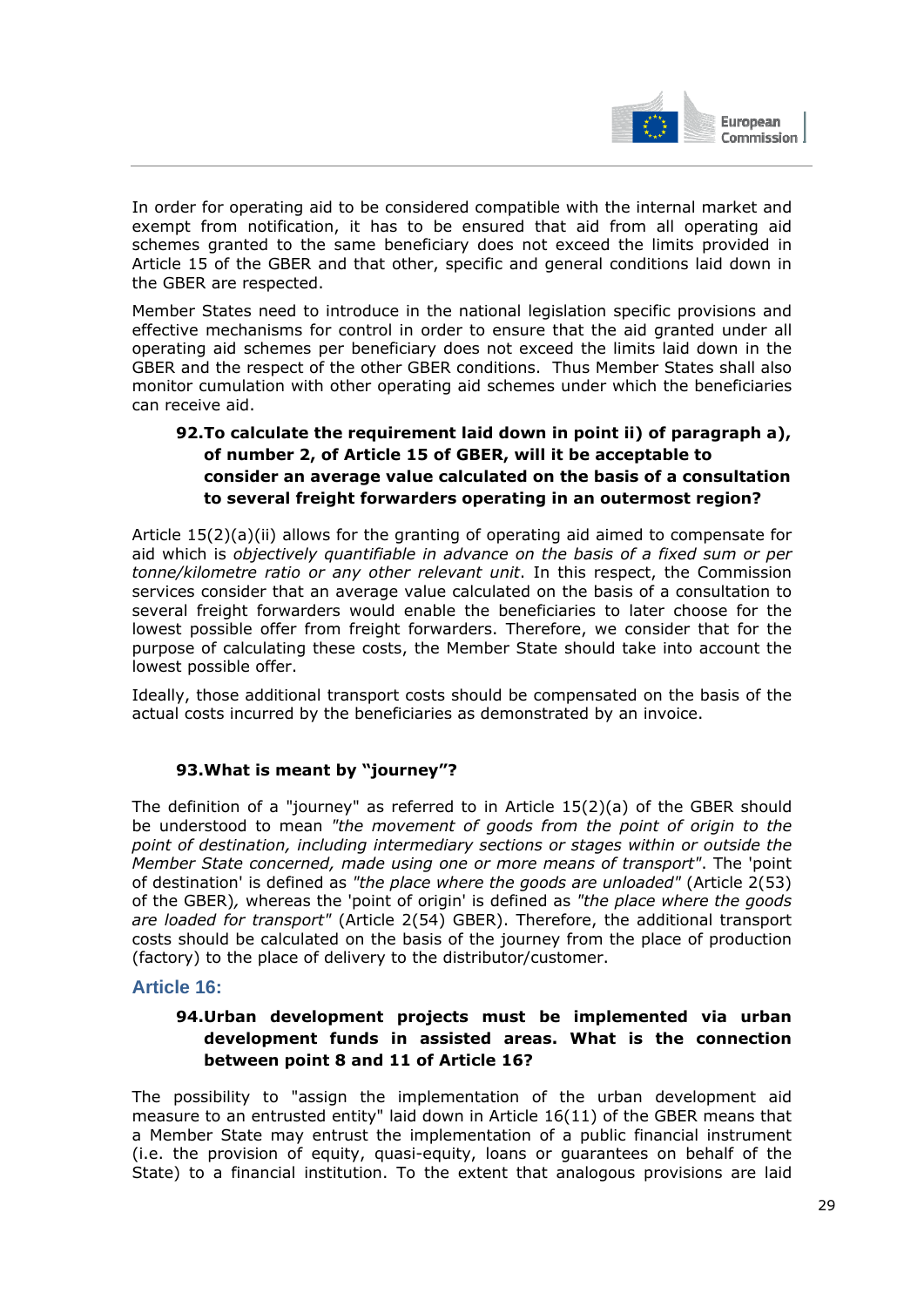down in Article 21 for risk finance aid, it can in this context be considered that qualifying financial institutions are those which are referred to in Article 2(79) of the GBER. In any case, urban development fund managers must be selected through an open, transparent and non-discriminatory call.

#### **Article 17:**

# **95.Does the term "third parties which are unrelated to the buyer" only relates to structural relationships or to contractual relationships such as supplier contracts between the buyer and the seller?**

For the parties to be unrelated, there should be, at the very least, no influence (decisive or not) on the composition, voting or decisions of the organs of an undertaking. That is why even a very small equity participation (e.g., 1%) would mean that the parties are not unrelated. A typical contractual relationship without such a participation would not be considered to be within the scope of this provision.

#### **Article 18:**

#### **96.Can internal services be financed in the context of preparatory works?**

Article 18(3) of the new GBER specifically states that: "*The eligible costs shall be the costs of consultancy services provided by external consultants*". Consequently, it is not possible to grant aid for internal consultancy services.

# **97.Can the costs of preparatory studies and consultancy related to the investment project be included in the eligible costs of the investment even if they were encountered before the application for aid?**

 As such treatment of consultancy costs is not specifically foreseen in the provisions of the new GBER, this is not allowed. Any aid for consultancy (for SMEs) should be granted under Article 18 of the new GBER.

#### **Article 19:**

#### **98.How is the incentive effect to be applied in relation to participation in fairs?**

In order to comply with the provisions of Article 19 GBER regarding maximum aid intensity and the requirements regarding incentive effect, beneficiaries under the call will have to submit (maybe after an initial pre-selection phase) a request detailing the relevant eligible costs of fairs in which they intend to participate. It should be possible in the same request to identify the location. The incentive effect condition in this case must be met before any binding commitment to participate in the fair(s) is made.

#### **Article 20:**

#### **99.What is meant by "investment expenditure directly related to the project"?**

Based on the comments received in the public consultation on the GBER, an effort was made to harmonise the wording of Article 20(2) with European Territorial Cooperation rules and extra-territorial cooperation cost categories as mentioned in the European Territorial Cooperation Regulation (Regulation (EU) No 1299/2013 of the European Parliament and of the Council of 17 December 2013 on specific provisions for the support from the European Regional Development Fund to the European territorial cooperation goal). The investment expenditure directly related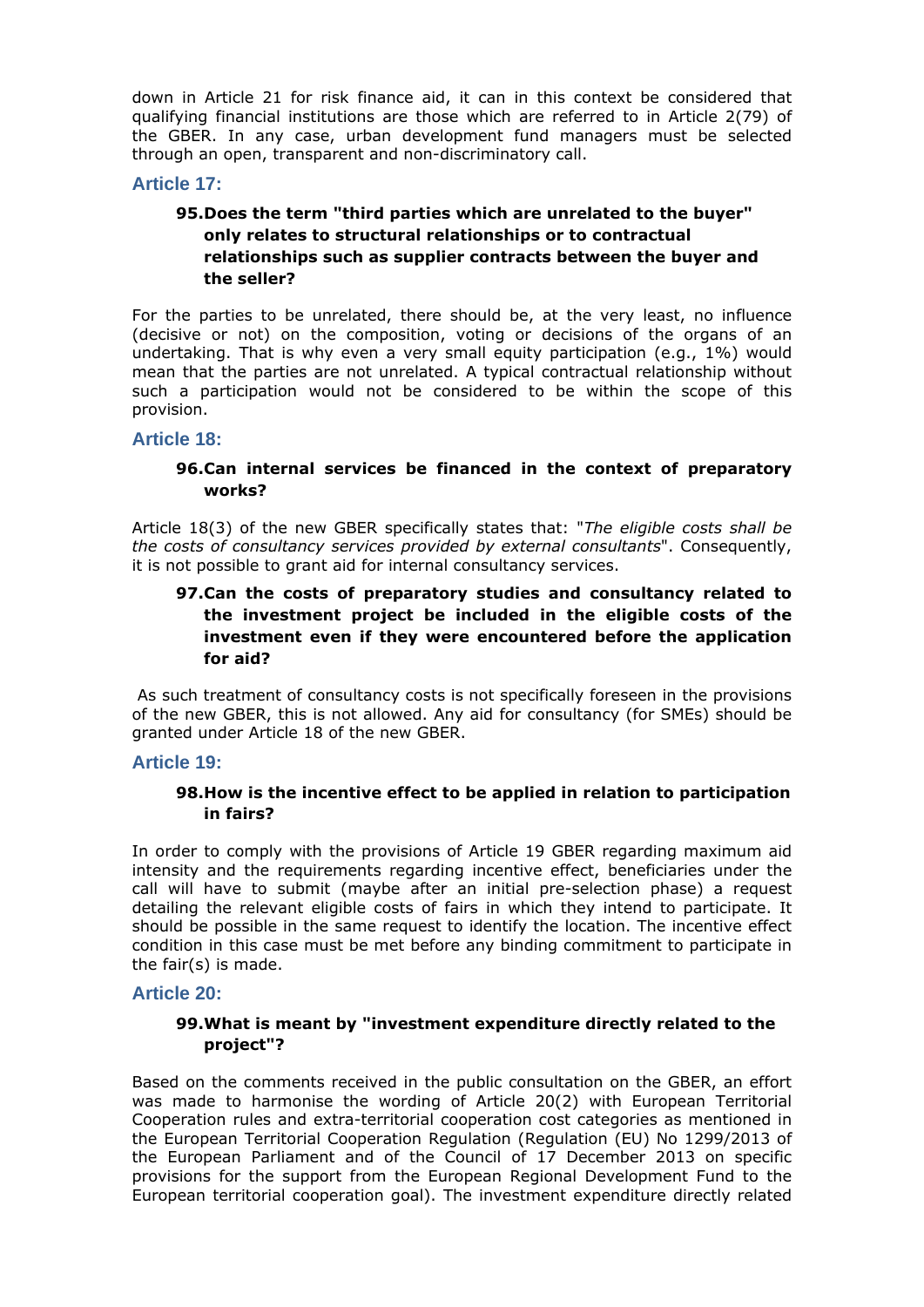

to the project should be interpreted as meaning investment costs in tangible and intangible assets that are undertaken by the project-partners and are directly related to the European Territorial Cooperation project.

## **100. Does aid intensity refer to the entire eligible costs of the project budget or the budgets of individual beneficiaries?**

The aid intensities are established at the level of individual beneficiaries. Please note that in case of participants of the project which are not engaged in economic activity, their funding is not considered State aid and therefore the maximum aid intensity requirement does not apply to them.

# **Article 21:**

# **101. Is it correct that in the context of a follow-on investment under Art. 21 para 6 GBER it is not required that an independent investor makes the investment?**

Correct, the private investor making the follow-on investment should be the same as the investor who made the initial investment. The requirement of "independent private investor" as defined in GBER Article 2 (72) relates to the time of the initial investment.

# **102. Can the requirement in Article 21 (7) that generation of new capital should reach "at least 50 % of each investment round" be clarified?**

This provision addresses a situation where the aided investment involves the replacement of existing shareholders. In this case, out of the entire amount of each investment round involving such capital replacement operations, at least 50% must be invested in newly issued shares. One should not take into account previous investment rounds. E.g. where 1m EUR is invested under a risk finance measure (private and public funds combined), 500.000 EUR of that can be used as replacement capital but the other 500.000 EUR must serve as new capital for the undertaking.

## **103. What does it mean that private investors should be chosen in the framework of an open, transparent, non-discriminatory call?**

Art. 21 para 13 (b) GBER makes reference to a genuine call to select private investors. The documents published for such a call should not define in detail the financial conditions under which the risk finance investment will be made, but should rather leave them open for independent private investors to make proposals. The outcome of the call should be specific on the conditions under which independent private investors are willing to invest alongside the public investor (cf. Art. 21 para 13 (b): "*a call, which is [..] aimed at establishing appropriate riskreward sharing arrangements*").

The call is aimed at finding independent private investors that will invest with fresh funds as part of the risk finance provided together with the public investor. The purpose of risk finance measures is for the public investment to constitute a proportionate incentive for independent private investors.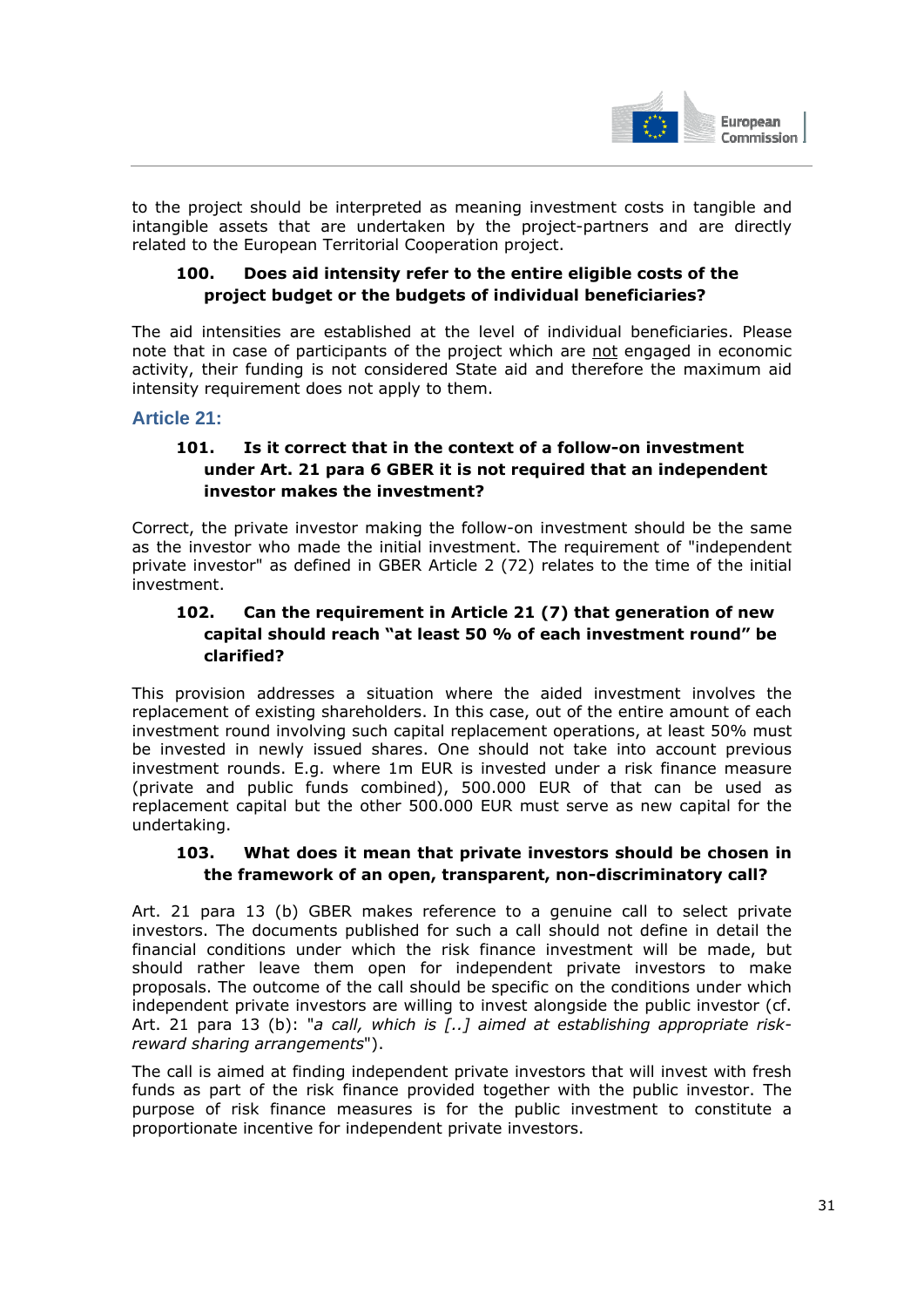## **104. Does the GBER allow Member States to design risk finance measures with a downside protection mechanism other than by way of guarantees?**

Article 21.13 (b) GBER requires that, for instruments other than guarantees, the open call aimed at establishing the risk-reward sharing arrangements favours selection criteria based on asymmetric profit sharing over downside protection. However, if the result of the call is that asymmetric profit sharing is not possible, Article 13 (b) does not prohibit downside protection.

Article 21.13 (c) GBER does not apply to guarantees, but to all other financial instruments, such as loans and equity. It can for instance be agreed that the public investor will cover the first loss piece, but in that case this first loss piece must be limited to 25% of the total investment. Please note that the 25% cap does not limit the public investment to 25% of the total investment, but only limits the first loss taken by the public investor.

In this context, please note that paragraph 48 of the Risk Finance guidelines requires, amongst other, that, for instruments other than guarantees, where the public investor would cover a first loss higher than 25% or where the open call favours selection criteria based on downside protection over upside incentives, the risk finance measure needs to be notified and will be assessed under the Risk Finance Guidelines.

## **105. What are consequences of the situation in which the task to implement a risk finance measure is assigned to the entity entrusted with the task?**

The Member State may entrust the implementation of a risk finance measure (e. g. providing the State financing or the State guarantees on behalf of the State) to an entrusted entity, which acts as the State.

In some cases it occurs that the entrusted entity shares risk with the State under the measure by co-investing own financial resources. Where it co-invests, the entrusted entity acts in its own capacity as a financial institution by taking risk on its own balance sheet, and is no longer subject to the risk finance rules on entrusted entities, but must respect the risk finance rules on financial intermediaries.

What is important to note is that the notion of an "entrusted entity" refers to its role (acting on behalf of the State), but not to the process of selecting such institution, i. e. entrustment does not necessarily imply an appointment. In other words, the State may select or appoint a financial institution to act as its entrusted entity.

## **106. How shall the remuneration of the financial intermediaries be calculated?**

A market conform remuneration should be established on the basis of a competitive procedure for the selection of the financial intermediary. Any other additional advantage granted to the financial intermediary through the measure would have to be passed on to the investee undertakings or capped at the de-minimis level.

# **107. Can the Commission clarify whether the levels of required investment of GBER Article 21 (10) a-c also apply to follow-on investments in so far as the target undertaking meets the relevant criteria in GBER Article 21 (6) ] a-c?**

Follow-on investments under the risk finance rules are only allowed for eligible undertakings that have received an initial risk finance investment in the period prior to their first commercial sale up to 7 years thereafter. If a follow-on investment is made in the period prior to first commercial sale, the aggregate private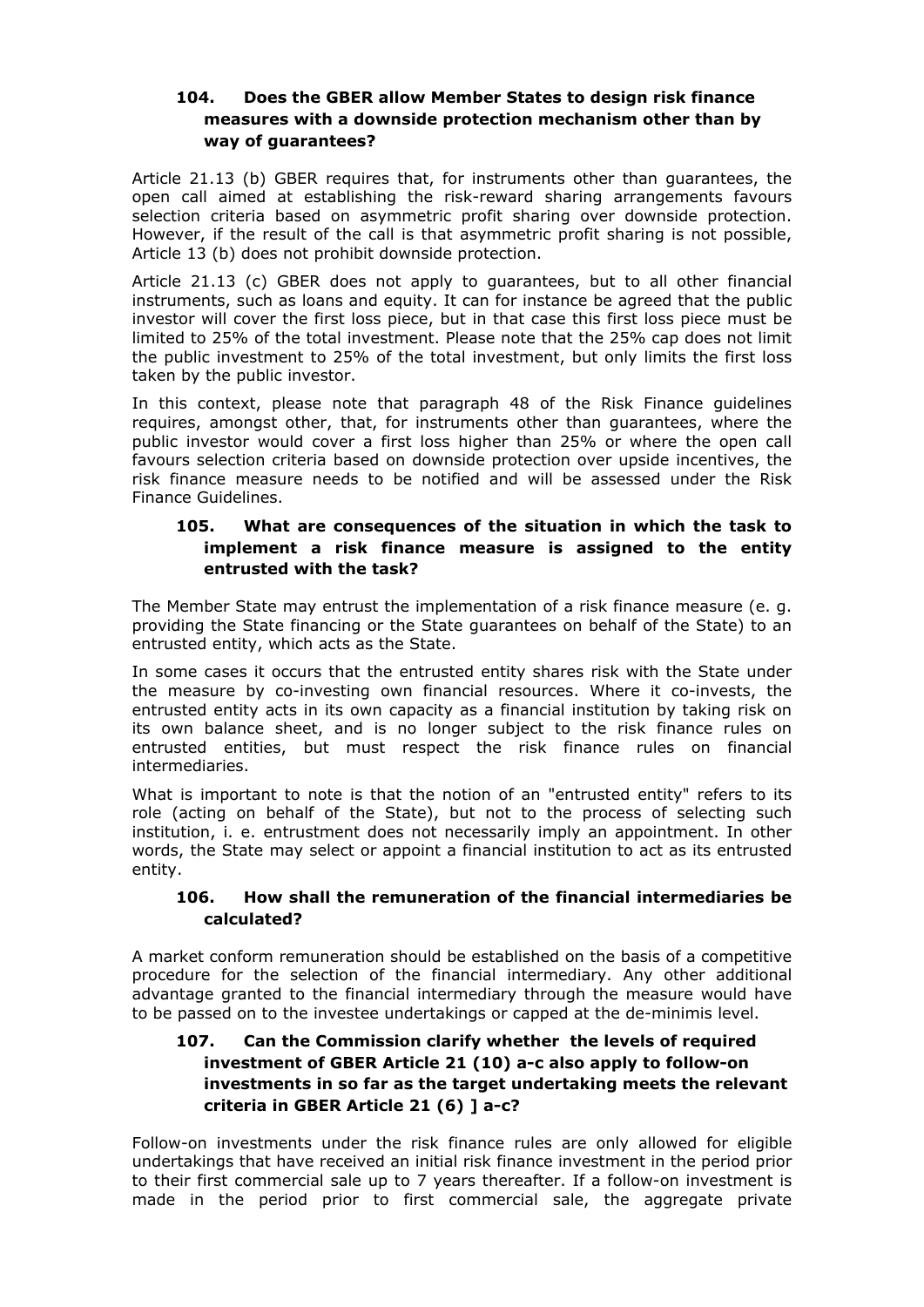

participation rate of Article 21, paragraph 10 (a) applies. If a follow-on investment is made in the period up to 7 years after first commercial sale, the aggregate private participation rate of Article 21, paragraph 10 (b) applies. A follow-on investment may be made even after the initial 7-year period, but in this case, pursuant to Article 21, paragraph 10 (c), the risk finance measure must leverage additional independent private finance representing at least 60% of the follow-on risk finance investment.

## **108. Does the GBER cover the situation where the entrusted entity co-finances and manages the fund?**

According to Article 21(17), "*a Member State may assign the implementation of a risk finance measure to an entrusted entity*". This means the Member State may entrust the implementation of a public financial instrument (i. e. the provision of a loan or equity financing or guarantees on behalf of the State) to a financial institution, in which case the financial institution acts as an entrusted entity of the State. GBER Article 2 (79) specifies the types of qualifying financial institutions that may be entrusted by the State.

According to point 20 of the Risk Finance guidelines, the State and the entity acting on its behalf may not finance the SMEs directly. This means that financing to SMEs must be provided by financial intermediaries (they carry out credit risk assessment or investment due diligence), as per Article 17(13)a. The financial intermediaries must be selected through an open, transparent and non-discriminatory call as per Article 17(13)b.

# **109. Should Article 21 (18) (a) be interpreted as meaning that also the de minimis threshold has to be respected by the SMEs covered by this provision?**

According to recital (19) of the de minimis Regulation, where a de minimis aid scheme is implemented through financial intermediaries, it should be ensured that the latter do not receive any State aid. This can be achieved, for example, by requiring financial intermediaries that benefit from a State guarantee to pay a market- conform premium or to fully pass on any advantage to the final beneficiaries, or by respecting the *de minimis* ceiling and other conditions of this Regulation also at the level of the intermediaries.

In the light of the above, Article 21 (18) (a) GBER is meant to address situations where aid is present at several levels, not only at the level of the final beneficiary (SME-level in this case). As regards the SME level, all the conditions under the de minimis Regulation (including the aid ceiling) should be applied. However, the risk scheme as such (including aid at the level of the financial intermediary and at the level of the SME) would still have to be designed in accordance with the GBER provisions or in accordance with the prescriptions of recital (19) in order to be exempted from notification.

# **Article 22:**

## **110. Can start-up aid be made available through initial investments and follow on investments, provided that the total of the start-up aid to any one eligible undertaking respects the overall limits?**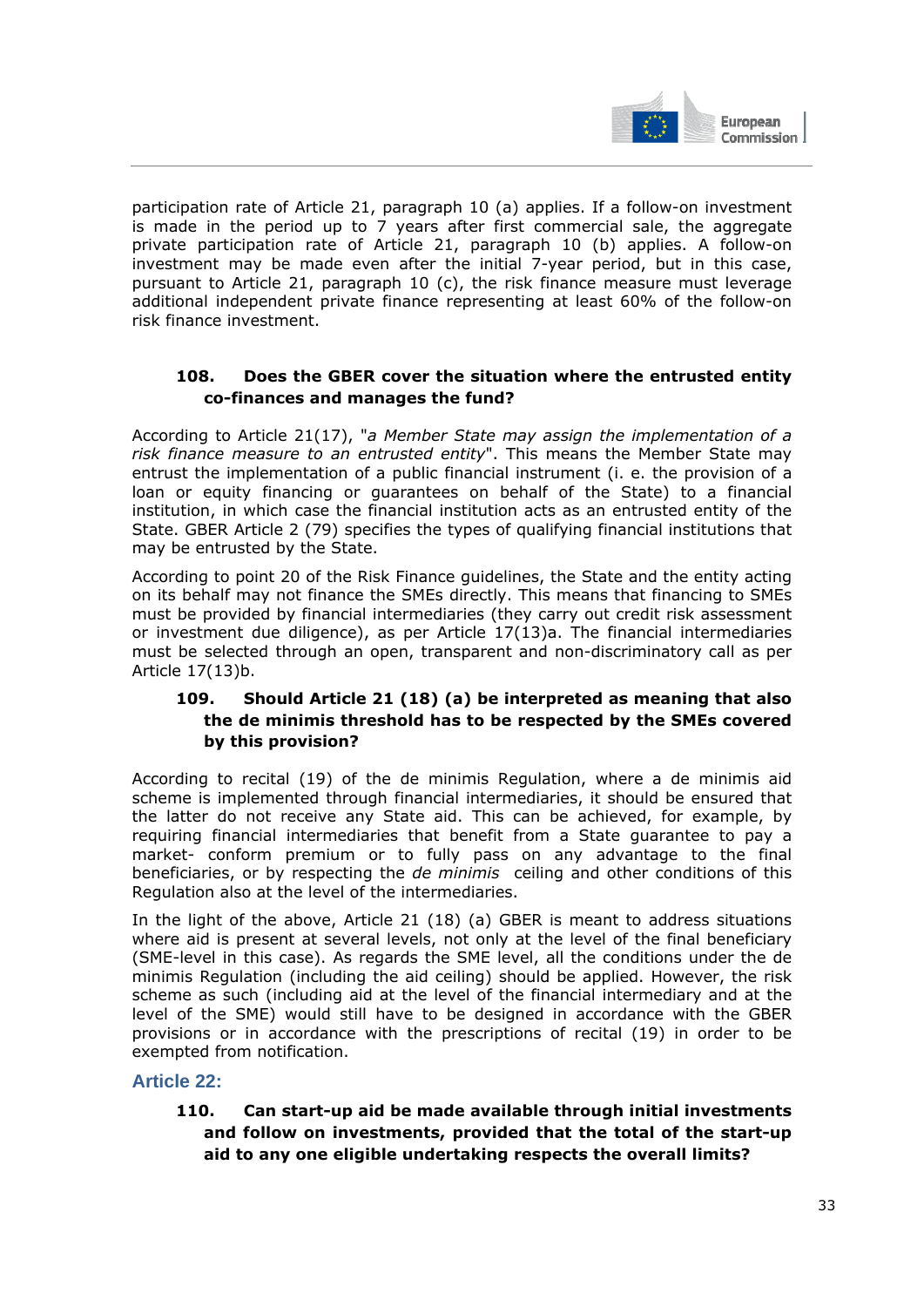Yes, start-up aid can be given for a total up to the maximum amounts mentioned in paragraphs 3(c) and 5, as long as the eligible undertaking remains at the moment of granting within the definition in paragraph 2 (i.e. within the 5 year period).

# **111. For the awarding of aid for start-ups, the GBER does not require a call for tender. Is this the same in case the aid for startups is given by a fund, or must the fund management in this case be selected in accordance with Article 21 GBER in an open, transparent call?**

Article 22 GBER requires neither that the aid is awarded via a financial intermediary, nor that, if a financial intermediary is used, it must be selected in an open, transparent call.

However, if start-up aid is granted via a financial intermediary, it needs to be ensured that no aid remains at the level of the financial intermediary. If the financial intermediary is selected through an open, transparent, non-discriminatory call, then the presence of aid at the level of the financial intermediary can be excluded, provided that, in case of debt instruments, the financial intermediary is subject to the obligation to pass on in full to the final beneficiary any advantage stemming from the instrument; if not, the Member State needs ensure in another way that there is no aid at that level.

## **112. Does the concept of "entrusted entity" also apply in the case of aid for start-ups?**

The rules on entrusted entities only apply within the scope of Article 21, which encompasses underlying basic principles that apply to aid for risk finance aid. It should be noted in this connection that the status of "entrusted entity" as defined in Article 2(79) of the GBER excludes that such entity intervenes or co-invests in a risk finance aid measure, as in such a case the entity concerned would rather have the status of a "financial intermediary". As regards start-up aid granted pursuant to Article 22 of the GBER, the concept of "entrusted entity" is not relevant as this provision does not require aid to be deployed via intermediated financial products.

#### **113. Can start-up aid be provided at different times and through a mix of aid instruments?**

Yes, start-up aid can be provided at different times, as long as at the time of granting the beneficiary complies with the eligibility conditions.

The maximum amount of start-up aid that can be given is not equal to the maximum nominal amount allowed for loans (e.g. 1 million EUR), plus the maximum guaranteed amount for guarantees (e.g. 1.5 million EUR), plus the maximum gross grant equivalent amount (e.g. 0.4 million EUR)*.* 

The calculation of the amounts that can be granted in case of a mix of aid instruments is on a proportional basis as described in paragraph 4 ("[..] *the proportion of the amount granted through one aid instrument, calculated on the basis of the maximum aid amount allowed for that instrument, is taken into account in order to determine the residual proportion of the maximum aid amount allowed for the other instruments forming part of such a mixed instrument*").

If we take as an example a company in a non-assisted area that does not qualify as an 'innovative enterprise', to which the authorities wish to give a mix of start-up support in the form of a loan with duration of 10 years, in the form of a guarantee with duration of 10 years and in the form of a grant:

For the part in form of loan, the maximum nominal amount is 1 million EUR, so if 200 000 EUR is given as nominal loan amount, this represents 20% of the maximum nominal amount for loans.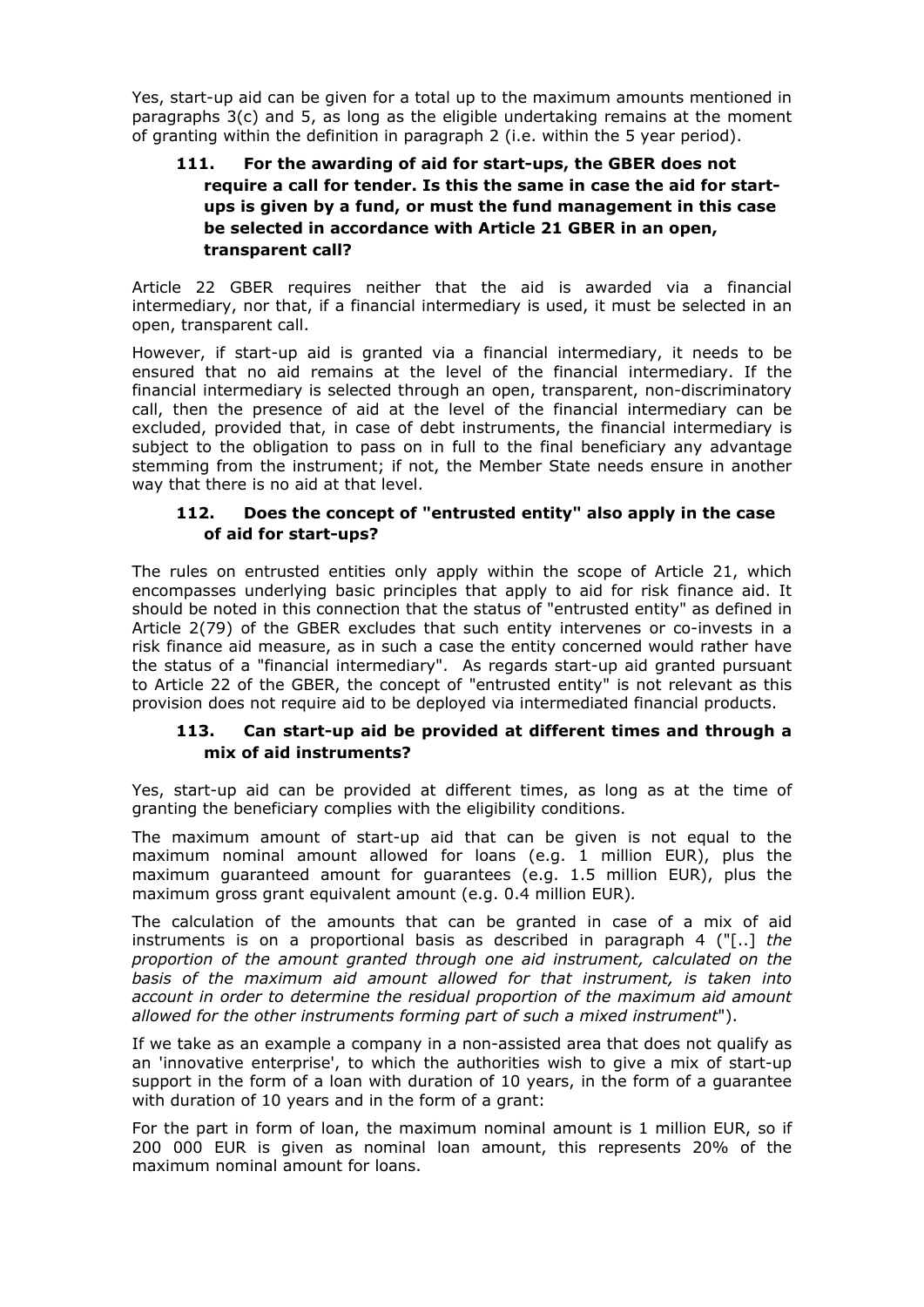

For the part in form of guarantee, the maximum guaranteed amount is 1.5m EUR, so if 600 000 EUR is guaranteed, this represents 40% of the maximum guaranteed amount.

Therefore the support in form of grant is allowed up to 40% of the gross grant equivalent amount of 0.4 million EUR, which means that 160 000 EUR of gross grant equivalent is allowed.

**114. Article 5.4 of the old Research and Development and Innovation guidelines (2007- June 2014) restricted a beneficiary of young innovative enterprise aid to Research and Development aid and risk capital aid for a period of 3 years after receipt of the aid. There does not appear to be any similar restriction on a beneficiary under Article 22 of the GBER.** 

The restriction was discontinued. The cumulation rules laid down in Article 8(4) GBER however apply.

## **Article 25:**

**115. Can the Commission confirm that when the beneficiary has obligation of maintenance under national legal basis or the provisions of Structural Funds, this maintenance period can be taken into consideration as part of the project, therefore depreciation costs occurred during this period are also eligible?** 

No, regardless of any specific obligation laid down in the national legal basis or the provisions of Structural Funds, costs of buildings and land are only eligible to the extent and for the duration period used for the aided Research and Development project.

# **116. Can the Commission confirm that the following costs are eligible, if they are directly linked to the research and development project: costs of participation of conferences related to the project such as travelling costs, accommodation costs, participation fees?**

Yes, such costs can be eligible as additional overheads and other operating expenses if they are incurred directly as a result of the project.

## **117. How should Article 25.6(b)(i), second indent, be interpreted? What contribution should provide the research and knowledgedissemination organisation, and what is the maximum funding rate for the entire project in case of collaboration?**

Article 25.6(b)(i), second indent, of the GBER provides for a possible increase in aid intensities for Research and Development projects which are carried out through effective collaboration (in the meaning of Article 2(90) of the GBER) between undertakings and research and knowledge-dissemination organisations. In particular, aid intensities may thus be increased by up to 15 percentage points, under the condition that the collaborating research and knowledge-dissemination organisations bear at least 10% of the eligible costs and have the right to publish their own research results. Since aid intensities must be established for each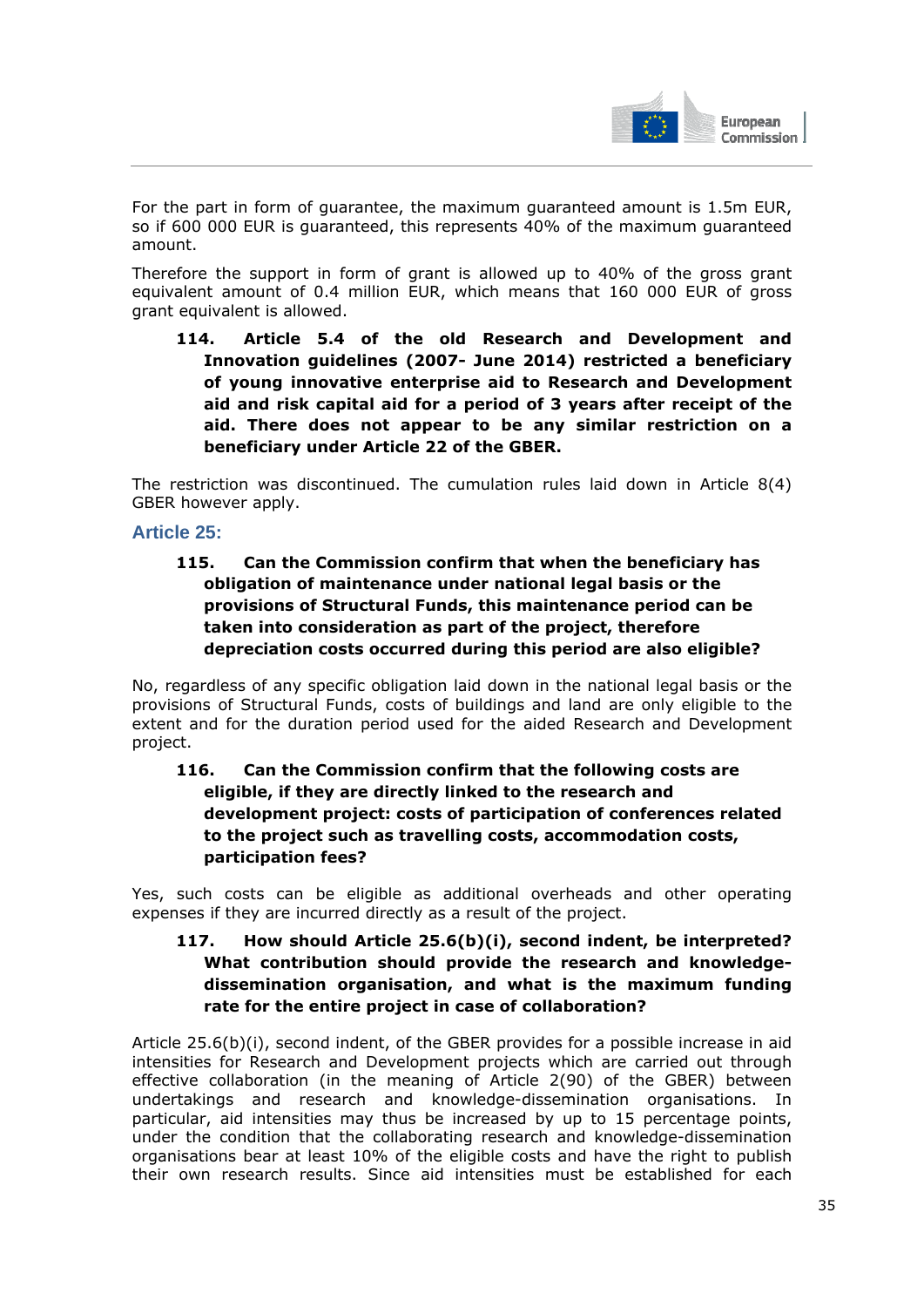beneficiary of aid, including in the case of collaborative projects, the maximum funding rate for a specific project will however depend on the number and type of collaborating parties, as well as on the categories of research activities carried out and share of eligible costs borne by each one of them.

## **118. Can you confirm that the aid for process and organisational innovation concern both products and services?**

Yes.

## **119. Under which applicable rules can large undertakings receive aid for industrial property rights?**

Aid for obtaining, validating and defending patents and other intangible assets can only be granted to SMEs. However, large undertakings could for instance receive aid for the "costs of knowledge and patents bought or licensed from outside sources at arm´s length conditions" in the context of aid for Research and Development projects (Article 25 GBER).

## **120. Can investment aid be granted for Research and Development projects aiming at improving technical and utility value of products, technologies and services?**

All R&D&I aid should in principle lead to increased technical and practical value of products, technologies or services. Please note that routine or periodic changes made to existing products, production lines, manufacturing processes, services and other operations in progress, even if those changes may represent improvements, are not eligible for funding.

## **Article 26:**

## **121. What is meant by research infrastructure?**

Research infrastructures are defined by their content on the basis of Regulation No. 723/2009<sup>7</sup>.

# **122. Is it possible to grant State aid to research organisations for construction or upgrade of research infrastructure if the use of the infrastructure is not linked to any concrete Research and Development and Innovation project?**

Yes.

**123. Can research organisations be aid beneficiaries of the investment aid for construction and upgrade of research infrastructure?** 

Yes.

-

## **124. Can investment aid be granted for research infrastructure covered under Art 26 GBER to undertakings, which will have exclusive right to use it?**

No. State aid for construction and upgrade of research infrastructure is in accordance with Art.26 of GBER compatible with the internal market, only if the access to such infrastructure is granted to several users on a transparent and nondiscriminatory basis. Preferential access under more favourable conditions to the

 $7$  Council Regulation (EC) No 723/2009 of 25 June 2009 on the Community legal framework for a European Research Infrastructure Consortium (ERIC), OJ L 206, 8.8.2009, p. 1.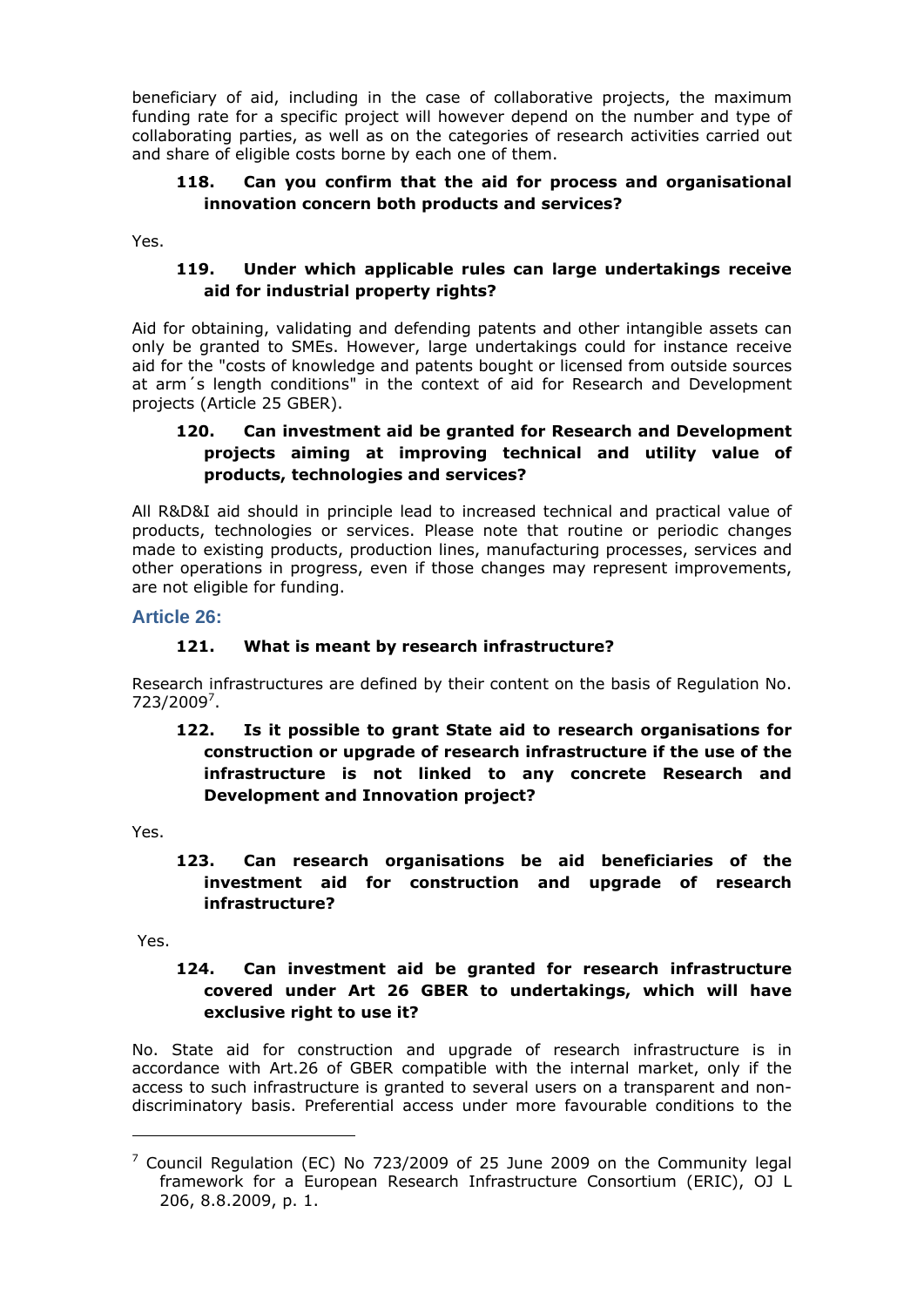

publicly co-financed infrastructure could only be granted to undertakings which have financed at least 10 % of the investment costs. The access must be in proportion with their contribution to the investment costs and the conditions of access must be made public. Therefore, an exclusive use of publicly funded infrastructure by an undertaking or a group of undertakings (dedicated infrastructure) is not in line with Article 26 of GBER.

## **125. Would it be in line with GBER to support the investment cost of energy efficiency measures relating to research infrastructures with 50 % of the eligible costs?**

Yes, to the extent that those investments costs are borne in the context of the construction or upgrade of research infrastructures the cumulation rules laid down in Article 8.3(b) of the GBER apply.

### **126. Can the users of publicly supported infrastructure receive** *de minimis aid***?**

Yes, users of publicly supported infrastructure may receive *de minimis* aid, provided that all the applicable conditions are respected.

#### **127. How are the eligible investment cost calculated? What about cases that may require the re-assignment of existing assets?**

Article 26 of the GBER lays down the rules applying to investment aid for research infrastructures, that is to say aid for the construction or upgrade of research infrastructures that perform economic activities. In this context, the eligible costs referred to in Article 26(5) are the investment costs in tangible and intangible assets, as defined in Articles 2(29) and (30) of the GBER.

As a rule, and insofar as the aid relates to the construction and upgrade of research infrastructures, it is therefore expected that the eligible investment costs relate to the acquisition of new assets that will be used for performing economic activities, of which at least 50% have indeed to be borne by the aid beneficiary.

In those cases that may exceptionally require the re-assignment of existing assets (such as land and buildings) from non-economic to economic activities, and to the extent that such assets would qualify as eligible costs, this has to be done on the basis of a proper separation of the financing, costs and revenues of each type of activity. Under these circumstances, existing assets that have been provided or financed by the State for non-economic activities before the *Aéroports de Paris*  judgment of 12 December 2000 (Case T-128/98 *Aéroports de Paris v Commission* ECLI:EU:T:2000:290) may generally be considered as not including State aid. Otherwise, such assets may be considered for the purpose of determining the "own contribution" from the aid beneficiary only if they have been fully depreciated by the date of their re-assignment or a compensation for their use equivalent to the market price is due by the economic "division" of the aid beneficiary to its noneconomic "division".

#### **128. What conditions should be met to consider the bonus for the dissemination of the results reasonable?**

Taking account of the national specificity and the individual character of each R&D project, the Member State should define the optimal process for the research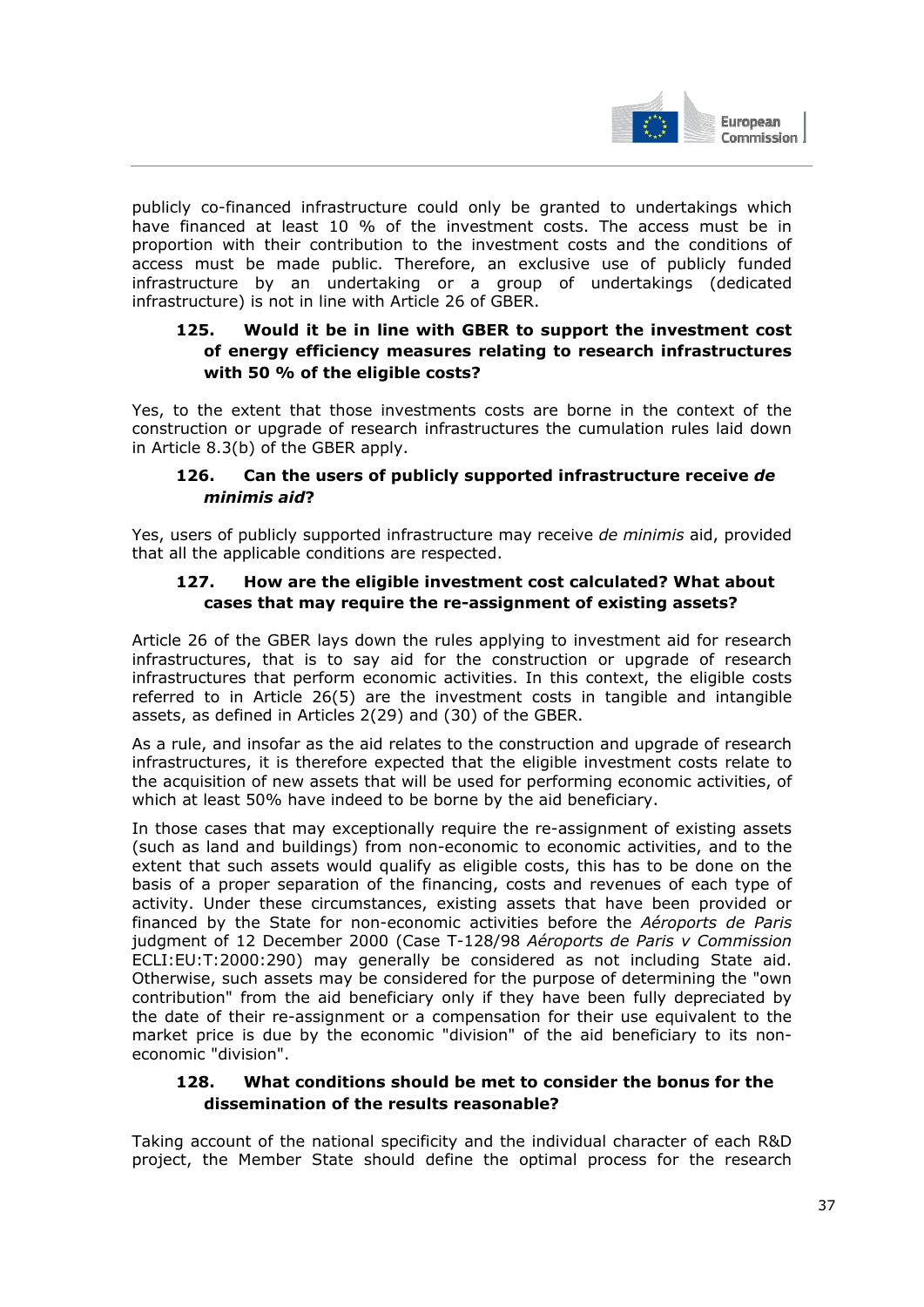results (and not merely the overall deliveries of the project) to be disseminated to the widest extent possible, at national as well as EU level.

# **129. May this provision provide the basis for the financing of R&D infrastructure in undertakings and in the case of projects implemented by the scientific and industrial consortia in which an undertaking will be the leader/applicant?**

Subject to compliance with the definition of "research infrastructure" laid down in Article 2(91) of the GBER, the R&D&I State aid rules do not contain any limitations relating to ownership (public or private) or nature of activities (economic or noneconomic) of the relevant infrastructure.

However, in line with the said definition, the research infrastructure eligible for support under Article 26 of the GBER needs to be used by the scientific community, where the expression "scientific community" is used in the same sense as in Council Regulation (EC) No 723/2009 of 25 June 2009 on the Community legal framework for a European Research Infrastructure Consortium (ERIC) $8$  and relates to any structured or unstructured group or network of persons engaging in a systematic activity to acquire knowledge. Furthermore, in line with Article 26 of the GBER, it is essential that access to the infrastructure is granted to several users on a transparent and non-discriminatory basis.

In light of the above, support for a research infrastructure used by one undertaking for its own purpose (therefore excluding its use by the "scientific community" on a non-discriminatory basis) falls outside the scope of Article 26.

# **130. In what period should the monitoring be carried out?**

The monitoring mechanism applies where a research infrastructures receives public funding for both economic and non-economic activities and should be carried out for the economic life of the infrastructure, i.e. for the depreciation period of the relevant assets.

# **Article 27:**

## **131. Are the costs referred to in Article 2(42), (personnel costs, materials, contracted services, communications, energy, maintenance, rent, administration, etc.) also applicable to Article 27?**

The cost categories mentioned in Article 2(42) of the GBER are directly relevant for regional operating aid only. Insofar as operating aid for innovation clusters is concerned, eligible costs are limited to the personnel and administrative costs related to the eligible activities listed in Article 27. Therefore, any costs that do not fall under the relevant categories (personnel and administrative costs) cannot be considered as eligible for this purpose.

### **132. Since which moment is the 10 years period computed?**

The period during which operating aid may be granted for innovation clusters starts at the moment when such operating aid is granted for the first time.

# **133. Besides costs of salaries, holiday pay, health checks and taxes, may personnel costs include costs of staff training and travelling to market the cluster?**

Yes, to the extent that such costs are clearly and strictly linked to the marketing of the cluster.

-

<sup>8</sup> OJ L 206, 8.8.2009, p. 1.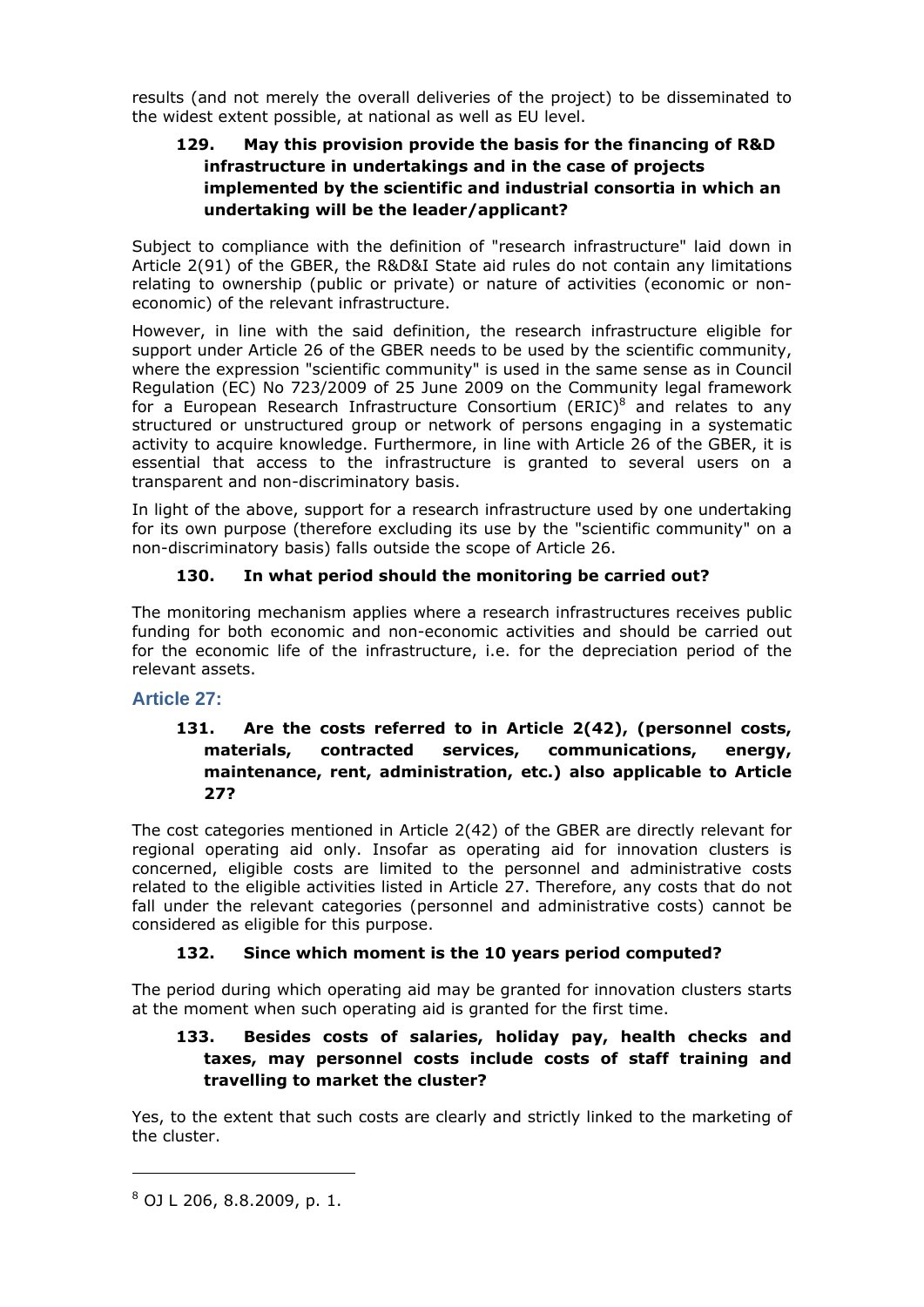

# **134. When organising training programmes, workshops and conferences, are costs of buying materials and services also eligible (catering, renting a room, etc.)? Or travel costs for bringing over a speaker?**

Yes, to the extent that such costs are clearly and strictly linked to the organisation of a specific training/workshop/conference.

## **135. What is considered eligible for marketing purposes? Does marketing of the cluster include travelling abroad (for personnel) and organising an event there (e.g. to meet other clusters, to market what the cluster has to offer) or participating in a fair?**

Eligible costs for marketing purposes are those personnel and administrative costs (including overheads) which are incurred with a view to increase participation of new undertakings or organisations, as well as visibility of the relevant cluster. To the extent this is the case, eligible costs can thus refer to travelling abroad, organising an event or participating in a fair.

#### **136. May operating aid be provided both to existing clusters and to new ones?**

Yes. Since operating aid is limited to a maximum of 10 years, for existing clusters this however means that any past aid needs to be taken into account, i.e. the starting date for the calculation is the date of the first aid granted.

### **137. May the operating costs listed in Article 27(8), points a), b) and c) be implemented by companies outside the cluster, as eligible costs?**

As follows from Article 27(2) of the GBER, operating aid for innovation clusters shall be granted exclusively to the legal entity operating the cluster. The eligible costs are limited to the personnel and administrative costs incurred by the cluster operator and relating to the eligible activities listed in Article 27(8). Therefore, any costs that do not fall under the relevant categories (personnel and administrative costs) cannot be considered as eligible for this purpose.

# **138. How is Article 27(4) of the GBER to be interpreted? May there be an "exemption from the payment obligation" for cluster members or users?**

As follows from Article 27(1) of the GBER, aid for innovation clusters is reserved to the legal entity operating the innovation cluster (and not e.g. its members or users) and can only be block exempted if all the necessary conditions are fulfilled. One of these conditions is that fees charged for using the clusters' facilities and for participating in their activities correspond to the market price or reflect costs.

However, although there may not be an "exemption from the payment obligation", cluster members or users can benefit from aid granted in compliance with other GBER provisions (typically, aid for start-ups under Article 22 and aid for innovation advisory and support services under Article 28) or the *de minimis regulation* to purchase the clusters' services.

### **Article 28:**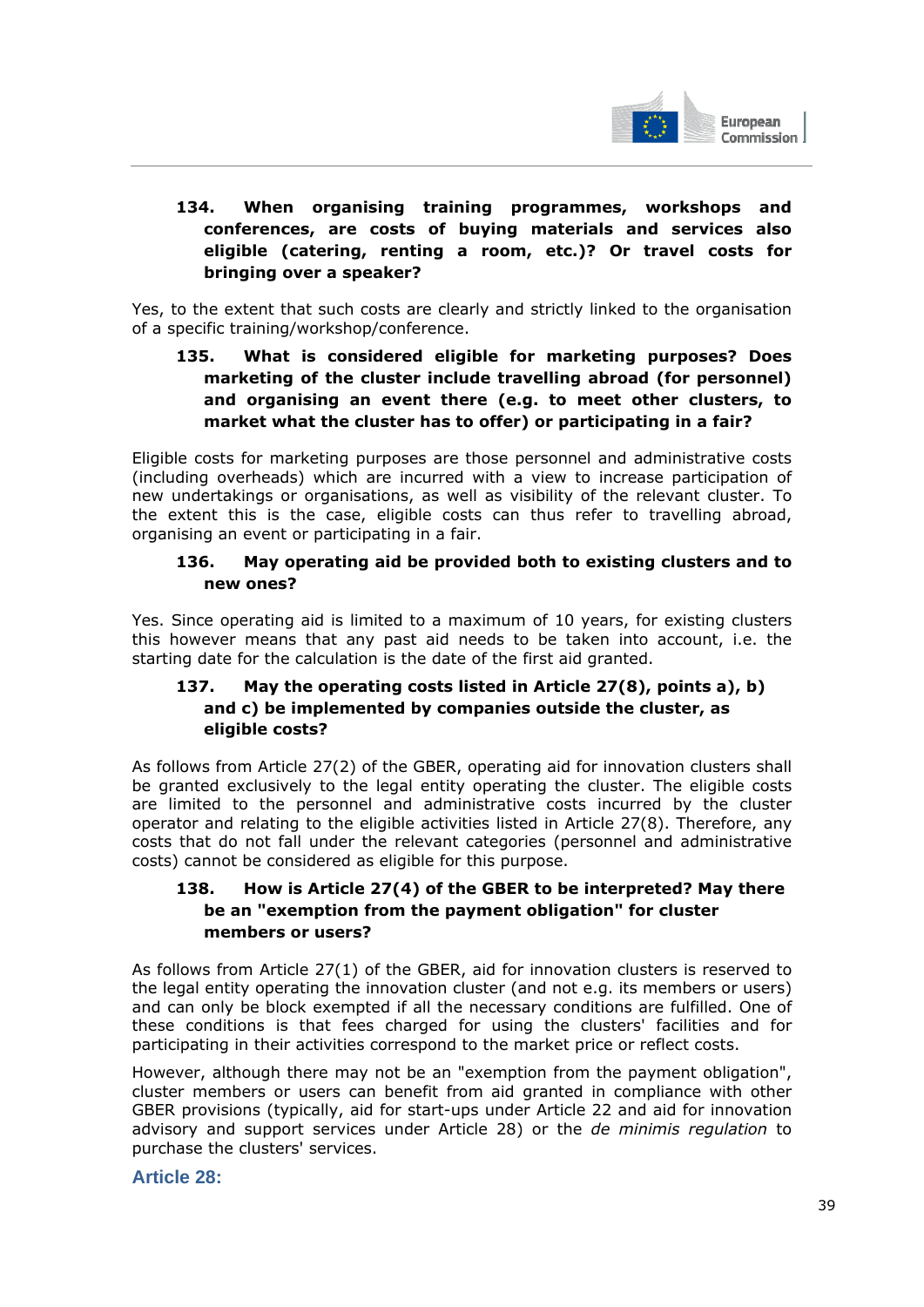## **139. May aid associated with obtaining and defending intellectual property rights cover only the costs associated with obtaining such rights to research results and processes carried out by the undertaking/beneficiary on his own, or also the acquisition of rights of a third party who carried out the research and patented its outcome?**

The eligible costs listed in Article 28(2)(a) of the GBER are costs for obtaining, validating and defending patents and other intangible assets and have to be incurred by the beneficiary directly. Costs linked to acquisition of rights from a third party can only be eligible under Articles 25 ("aid for research and development projects") or 29 ("aid for process and organisational innovation") of the GBER, provided they are incurred in the framework of an eligible R&D&I project or activity.

### **Article 30:**

# **140. Can the Commission confirm which Articles within** *Section 4 – Aid for research and development and innovation* **can be used to support relevant activities in (a) the fishery and aquaculture sector and (b) the primary agricultural production sector?**

As long as there is no distinction within Article  $1(3)$  (a) and (b) as to the type of aid or instrument, all Articles within the Section 4 are applicable to aid in the fishery and aquaculture sector. Except for Article 30 that deals with a particular type of aid to research organisations for undertaking studies in the fisheries and aquaculture sector, all other Articles of Section 4 apply to the primary agricultural production sector as well.

### **Article 31:**

# **141. How is Article 31(2) to be interpreted?**

Aid for training which is mandatory under national law lacks incentive effect as it would be pursued even in the absence of public funding, and, therefore, cannot be block exempted. In this regard, it is irrelevant whether the training is carried out to comply with national standards which are mandatory for the undertaking in question or for its employees and also whether the training is carried out by the undertaking itself or an external trainer. As long as the State is paying for this training, which is mandatory under national law, and the training benefits the undertaking directly or indirectly (in case the employees are trained outside the undertaking), the aid is covered by Article 31(2) and cannot be granted.

#### **142. Can accommodation costs of seafarers be exceptionally covered regarding training aid in maritime transport?**

Article 31(3)(b) explicitly excludes accommodation from eligible costs (in contrast with the previous GBER). Article 31(5) (applicable only to maritime transport) requires that training is conducted on board of ships and trainees are supernumerary (i.e. not active crew members). In order to comply with those two conditions trainees have to stay on board of a ship during training. Thus, in the case of training on board of ships accommodation costs are operating costs directly relating to the training project. Accommodation cost may be found compatible should a training aid be notified and assessed under the Maritime Guidelines.

### **143. Which is the maximum aid intensity for mid-sized businesses and small enterprise, for the training to workers with disabilities or disadvantaged workers?**

As stated in point 4 of Article 31, the aid intensity shall not exceed 50% of the eligible costs. It may be increased, up to a maximum aid intensity of 70% of the eligible costs, as follows: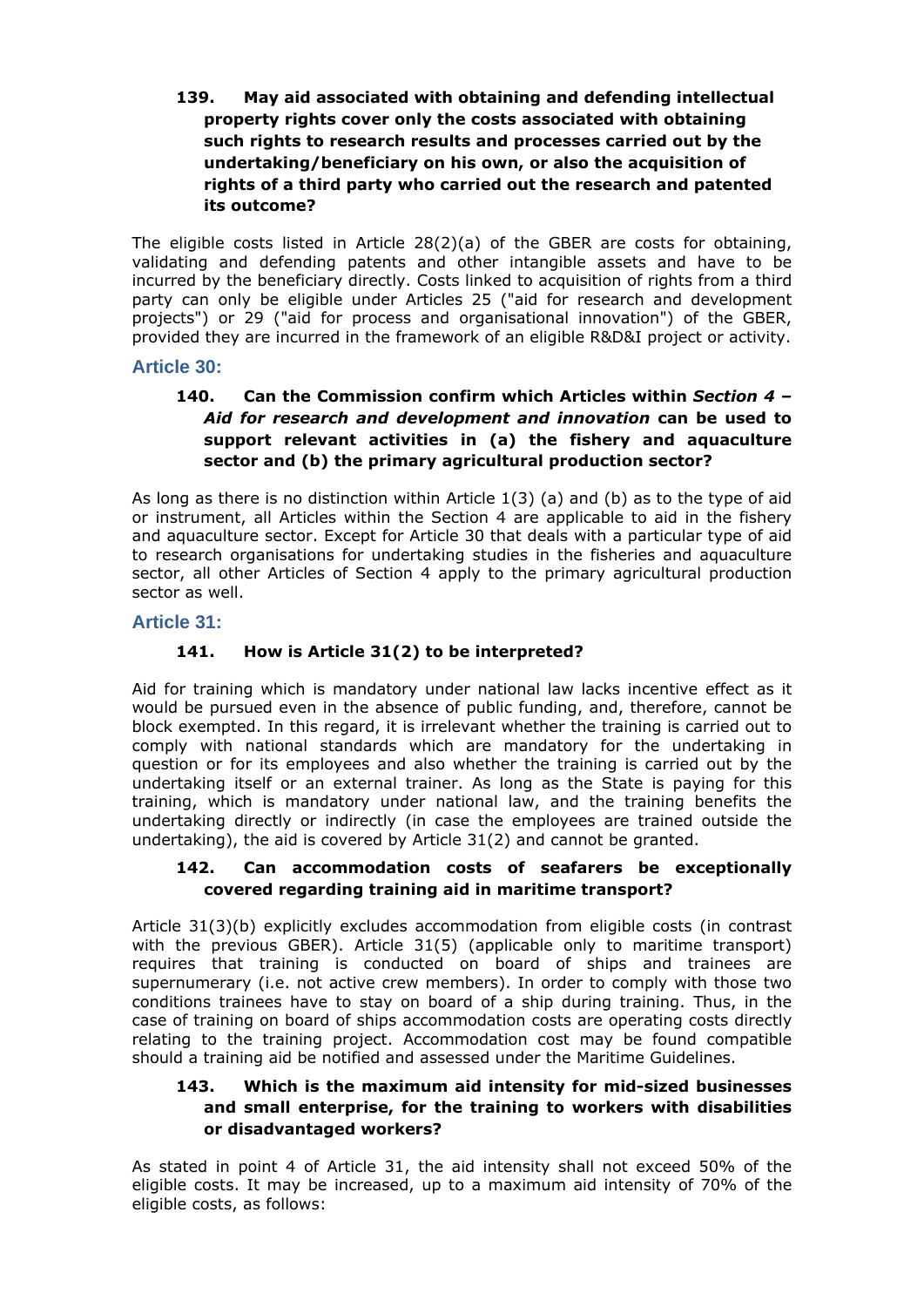

(a) by 10% if the training is given to workers with disabilities or disadvantaged workers;

(b) by 10% if the aid is granted to medium-sized enterprises and by 20% if the aid is granted to small enterprises;

The maximum aid intensity for training to workers with disabilities or disadvantaged workers is thus  $50\% + 10\% = 60\%$ ;

The maximum aid intensity for training to workers with disabilities or disadvantaged workers in mediums sized enterprises is thus  $50\% + 10\% + 10\% = 70\%$ ;

The maximum aid intensity for training to workers with disabilities or disadvantaged workers in small enterprises is thus  $50\% + 10\% + 20\% = 80\%$  but limited to the maximum aid intensity of 70%.

## **144. Which types of training would be covered by Article 31 and what does the Commission mean by 'national mandatory standards on training'?**

The purpose of Article 31(2) is to allow for the support of training measures undertaken by enterprises with the purpose of developing and updating the knowledge of their workforce (e.g. management trainings, language trainings). However, trainings that are mandatory under the national system for example health and safety training would have to be pursued anyway, even in the absence of the aid. Aid for such trainings, thus, lacks incentive effect and can, therefore and in accordance with Article 31(2), not be block exempted

**145. What is meant under "trainers' personnel costs" and "wage costs" – only salaries or all related non-wage costs (social insurance contributions, additional remuneration, allowances, etc.)? How should eligible personnel costs be calculated – gross (before social security contributions and other non-wage costs that shall be paid by the employer) or net?** 

"Trainers' personnel costs" are identified in Article 31 point 3 (a) of GBER as "the hours during which the trainers participate in the training". This can be either the fees paid to the trainers or, if they are in-house trainers, an allocation pro-rata of their salaries to the hours spent on training. According to the recital (23) of the GBER: "(…) *The identification of eligible costs should be supported by clear, specific and up-to date documentary evidence. All figures used should be taken before any deduction of tax or other charges.* (…)" Therefore all sums should be calculated on the basis of gross amounts.

The notion of "wage costs" is not defined in the GBER in relation to training aid but is applicable to regional aid measures or aid measures for certain categories of employees. The notion of "wage costs" may however be relevant for training aid under "trainees' personnel costs for the hours during which the trainees participate in the training" (see above). Article 2 point 31 of GBER defines 'wage cost' as "the total amount actually payable by the beneficiary of the aid in respect of the employment concerned, comprising over a defined period of time the gross wage before tax and compulsory contributions such as social security, child care and parent care costs".

As regards "allowances" or "additional remuneration", pursuant to Article 31(3)(b) of the GBER additional costs not related to the trainers' or trainees' personnel costs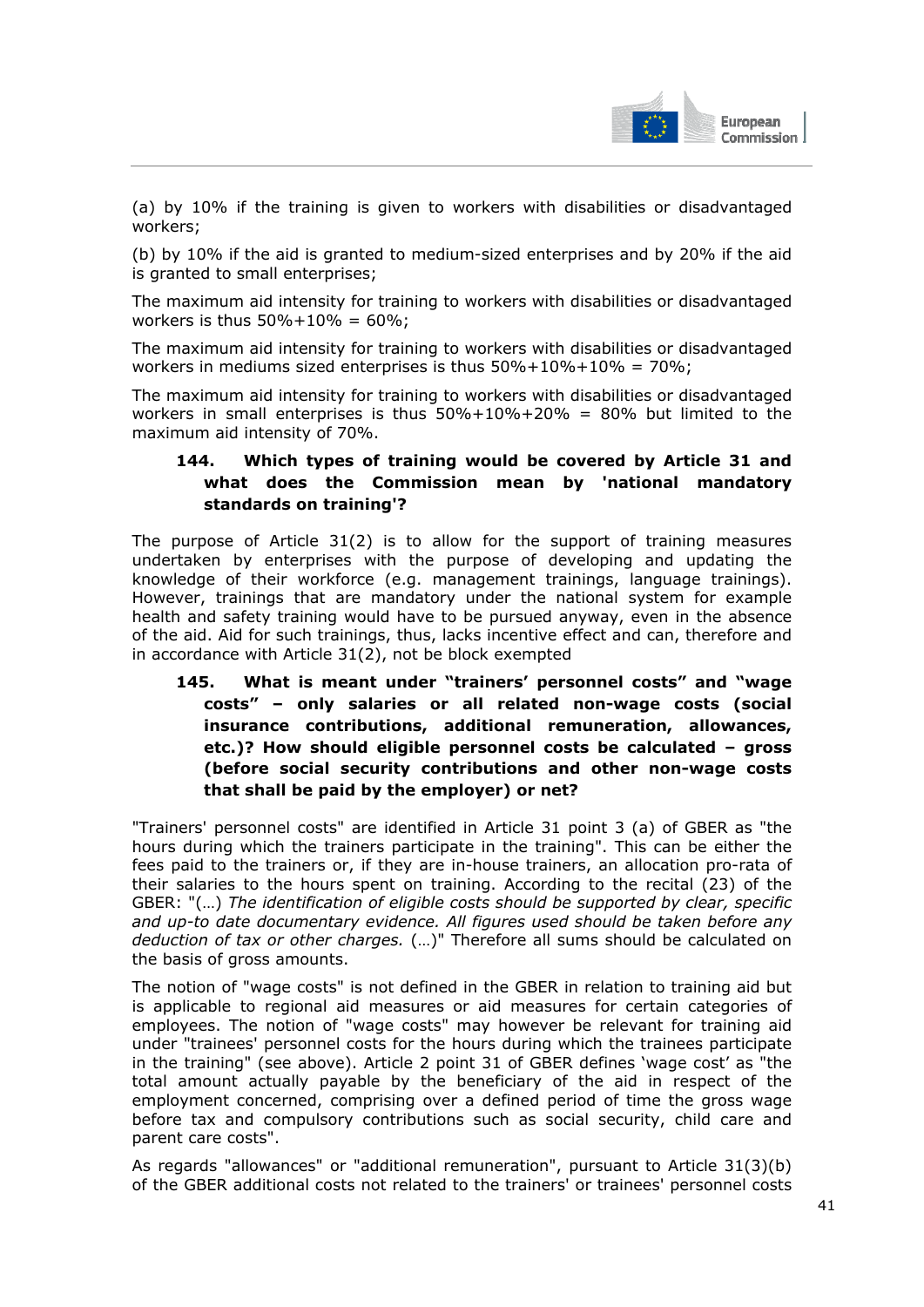may only be covered, if they qualify as "*operating costs directly relating to the training project*". Therefore, if "allowances" or "additional remuneration" are considered for example as necessary travel expenses, then they can be covered by this category.

## **146. Do the costs of advisory services linked to the training project include consultancy fees for the preparation of the project proposal?**

Consultancy fees for the preparation of the project proposal can be considered as "*costs of advisory services linked to the training project*" and therefore falling within the list of eligible costs as defined in Article 31 point 3 (c) if this project proposal has been eventually chosen.

## **Article 32:**

# **147. How should Articles 32(3) and 33(3) be interpreted?**

These paragraphs intend to clarify in what circumstances the recruitment or wage costs of newly employed personnel shall be eligible for support, even in case of no net increase in the number of total employees of the undertaking (and without prejudice to the net increase in another establishment of that undertaking). Therefore, as the beneficiary of the aid will be the undertaking, the conditions concerning the net increase should apply at the level of the undertaking.

### **148. May firms acquire grants for the recruitment of disadvantaged workers in less than 12 months, if there is a net increase in the number of employees?**

The condition in paragraph (3) of Article 32 is meant to ensure that no employees are made redundant with the objective of re-hire of disadvantaged workers in order to benefit from the State aid. If the company is in existence for less than 12 months, the average number of workers shall be calculated over the period for which the company was in existence. The firm may thus acquire grants for the recruitment of disadvantaged workers if there is a net increase in the number of employees.

## **149. What is the meaning of "regular employment"? Is State subsidised employment considered to be regular employment?**

State subsidised employment may also be considered as regular employment. The reason for requiring the worker not to be in regular employment is linked to the definition of 'disadvantaged worker'. In this context, the type of work or financing shall not change the nature of 'regular employment', meaning lasting a certain minimum duration. The other conditions in Article 32 regarding the net increase in the number of workers shall also be complied with.

### **Articles 33-34:**

### **150. For what duration may State aid for the employment of workers with disabilities be granted?**

Article 33 and 34 may be used to compensate the additional costs of employing workers with disabilities and the scope of the scheme may limit the benefit to one or more undertakings based on objective criteria. The duration however will have to be limited to the GBER duration and the aid will have to be capped ex ante (to the notification threshold) to ensure that the aid amount remains transparent.

**151. If the beneficiary provides sheltered employment, eligible costs may be, among others, the costs of constructing, installing or modernising the production units of the undertaking concerned. Does this investment mean the rooms in which the employer**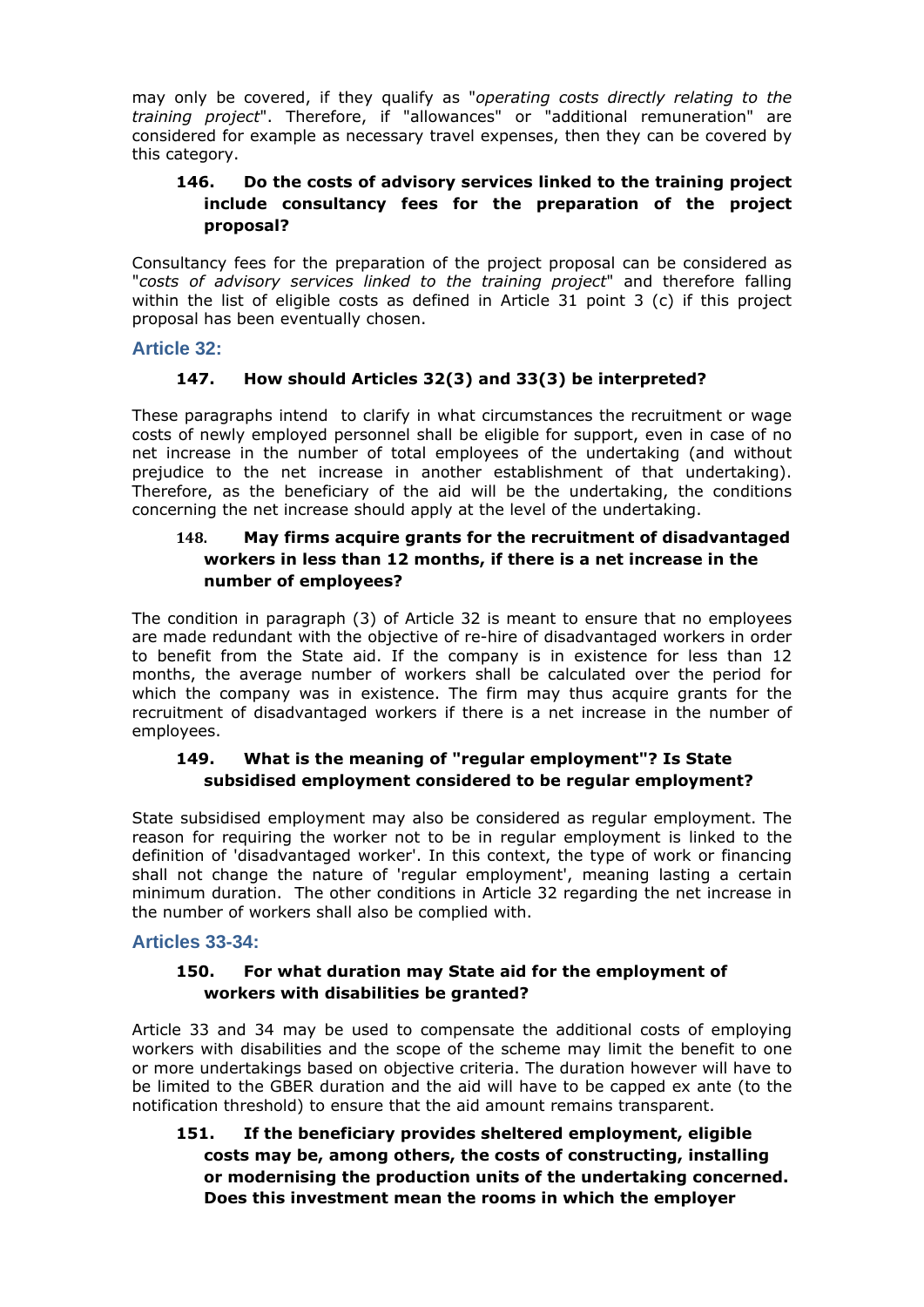

**offering sheltered employment carries out production, or should it be understood broadly - as all units that the employer uses to conduct economic activity, e.g. to provide services, as well as other rooms, e.g. rest and social base as required under national law?** 

This eligible cost shall be understood broadly as covering all units that the employer uses to conduct economic activity.

### **152. Could it be considered aid to keep disabled workers in their posts when the recruitment has taken place one or two years before the date of granting the aid?**

If at the time of employment the workers was not disabled but becomes disabled during the validity of the contract, the company employing him may receive support under Article 33 of the GBER starting with the moment when the worker becomes disabled. If however the worker is already employed for two years before the company requests support, it is doubtful whether the condition of Article 33(4) is fulfilled.

# **153. Could the term "any given period" mean that a limited period is required or could the term "any given period" also be interpreted in the sense of a period of time as long as the validity of the employment contract?**

Any given period in the context of Article 33(2) shall be interpreted as a period of time as long as the validity of the employment contract. The eligible cost base in Article 32(2) is stricter as this refers to the recruitment of disadvantaged workers that, after a certain period, are considered to have been duly integrated in the working market and no need of additional support exists.

# **Article 36:**

### **154. How is the maximum aid intensity established in collaboration projects if the partners are undertakings of different sizes?**

Investment aid granted under Article 36 for undertakings going beyond standards for environmental protection can be granted with a maximum aid intensity of 40% of the eligible costs. This intensity can be increased by 20 percentage points for small enterprises and by 10 percentage points for medium enterprises. Regional bonuses can be added depending on the location of the investment.

The aid intensity shall be established **for each beneficiary**, see e.g. the fact that the relevant notification threshold is set per undertaking. This interpretation is further supported by the Research and Development and Innovation (RDI) State aid rules which typically involve collaboration projects (see Article 31(3) of the GBER 2008 "The aid intensity shall be established for each beneficiary of aid, including in a collaboration project, […]" and point 15(c) of the 2014 RDI Framework "The aid intensity is calculated per beneficiary"). This means that, when the aid is calculated, first, the eligible costs of each partner must be identified, then, the relevant maximum aid intensity (50% for the medium-sized company and 60% for the small company) can be used to calculate the maximum aid amount.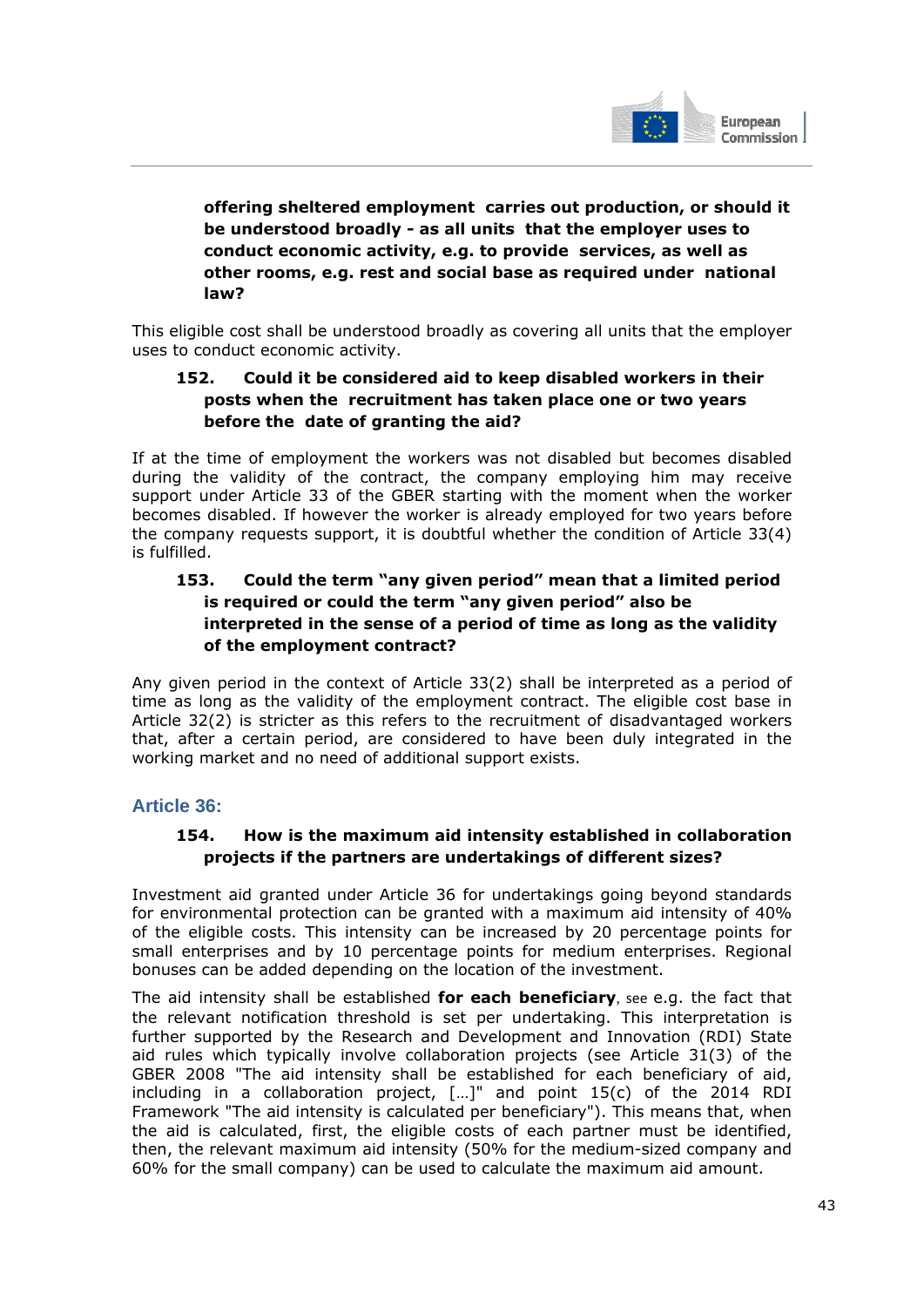#### **155. Should only the purchase price of a vehicle be subsidised or are also the lease costs covered?**

The purchase price of a transport vehicle can be covered by investment aid under Article 36 of the GBER provided that the vehicle complies with adopted Union standards and its acquisition takes place before those standards enter into force. If the vehicle complying with Union standards is purchased after the Union standards have entered into force, its acquisition costs are not eligible for investment aid.

GBER allows lease costs to be covered by investment aid only when it is in the form of financial leasing, which contains an obligation to purchase the asset at the expiry of the term of the lease.

### **156. Are best available techniques conclusions considered to be the Union standards applicable according to the Article 2(102) of the new GBER?**

According to Article 2(102), Union standards are defined as the obligation under Directive 2010/75/EU of the European Parliament and of the Council to use the best available techniques (BAT) and ensure that emission levels of pollutants are not higher than they would be when applying BAT.

In light of the above, the BAT conclusions set the Union standard for Member States. Only after a period of four years following the publication date of BAT conclusions, the Union standards become mandatory for undertakings. During this 4-year period, the BAT conclusions are considered, for the purposes of Article 36(3), adopted Union standards but not yet in force.

# **157. As to what moment in the process of project submission/evaluation/implementation is the amount of eligible costs determined? Taking into consideration the Article 36(3) of the new GBER, is the amount of eligible costs to be re-evaluated if in the process of project implementation new Union standards are adopted?**

For the purposes of Article 36(3) of the GBER, the evaluation of eligible costs (and the applicable Union standards) shall be made at the moment of the project "evaluation", meaning when the project is assessed by the national authorities in view of deciding if aid would be granted for it. If new standards are adopted after the aid has been granted, during the implementation of the project, there is no need to re-evaluate the eligible costs of the aid amounts. However, when new standards are adopted before the aid is granted, these should be taken into account in the evaluation of the project and the eligible costs and amounts of aid should be adjusted accordingly (for example the measure could be converted in "earlier adaptation to future Union standards").

#### **158. What is the meaning of the concept of extra investment costs under Article 36(5) of the GBER?**

In Article 36(5) the extra investment costs refer to the additional investment costs necessary and directly linked to the investment that enable going beyond the applicable Union standards or ensuring an increased level of environmental protection in the absence of Union standards.

They could be identified as the difference between the investment costs of a project guaranteeing higher level of environmental protection (allowing the undertaking to go beyond the applicable Union standards) and the investment costs of another technologically comparable project that achieves a lower level of environmental protection (allowing the undertaking to simply meet the applicable Union standards).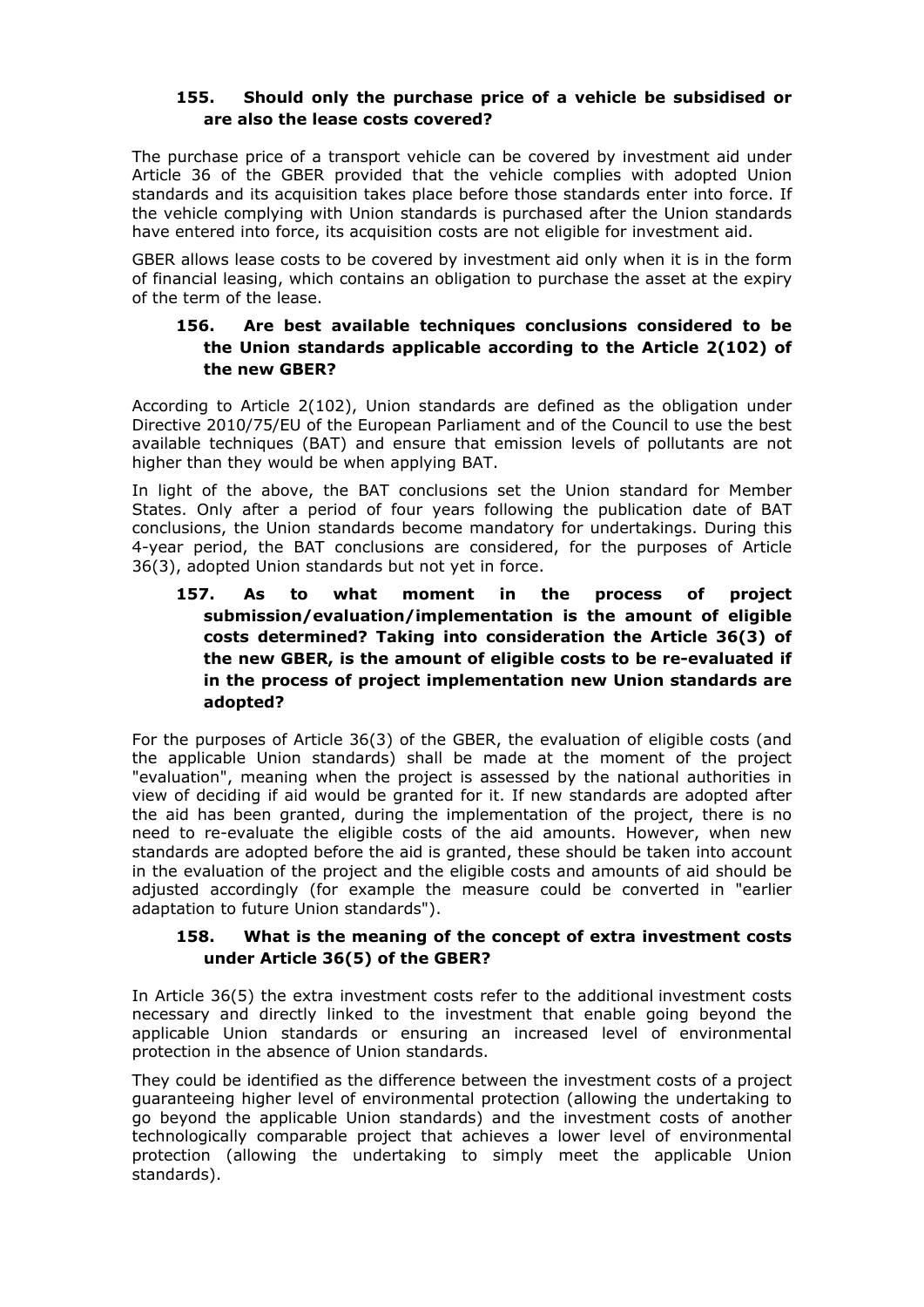

### **159. Is it necessary to take into account the operating costs and benefits, for calculating the eligible costs for investment aid for environmental protection?**

According to Article 36(5) of the GBER the extra investment costs refer to the additional investment costs necessary and directly linked to the investment that enable going beyond the applicable Union standards or ensuring an increased level of environmental protection in the absence of Union standards.

They represent the difference between the investment costs of a project guaranteeing higher level of environmental protection (allowing the undertaking to go beyond the applicable Union standards) and the investment costs of another technologically comparable project that achieves a lower level of environmental protection (allowing the undertaking to simply meet the applicable Union standards). Operating costs and benefits do not need to be taken into account.

## **Article 37:**

## **160. How should the end of the investment be understood? Is this the physical completion, or maybe performance of start-up, or putting into actual use and its beginning?**

Under Article 37(2) of the GBER investment aid for early adaptation to future Union standards is permissible if the investment is implemented and finalised at least one year before the date of entry into force of the standard concerned.

An investment shall be considered implemented and finalised when the measures it is aimed at are put in place and can deliver a result, guaranteeing the achievement of the Union standards.

## **161. Can investment aid to comply with the Union standards be granted under Article 37 for energy efficiency measures that are excluded under Article 38(2)?**

Article 38(2) of the GBER states that aid shall not be granted under this Article where improvements are undertaken to ensure that undertakings comply with Union standards already adopted, even if they are not yet in force.

Article 37 can be used to provide aid for early adaptation to standards already adopted, including for energy measures that would not qualify for aid under Article 38(2). Of course, all the conditions foreseen in Article 37 should be complied with.

### **Article 38:**

### **162. Does this provision include aid for mobility actions aimed at the achievement of energy saving like vehicle fleet management systems or mobility plans in undertakings, when the criteria established by Article 38(3) are fulfilled?**

According to GBER, "energy efficiency" means an amount of saved energy determined by measuring and/or estimating consumption before and after implementation of an energy efficiency improvement measure, whilst ensuring normalisation for external conditions that affect energy consumption.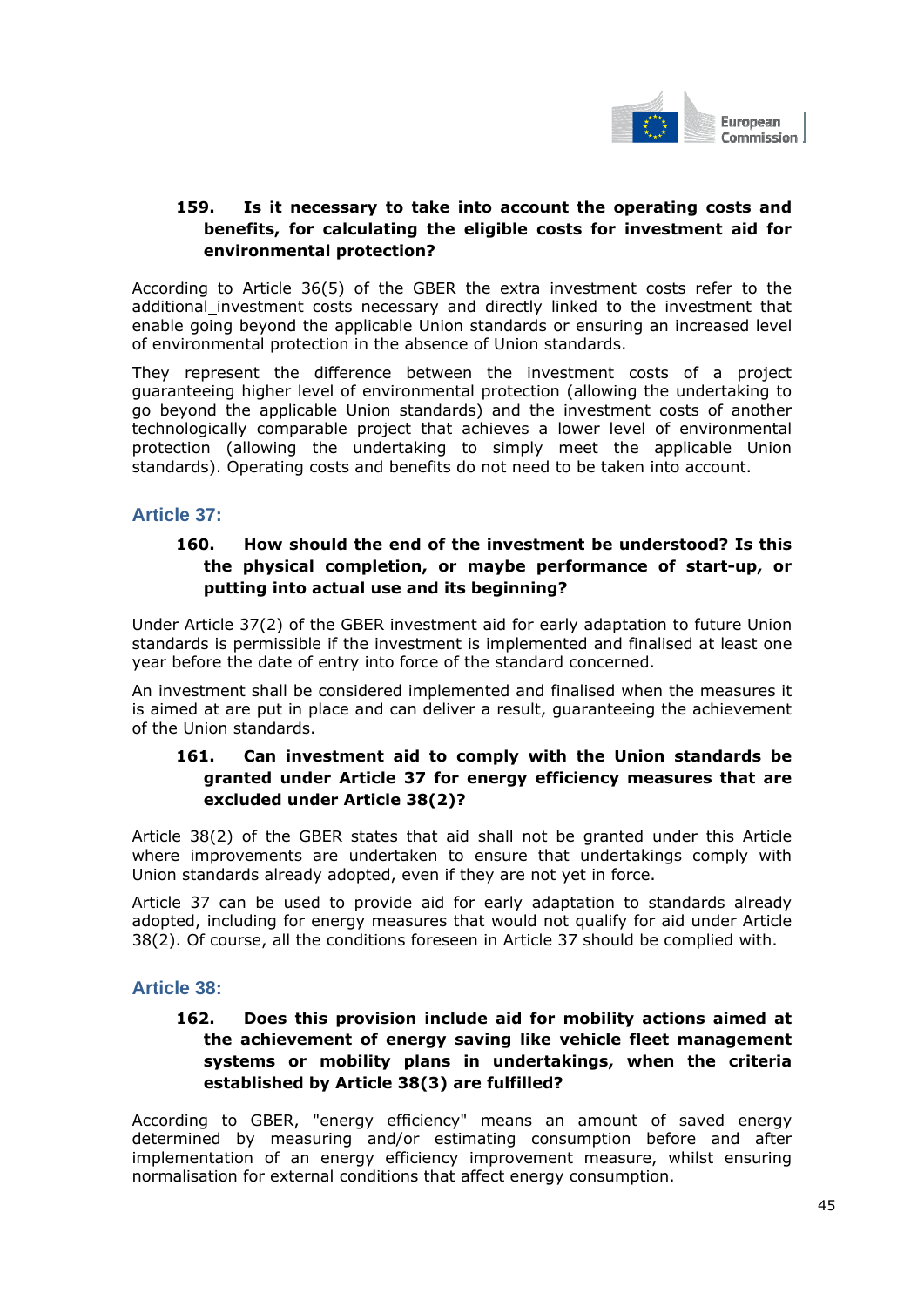Aid measures directed to vehicle fleet management systems or mobility plans of undertakings can be granted under Article 38 of the GBER, provided the measures lead to reduced energy consumption, in line with the definition of the GBER for energy efficiency.

### **163. What is the best way to deal with investments where there is an increase in capacity as compared with the counterfactual scenario?**

According to Article 38(3)(b), the reference investment should be a "similar, less energy-efficient investment". This should be read in light of the purpose of the provision. The purpose of comparing the planned investment with a reference investment is to ensure that aid is only granted to cover costs resulting from the higher level of energy-efficiency. Thus, Article 38(3)(b) explicitly states that "the costs not directly linked to the achievement of a higher level of energy efficiency shall not be eligible".

By calculating the eligible costs on the basis of a comparison between the planned investment and an alternative investment with a significantly lower capacity, costs not directly linked to the achievement of a higher level of energy efficiency, i.e. costs related to the higher production capacity, would be included in the eligible costs. Hence, such an investment would not be acceptable as a reference investment under Article 38(3)(b) of the GBER.

The reference investment should be similar in terms of size and capacity. In this respect, point 73 of the EEAG and in particular footnote 49 clarify that the reference investment should be "a technically comparable investment", meaning "an investment with the same production capacity and all other technical characteristics (except those directly related to the extra investment for the targeted objective)".

#### **164. For the purpose of Article 38, is it possible to consider total investment costs as eligible costs?**

We confirm that in certain situations, when the energy efficiency project is exclusively aimed at increasing the energy efficiency (and no investment would have been necessary to be made by the beneficiary in the absence of the aid) it is possible to consider the total investment costs as eligible costs.

## **165. Does Article 38 also apply to savings made in power and heat generation, for example by acquiring more efficient sources (boilers), since in such cases there is a fuel saving and thereby a saving in primary energy?**

Investment aid for energy efficiency measures can be granted under Article 38 of the GBER. According to the GBER, "energy efficiency" means an amount of saved energy determined by measuring and/or estimating consumption before and after implementation of an energy efficiency improvement measure, whilst ensuring normalisation for external conditions that affect energy consumption.

It follows that measures aimed at fuel savings in power and heat generation (including cogeneration units) could, in principle, be covered under this Article, provided the measures lead to reduced energy consumption, in line with the definition of the GBER for energy efficiency.

### **166. How do standards concerning the financing of energy efficiency projects apply?**

Aid under Article 38 of the GBER can only be granted for energy efficiency projects that are not necessary to comply with Union standards. The provision refers in general to all standards applicable to the beneficiaries, not specifically to standards imposing a certain level of energy efficiency.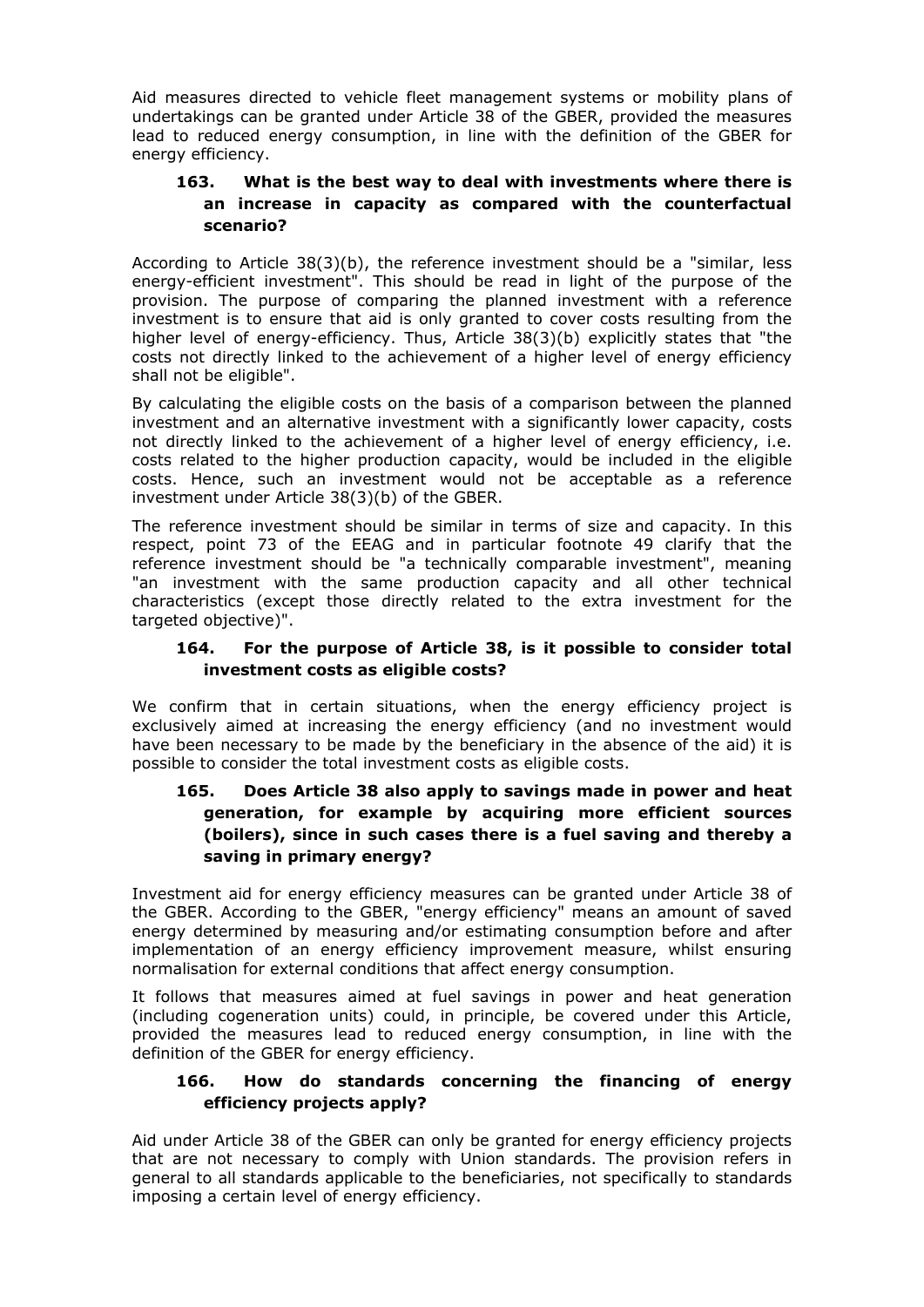

Union standards are defined in Article 2(102) of the GBER as:

(a) a mandatory Union standard setting the levels to be attained in environmental terms by individual undertakings; or

(b) the obligation under Directive 2010/75/EU of the European Parliament and of the Council to use the best available techniques (BAT) and ensure that emission levels of pollutants are not higher than they would be when applying BAT; for the cases where emission levels associated with the BAT have been defined in implementing acts adopted under Directive 2010/75/EU, those levels will be applicable for the purpose of this Regulation; where those levels are expressed as a range, the limit where the BAT is first achieved will be applicable.

As a general rule, if the beneficiary already complies with all the Union standards applicable to it (including standards adopted but not yet in force), aid for energy efficiency projects can be granted to the respective beneficiary. If however the beneficiary does not comply with all the standards applicable to it, it must be checked that the energy efficiency project for which aid is required would not be necessary for the beneficiary to comply with those standards. If a project is necessary to comply with a Union standard, the beneficiary would be obliged to undertake the respective project (or an equivalent project) anyway and the aid would have no incentive effect.

## **167. Could installations of undertakings whose primary activity is not electricity/heat production benefit from aid granted under Article 38 of the GBER given that they enable undertakings to achieve energy efficiency?**

According to Article 2(103) of the GBER, "energy efficiency" means an amount of saved energy determined by measuring and/or estimating consumption before and after implementation of an energy-efficiency improvement measure, whilst ensuring normalisation for external conditions that affect energy consumption.

Aid for measures aimed at enabling installations (regardless of the nature of their activity) to achieve energy efficiency can be granted under Article 38 of the GBER, provided the measures lead to reduced energy consumption, in line with the definition of the GBER for energy efficiency.

Nevertheless aid shall not be granted where improvements are undertaken to ensure that the undertakings comply with Union standards already adopted, even if they are not yet in force (Article 38(2) of the GBER).

### **Article 39:**

#### **168. What is meant by "efficiency fund managers"?**

The energy efficiency fund manager is defined in Article 2(106) of the GBER as "a professional management company with a legal personality, selecting and making investments in eligible energy efficiency projects". Any company complying with the definition provided in GBER can be an energy efficiency fund manager.

According to Article 39 of the GBER, "the aid shall be granted in the form of an endowment, equity, a guarantee or loan to an energy efficiency fund or other financial intermediary, which shall fully pass it on to the final beneficiaries being the building owners or tenants. The aid granted by the energy efficiency fund or other financial intermediary to the eligible energy efficiency projects may take the form of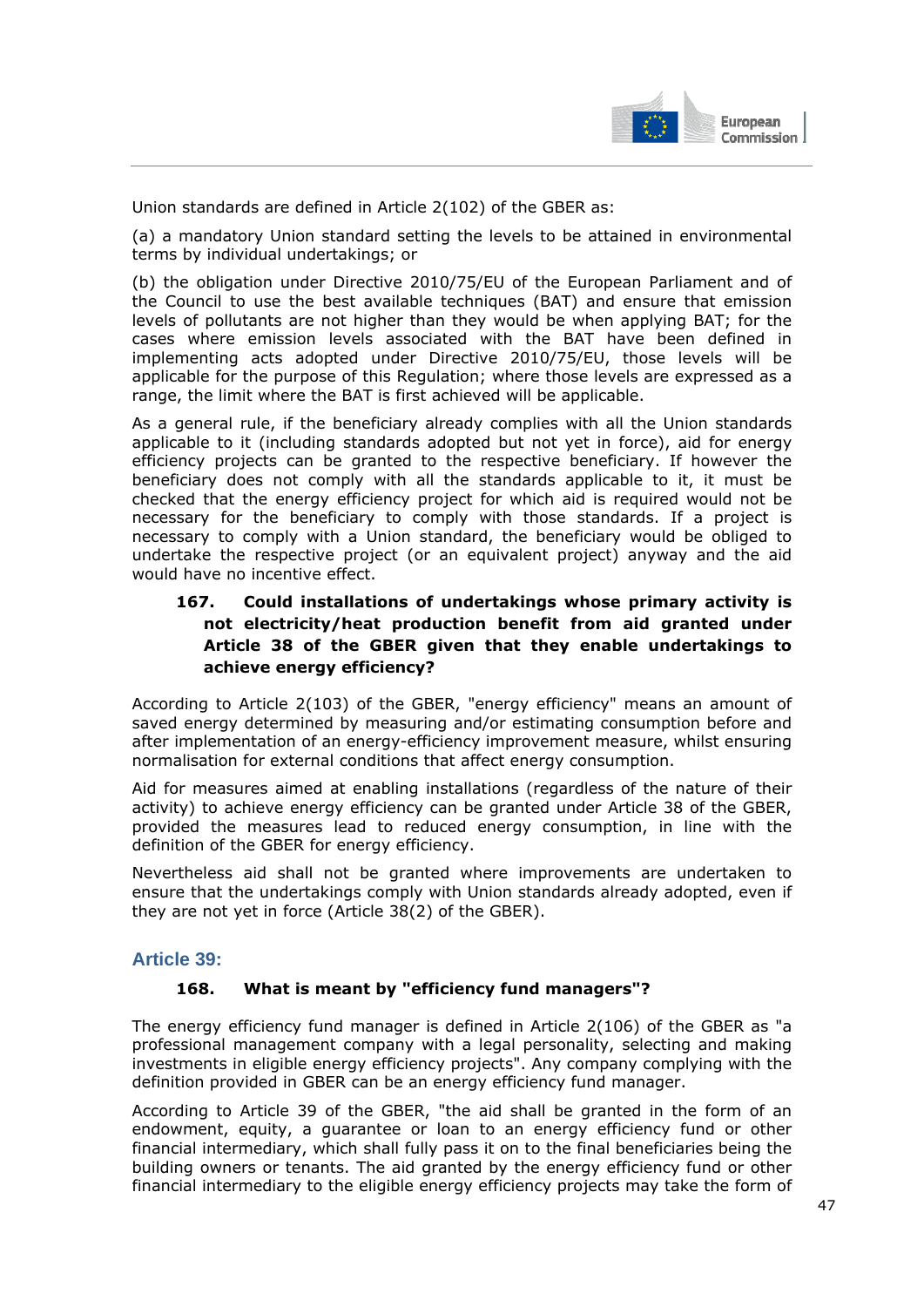loans or guarantees." There is therefore a distinction between energy efficiency funds and other financial intermediaries.

An energy efficiency fund is defined in Article 2(105) of the GBER as "a specialised investment vehicle set up for the purpose of investing in energy efficiency projects aimed at improving the energy efficiency of buildings in both the domestic and nondomestic sectors." An energy efficiency fund will be managed by an energy efficiency fund manager, who will make investments from the fund. It is not excluded that energy efficiency fund managers use the services of financial intermediaries under certain circumstances.

A bank (or another financial intermediary) setting up a unit to grant aid to final beneficiaries for energy efficiency measures in buildings will most likely qualify as a financial intermediary, but not as an energy efficiency fund.

### **169. In what form can energy efficiency funds or other financial intermediaries grant aid to final beneficiaries? Can the aid be in the form of a grant?**

Under Article 39(5) aid granted by energy efficiency funds or other financial intermediaries may take the form of loans or guarantees.

Article 2 of the GBER provides the following definitions for loans and guarantees:

- loan is defined in point 82 as "an agreement which obliges the lender to make available to the borrower an agreed amount of money for an agreed period of time and under which the borrower is obliged to repay the amount within the agreed period";

- guarantee is defined in point 67 as "a written commitment to assume responsibility for all or part of a third party's newly originated loan transactions".

Grants are a form of aid which is not expected to be repaid by the recipient. They therefore do not fall within the mentioned definitions, nor comply with Article 39(6), which states that the repayment shall not be less than the nominal value of the loan. In this context grants are consequently excluded as a form of aid that could be granted through energy efficiency funds or other financial intermediaries.

### **Article 40:**

### **170. Does the reference to "conventional electricity and heating installations" include conventional electricity and thermal energy installations?**

According to Article 40(4), the eligible costs shall be the extra investment costs for the equipment needed for the installation to operate as a high-efficiency cogeneration installation, compared to conventional electricity or heating installations of the same capacity or the extra investment cost to upgrade to a higher efficiency when an existing installation already meets the high-efficiency threshold.

According to Article 2(108) of the GBER "cogeneration" or combined heat and power (CHP) means the simultaneous generation in one process of thermal energy and electrical and/or mechanical energy.

From the stated above it follows that conventional electricity and thermal energy installations can be used for the calculation of the eligible costs provided that the principles of calculating the eligible costs, set out in Article 7 of the GBER, are respected.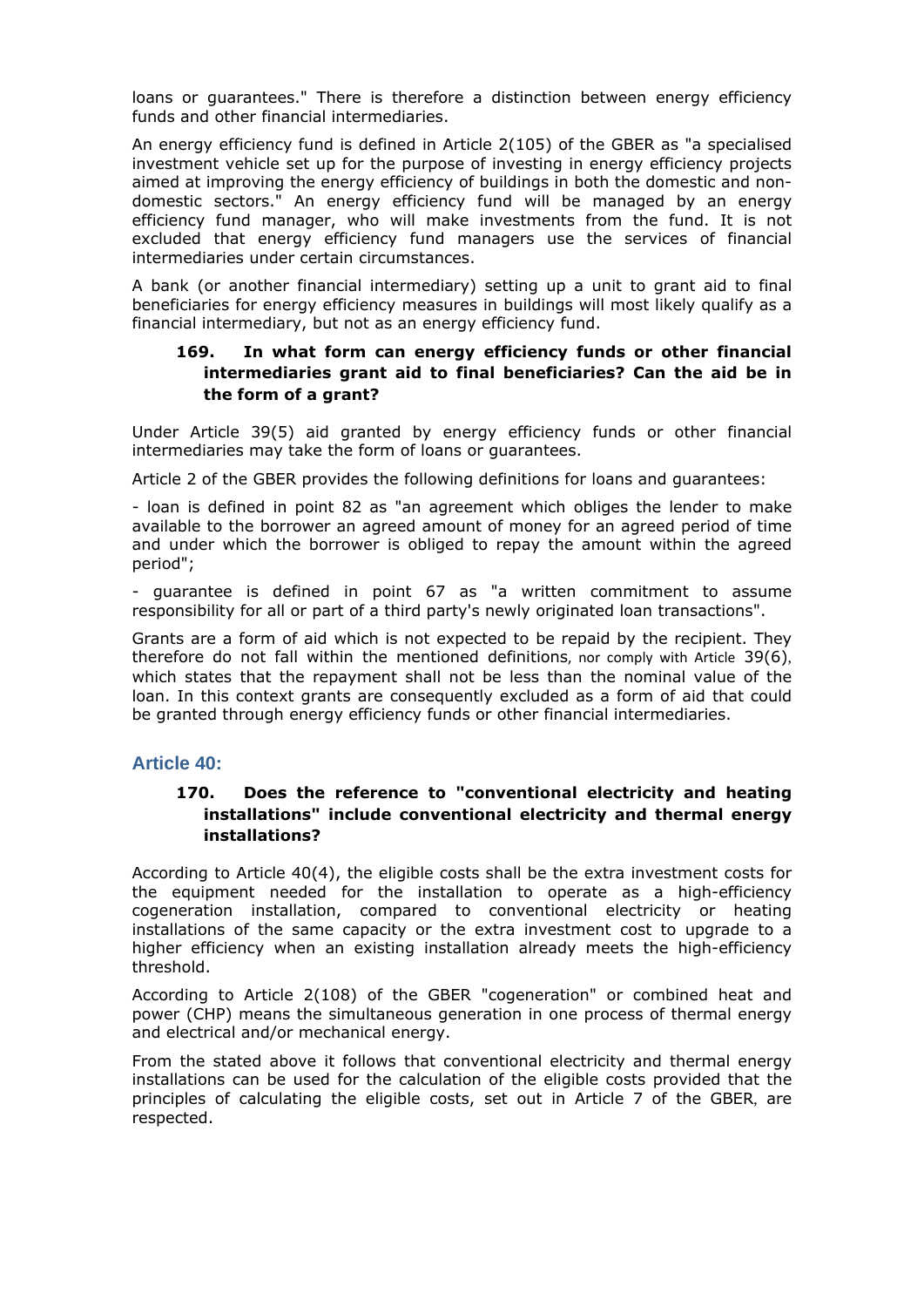

## **171. Does this article apply to support for the construction of biogas plants that use biowaste?**

Investment aid for high-efficiency cogeneration can be granted under Article 40 of the GBER. According to Article 40(4), the eligible costs shall be the extra investment costs for the equipment needed for the installation to operate as a highefficiency cogeneration installation, compared to conventional electricity or heating installations of the same capacity or the extra investment cost to upgrade to a higher efficiency when an existing installation already meets the high-efficiency threshold. If follows that the costs of the fuel, or of the installation producing the fuel used by the cogeneration units cannot be covered by aid granted under this provision of the GBER.

**172. Could installations of undertakings whose primary activity is not electricity/heat production be treated equally to those belonging to undertakings from the energy sector and benefit from aid for the promotion of energy from renewable sources under Article 41 of the GBER (biomass) or aid for high-efficiency cogeneration under Article 40 of the GBER (gas) respectively?** 

If the conditions set out in Articles 41 and 40, as well as in Chapter I, are complied with, aid can be granted to eligible installations, regardless of which is the primary activity of the undertaking.

### **Article 41:**

**173. What is the best way to determine the difference between the costs of both investments as long as investments in the renewable energy field are environmentally friendly by default, therefore one could consider the base scenario as being "no investment" at all, instead of a "similar" investment?** 

Indeed, investments in renewable energy production facilities are environmentally friendly. The reference investment would normally be a less environmentally friendly energy production facility with the same capacity.

Please note in this context that Annex 2 of the EEAG provides a list of typical counterfactual (reference) investments. In case of doubt, we suggest referring to the examples provided in this Annex to establish the correct counterfactual also for the environmental measures designed under the GBER.

### **174. Granting of investment aid is limited to new installations. Does this limit refer to "new installation" or rather to "new investment"? Are costs for reconstruction or expansion of renewable installation eligible under Article 41(5)?**

Under Article 41(5) of the GBER the investment aid can cover part of the upfront costs (depending on the amount of the eligible costs) of new renewable installations.

Reconstruction works (upgrading or refurbishment) of an existing plant can also be eligible for investment aid under Article 41(5) of the GBER if this operation concerns considerable parts of the plant and is prolonging its expected lifetime.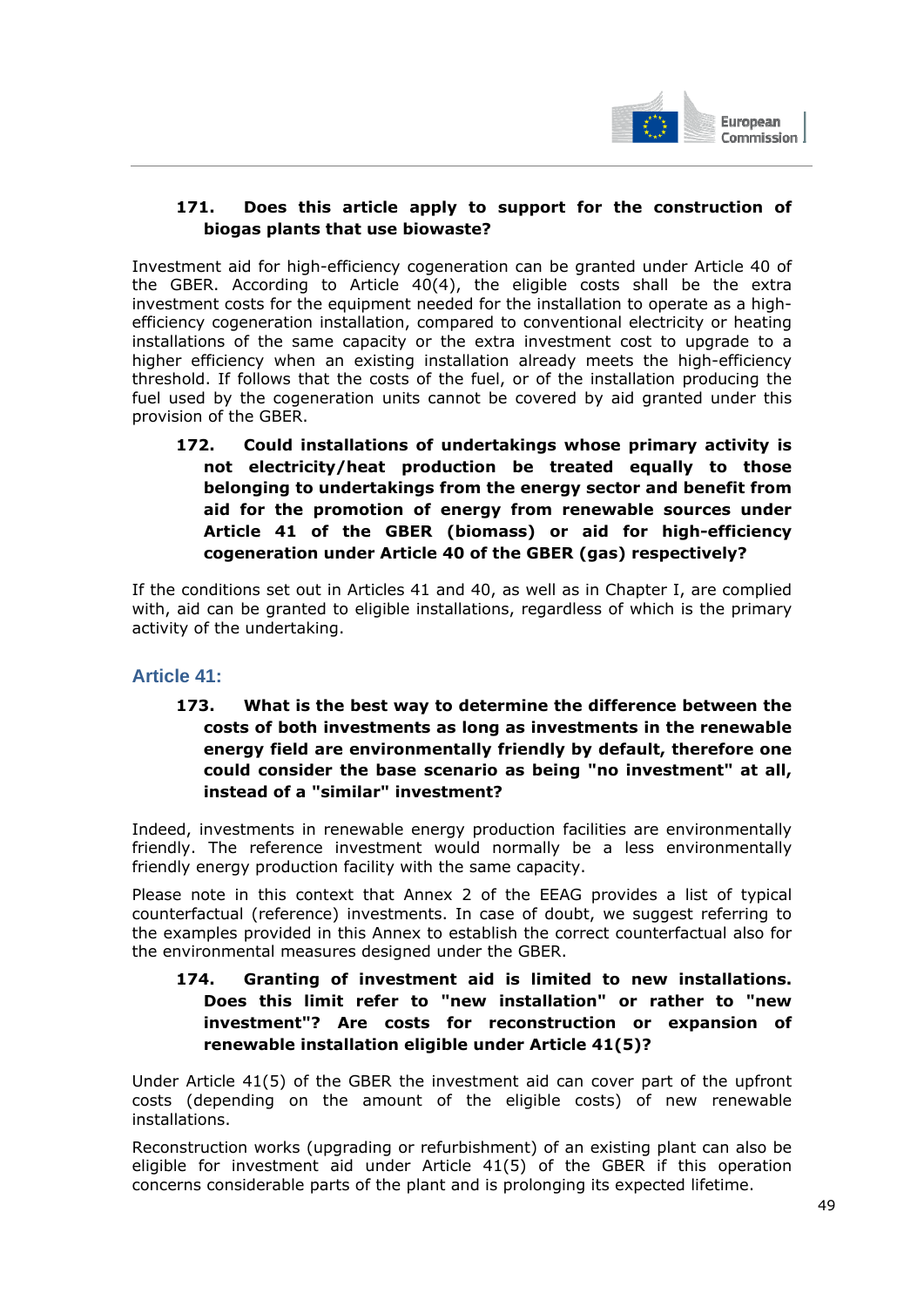However, maintenance operations and replacement of small parts and components of a plant, that are normally done during the expected lifetime of the plant, would not qualify for investment aid under Article 41(5) of the GBER.

### **175. How should the expression "no aid shall be granted or paid out after the installation started operations" be understood?**

Article 41 of the GBER specifies the rules for granting investment aid in favour of renewable energy. Articles 42 and 43 of the GBER detail the rules which are applicable to operating aid in favour of renewable energy.

Article 41(5) states that "no aid shall be granted or paid out after the installation started operations and aid shall be independent from output". This provision serves to distinguish between investment aid and operating aid and thus whether Article 41 of the GBER is applicable or whether the provisions of Article 42 respectively Article 43 of the GBER need to be complied with.

Moreover one of the general conditions for the application of the GBER is that the aid has a clear incentive effect (Recital 5 of the GBER). Please note that the Commission considers that aid does not present an incentive effect for the beneficiary in all cases where work on the project had already started prior to the aid application by the beneficiary.

However, when the aid (or part of it) is paid within a short period of time after the completion of the project in order to allow the authorities to carry out necessary verifications that the project complies with all the applicable criteria (e.g. verify that the project has been finalised, verify that the alleged expenses have been incurred by beneficiaries), such aid would still qualify as investment aid that can be granted under Article 41(5) of the GBER, as long as all the other conditions are complied with (in particular the aid amount should be totally independent from the output).

## **176. Does Article 41(5) prohibit to pay out the last tranche of investment aid if the plant started operation?**

Article 41 applies to aid granted for compensating part of the upfront investment costs only, whereas Articles 42 and 43 applies to aid paid out over the depreciation period (economic life time). Article 41(5) does therefore not prohibit to pay out the last tranche of investment aid as a balance payment to match differences between anticipated and actual expenditure in order to avoid overcompensation.

**177. Biofuels are made from raw material that is agricultural or forest based biomass. Agricultural biomass is manure, agricultural residues (straw), food crops residues, oilseed rape, cereals and sugar beet. Forest based biomass is wood wastes. Which of these raw materials can be used for food-based biofuels, which are defined as biofuels produced from cereal and other starch rich crops, sugars and oil crops?** 

Only the last three categories mentioned as agriculture biomass, namely oilseed rape, cereals and sugar beet, should be considered food-based. Biofuels from residues (even food crops residues) qualify as second generation biofuels.

## **178. What is meant by "aid shall be independent from the output"? In relation with boiler houses under what circumstances can aid be regarded as independent from the output?**

Investment aid should be established in connection with the eligible investment costs. It should be independent from the output in the sense that its amount cannot vary depending on the quantity of energy produced.

For example, aid calculated as X% of the eligible investment costs is independent from the output (and therefore acceptable under Article 41 of the GBER), while an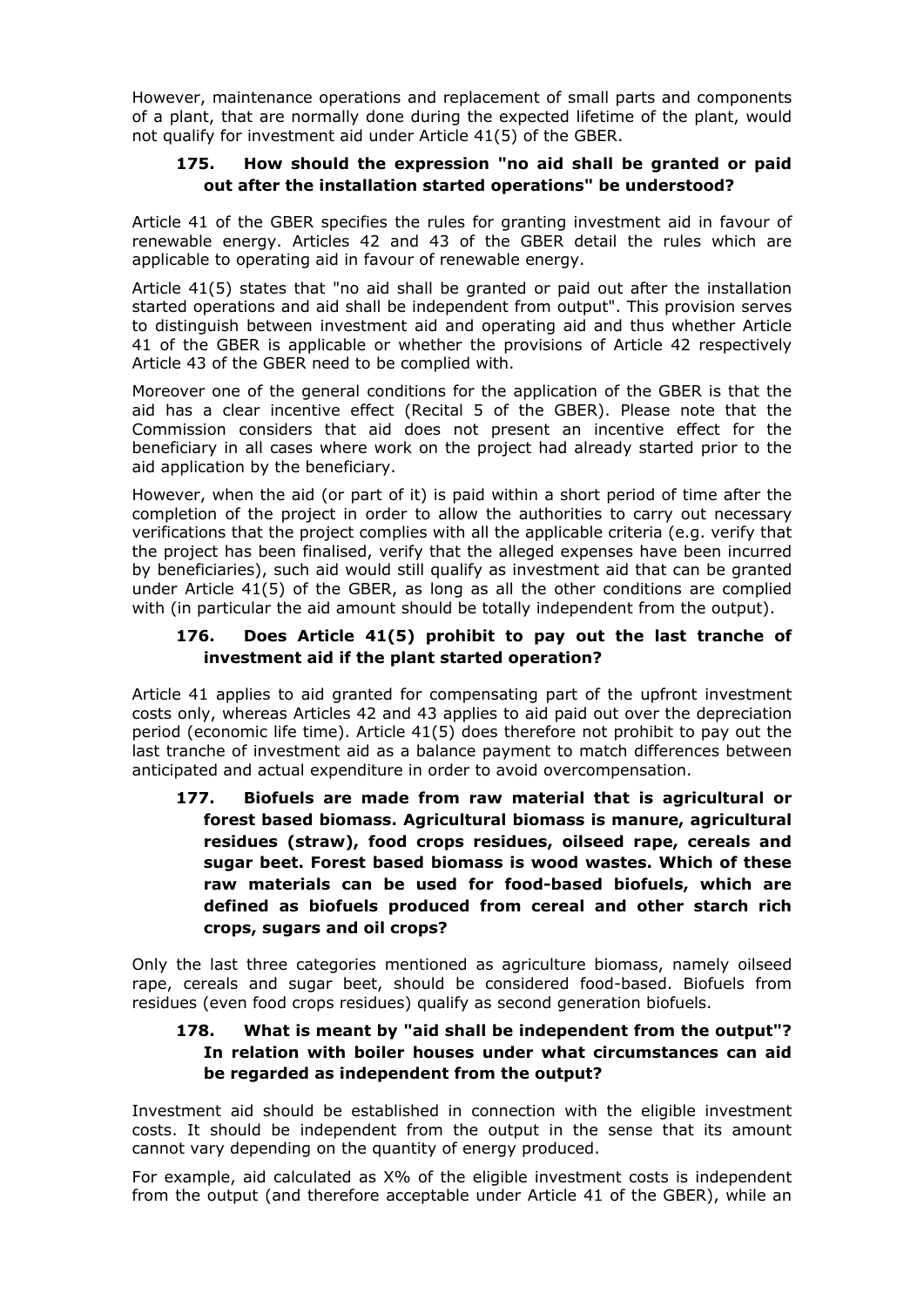

aid calculated as Y EUR/MWh is not independent from the output (and therefore not acceptable under Article 41 of the GBER).

#### **179. Can credit tax be granted as investment aid?**

Investment aid for the promotion of energy from renewable sources should be, in line with Article 41(5) only granted to new installations. It should be granted and paid out before the installations start to operate.

Aid that is paid out in tranches, during a certain period of time after the installations have started to operate, in different forms (including tax credits) is usually not considered investment aid, but operating aid, even if it is meant to cover (also) investment costs.

### **180. What is meant by "small installation" in Article 41(6)(c)?**

There is no strict definition of a small installation, referred to by Article  $41(6)(c)$ . This possibility is included to acknowledge that some investments to promote energy produced from renewable sources might be very small so that there are no technically comparable conventional power plants that could be used as reference investment. Article  $41(6)(c)$  applies to only such investments. Normally these are cases where the installations producing energy from renewable sources are not the only installations used by the beneficiary to produce energy, but are rather used as secondary installations to complement the energy available from other sources (e.g. secondary installations that are used when renewable sources are available, aimed to reduce the use of the main conventional energy installations). In such cases it is possible that in the absence of the aid the most credible counterfactual scenario would be an increased use of the other (less environmental friendly) existing installations or sources of energy.

This would be the case, for example, when small installations producing energy from renewable sources are part of an integrated system producing energy, and in the absence of the aid the beneficiary would be able to use the rest of the respective integrated system and no other investment would be necessary.

### **181. Is Article 41 for granting aid to boiler houses which currently use conventional energy for producing heat for conversion to energy from renewable sources?**

Yes, investment aid can be granted under Article 41 of the GBER for the conversion of conventional energy boilers to energy from renewable sources. More in general, large investments made to an existing plant can be eligible for investment aid under Article 41 of the GBER, if they concern considerable parts of the plant and are prolonging the expected lifetime of the plant, or are necessary to allow the plant to produce energy from renewable sources. However, maintenance operations and replacement of small parts and components of the plant, that are normally replaced during the expected lifetime of the plant, would not qualify for investment aid under Article 41 of the GBER.

### **182. In case an existing oil-using boiler house is rebuilt into a boiler house using renewable energy sources, could the costs of the whole investment be regarded as extra investment costs?**

In line with Article 41(6) the eligible costs shall be the extra investment costs necessary to promote the production of energy from renewable sources. Where the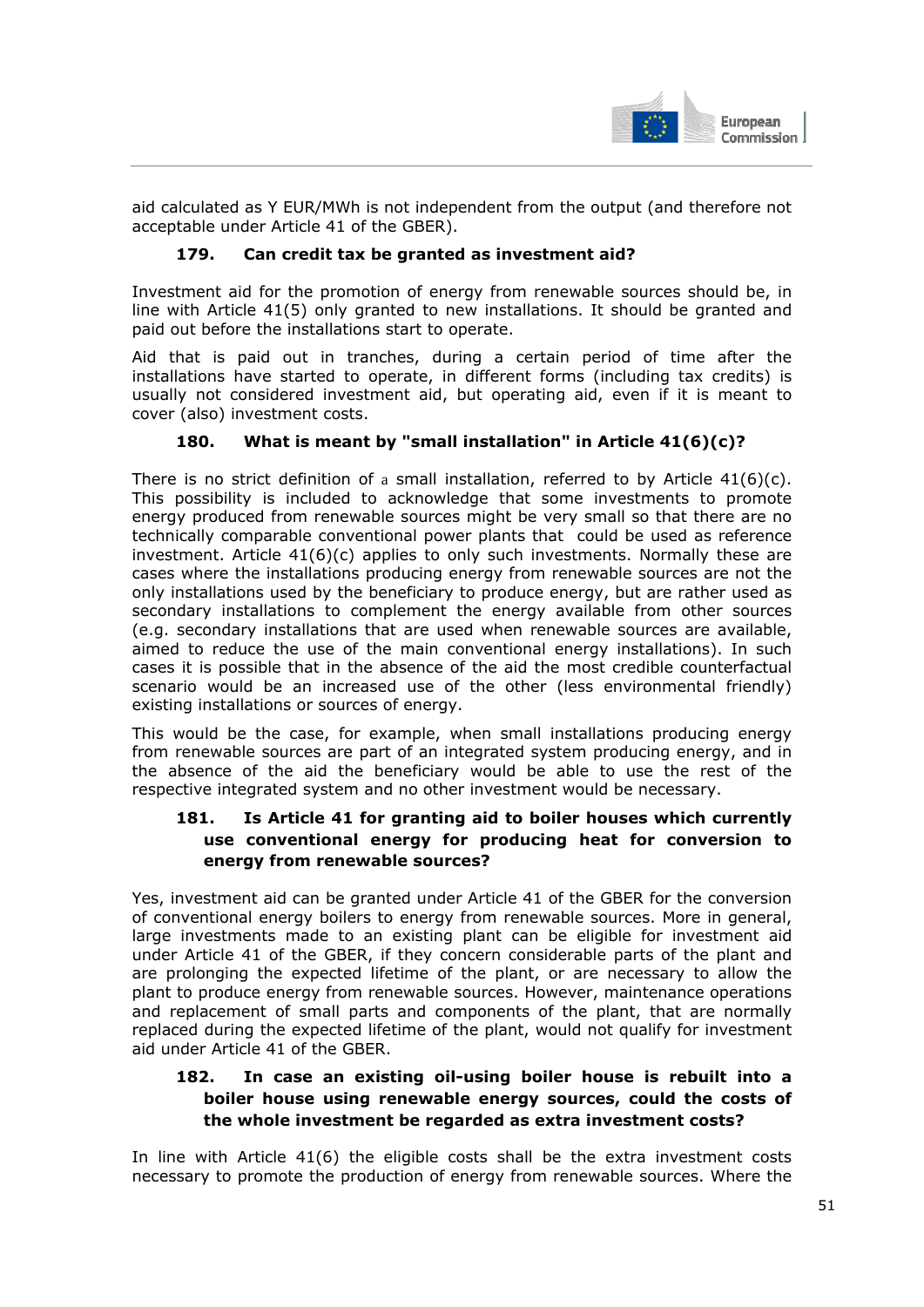costs of investing in the production of energy from renewable sources can be identified in the total investment cost as a separate investment, this renewable energy-related cost shall constitute the eligible costs. Where the costs of investing in the production of energy from renewable sources can be identified by reference to a similar, less environmentally friendly investment that would have been credibly carried out without the aid, this difference between the costs of both investments identifies the environmental protection-related cost and constitutes the eligible costs.

Taking the example of an existing oil-using boiler house that is rebuilt into a boiler house using renewable energy sources, it would be necessary first to establish what the counterfactual scenario would be – what would happen in the absence of the aid. If the existing oil-using boiler house already complies with all the necessary standards, and could continue to operate using oil, without requiring any investments in the foreseeable future, then the costs of the whole investment to convert it into a boiler house using renewable energy sources could be regarded as extra investment costs and would constitute the eligible costs. If however the existing oil-using boiler house would need certain investments in the absence of the aid, in order to continue to operate (e.g. investments necessary to comply with certain standards or investments to replace depreciated parts of it) the eligible costs should be calculated by reference to the respective counterfactual scenario, and the respective costs (that the beneficiary would incur in the absence of the aid) should be deducted.

# **183. Article 41(1) provides for the possibility to grant investment aid for the promotion of renewable energy. Can this legal basis be used for granting aid to boiler houses which currently use conventional energy for conversion to renewable energy?**

It is in principle permitted to grant aid for the conversion of an already existing boiler house which uses conventional energy sources (e.g. oil) to a boiler house that uses renewable energy sources (e.g. wood chips), but only in relation to the investment costs necessary for the respective conversion.

### **184. Is the modernisation of a plant already in operation, known as repowering, eligible for investment aid under Article 41 of the GBER?**

Modernisation (upgrading or refurbishment) of an existing plant can be eligible for investment aid under Article 41 of the GBER, if this operation concerns considerable parts of the plant and is prolonging the expected lifetime of the plant.

However, maintenance operations and replacement of small parts and components of the plant, that are normally replaced during the expected lifetime of the plant, would not qualify for investment aid under Article 41 of the GBER.

# **Article 42:**

### **185. What are the "generally accepted accounting principles"?**

The GBER does not specify the depreciation method. Depreciation of the plant would normally be understood in accounting terms applied during the economic life of the plant and equipment, rather than as tax depreciation. As indicative reference, you may want to see the International accounting standard 16 in Regulation (EC) No 2002/1606 on the application of international accounting or Article 12(5) and (6) of the Accounting Directive 2013/34/EU.

The actual depreciation method can vary from one Member State to another. Past case practice shows that in many Member States the depreciation period applied refers to the economic lifetime of the plant. The calculation of the aid amount should also follow this period. The Commission will assess the overall duration of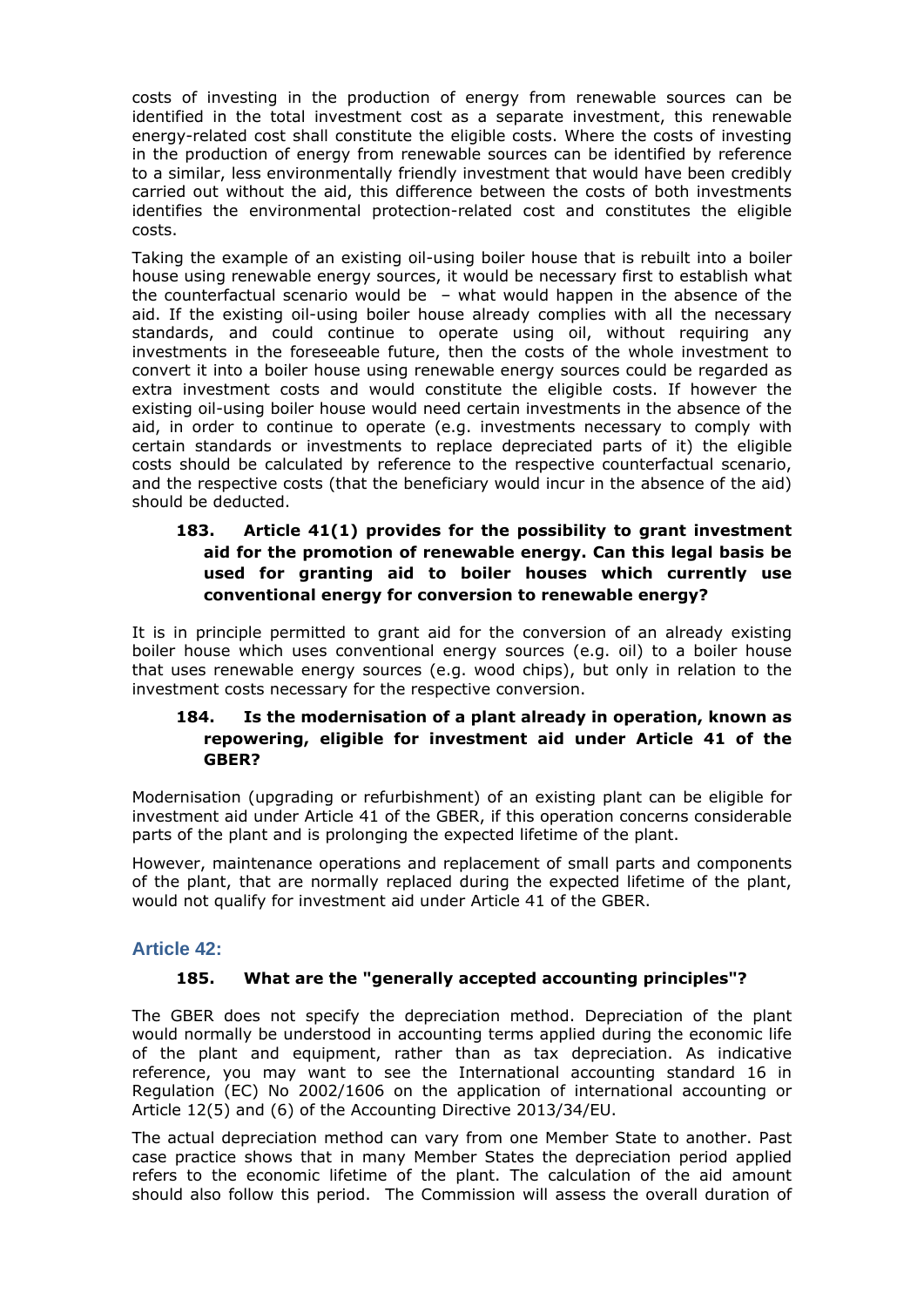

the aid case by case in the light of the method used and the overall design of the measure.

## **186. What is understood by "common connection point" in Article 42(10)? Will multiple installations be considered as one if the connection point has a single owner? What about if the installations have different owners but a common connection point?**

Under Article 42(10) installations with a common connection point to the electricity grid shall normally be considered as one installation. The ownership of the actual connection point is irrelevant for determining the total size of the installation.

When separate legal entities own installations with a common connection point, the possibility of considering these installations as one shall be evaluated on case by case basis, depending on:

- The types of installations involved: if they are installations of a similar kind, using the same type of primary energy source;

- The relationship between the legal entities: if they are unrelated or are related through a certain form of common ownership (part of a holding company, subsidiary and a parent company, etc.);

- The authorisation process: if it is necessary to obtain one authorisation for each installation or if one authorisation is enough for all of them;

- The way the installations are (inter)connected, the way the costs for the connection to the grid are split.

This assessment is normally done by the national authorities, which are well placed to verify all these aspects and decide if there are separate projects or components of a single project.

### **187. What is understood by a "competitive bidding process"?**

Article 42(2) requires that operating aid promoting renewable energies is subject to a competitive bidding process on the basis of clear, transparent and nondiscriminatory criteria which are open to all generators producing electricity from renewable energy on a non-discriminatory basis.

Article 2(38) of the GBER defines a competitive bidding process as "a nondiscriminatory bidding process that provides for the participation of a sufficient number of undertakings and where the aid is granted on the basis of either the initial bid submitted by the bidder or a clearing price. In addition, the budget or volume related to the bidding process is a binding constraint leading to a situation where not all bidders can receive aid".

These requirements are therefore applicable to Article 42(3) and Article 42(4) which deal with some specific cases.

### **188. What is meant by "negative prices"?**

"Negative prices" are wholesale electricity prices, whose values are below zero (0).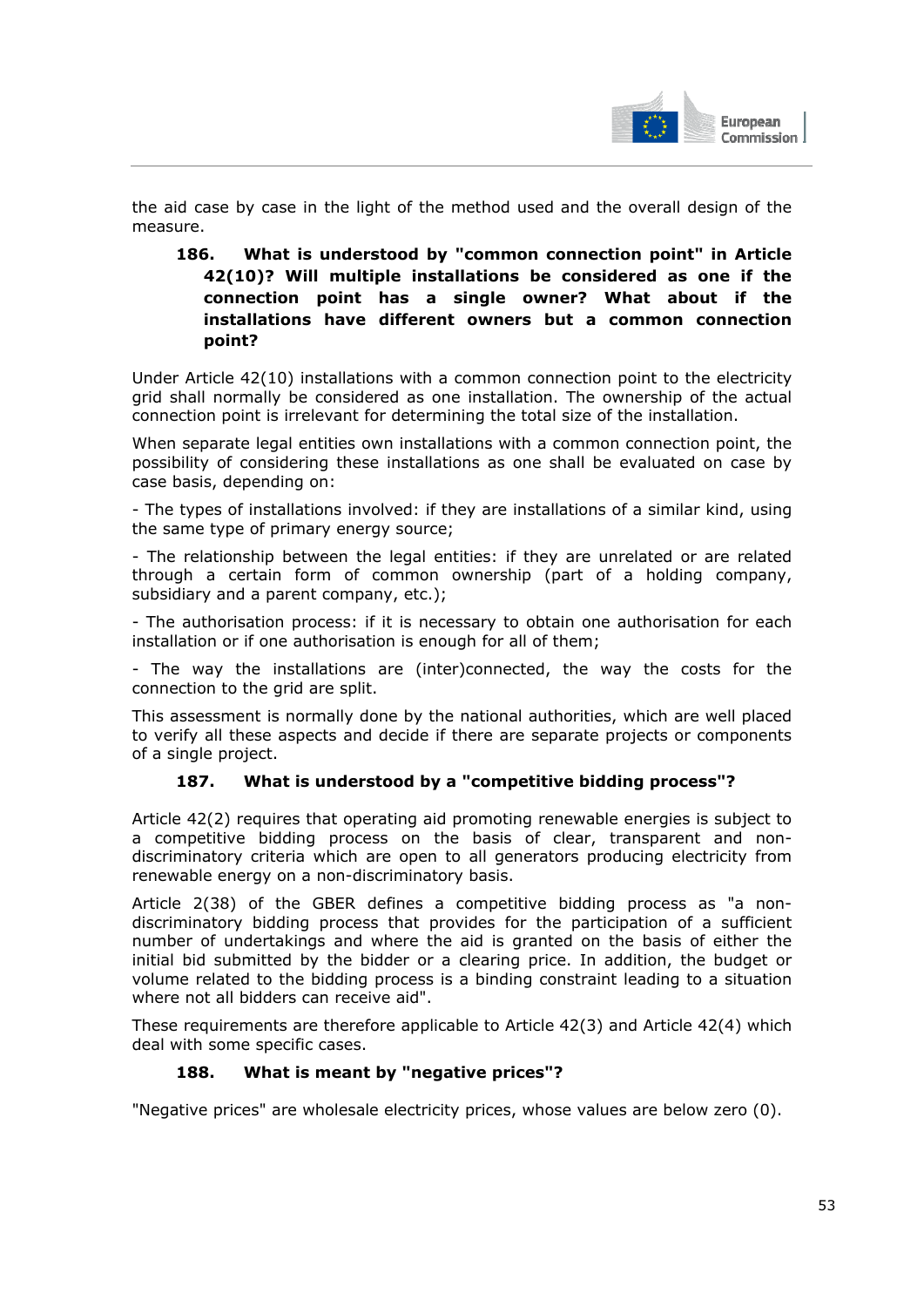#### **189. What approach should the granting authority take when levelised costs are difficult to establish in practice?**

If the levelised costs are difficult to establish in practice, the calculation of the total levelised production costs could be based on the average costs of all plants to which the scheme applies where this provides for the correct typical representative production costs.

#### **190. Should a competitive bidding process be introduced in all circumstances?**

The intention to set up a competitive bidding process is in line with the requirements of Article 42(2) of the GBER. Please note that the bidding process can be limited to specific technologies only in specific circumstances, if the conditions under Article 42(3) apply.

#### **191. If the government guarantees to buy the produced energy at an agreed tariff above the market rate, is this considered State aid?**

A publicly supported purchase of energy at a level above market price is likely to constitute State aid. The aid element would in principle amount to the difference between the price paid and the market price of the energy concerned. The GBER contains provisions on operating aid for renewables in Articles 42 and 43. Provided that all the applicable conditions set out in the GBER are met, such State aid could in principle be handled under this Regulation.

## **192. If a tender procedure is open to all technologies, but sets limits in the form of efficiency thresholds is the justification for applying such thresholds also subject to reporting to the Commission pursuant to Article 11(a)?**

Under Article 11(a) of the GBER the Member State must submit to the Commission via the Commission's electronic notification system a summary information about each aid measure exempted under GBER together with a link to the full text of the aid measure, including its amendments, within 20 working days following its entry into force.

In this context all key features and requirements of the aid measure must be communicated to the Commission.

Article 42(3) allows for some limitations in the bidding process but extends the scope of the reporting obligation for aid which is granted on the basis of such a limited bidding process. For such aid measures the information that must be submitted to the Commission includes also a detailed assessment of any restrictive conditions introduced to limit the competitive bidding process. When certain limits are imposed, the justification for the respective limits should therefore be included in the information sent to the Commission.

### **Article 43:**

**193. Does Article 43(5) permit that the total levelised costs of producing energy from the counterfactual fuel are used as a proxy where there is no market price for the form of energy concerned? If so, is it for the Member State to identify the appropriate counterfactual fuel?** 

The GBER only refers to the market price of the energy concerned in Article 43(5) to which there is a cross reference in Article 42(8). Article 43 specifies the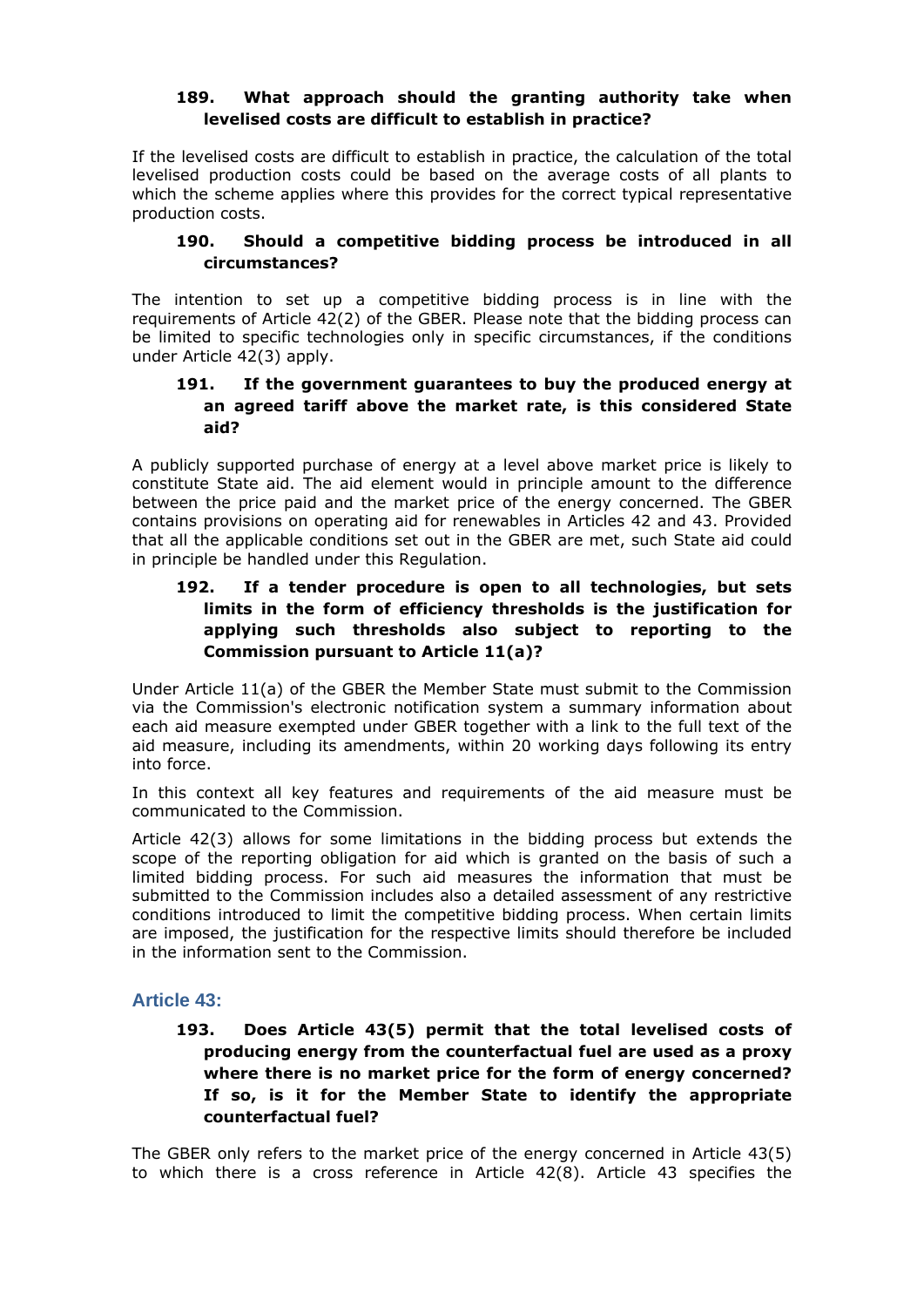

conditions for granting operating aid to renewable energy in small scale installations.

Article 43(5) essentially caps the aid to the difference between the production costs of renewable energy and the market price of the energy concerned. In most cases market prices are readily available, notably in the case of electricity prices.

In some cases the market price may not be readily available. In such case the best proxy for the market price should be taken. Such best proxy could be the total levelised costs of the counterfactual form of energy.

Article 43(5) does not define the market price of the energy concerned. It is for the Member State to identify the correct market price in line with the rules set out in Article 43.

## **194. Can it be presumed that where a market does not exist (and therefore neither a futures market or relevant swap rate) that Article 43(6) does not apply?**

Article 43 specifies the conditions for granting operating aid to renewable energy in small scale installations. Article 43(5) limits the aid amount to the difference between the total levelised costs of producing renewable energy and the market price of the energy concerned.

The calculation of the total levelised production costs is sensitive to the rate of return used. Therefore, Article 43(6) caps that rate of return that can be used for the calculation of the total levelised costs. Article 43(6) is phrased in a general way referring to generally available swap rates and does not require to identify a rate for a specific market (e.g. heat market).

In order to benefit from the GBER, all conditions of the Articles need to be respected, including Article 43(6). If these conditions are not respected and the Member State would still put in place the measure, such measure would need to be notified.

# **195. Where the GBER is used for a scheme rather than ad hoc aid, do the "total levelised costs" in Article 43(5) refer to average costs of all plants to which the scheme applies?**

Article 43 specifies the conditions for granting operating aid to renewable energy in small scale installations. Article 43(5) limits the aid amount to the difference between the total levelised costs of producing renewable energy and the market price of the energy concerned.

In case of a scheme the total levelised production costs can be based on typical representative production costs of producing renewable energy for each relevant category of renewable energy.

The calculation of the total levelised production costs could be based on the average costs of all plants to which the scheme applies where this provides for the correct typical representative production costs. The plants to which the scheme applies should be a relevant category ensuring that the calculated production costs can be considered typical and representative for all plants.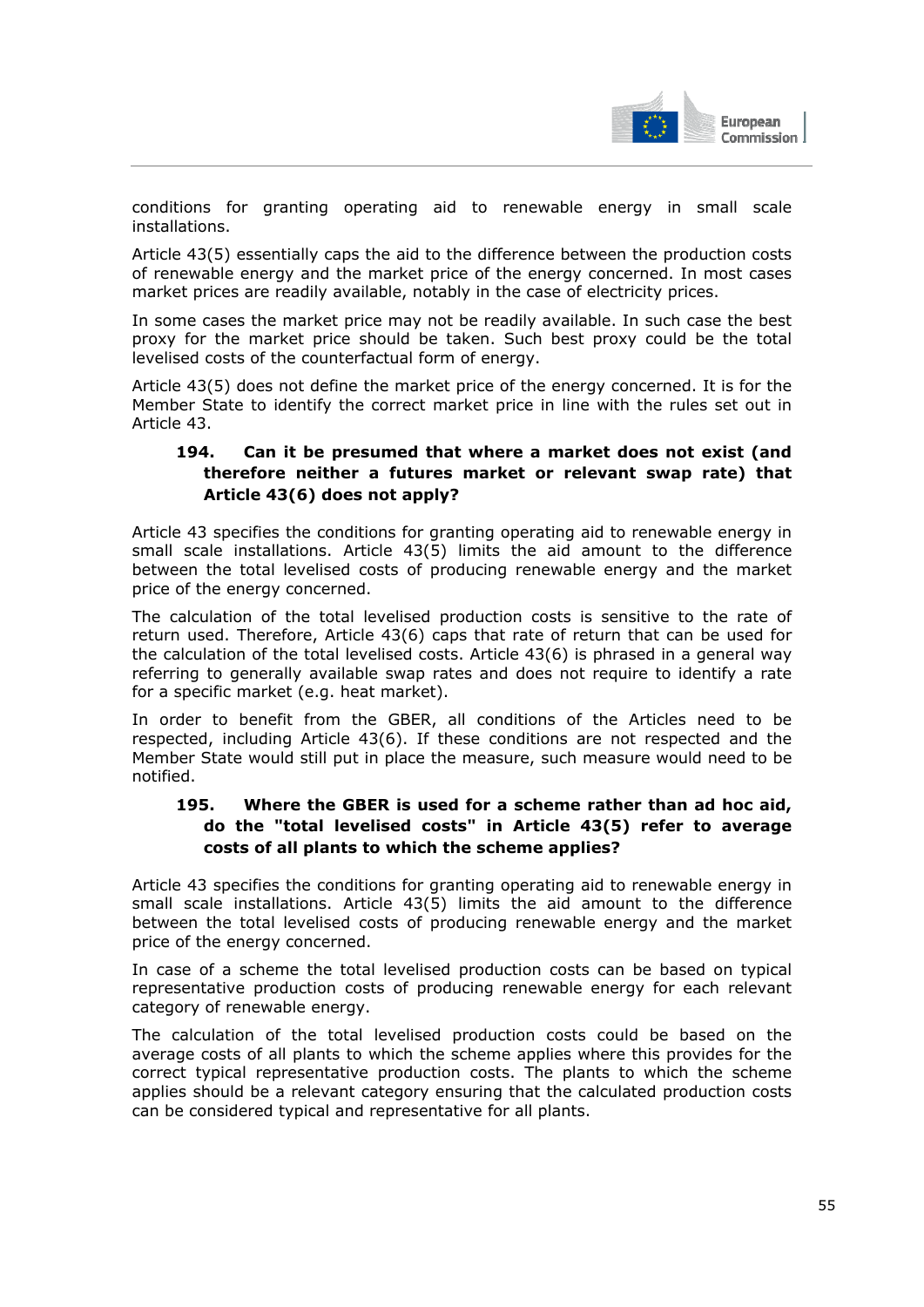### **196. Where the GBER is being used for a scheme allowing to pay out the aid over a set period (e.g. 20 years), does the requirement to update levelised costs regularly apply only in relation to the setting of support levels for future applications for aid?**

Article 43 specifies that the levelised costs need to be updated at least every year. The update of the levelised costs impacts on the maximum amount of aid that can be granted. Once the aid is granted to an installation, payment of the aid can take place in line with the support period set out in the conditions of the scheme (until depreciation). Adjustments in the levelised costs would therefore only impact on new applications for which the aid was not yet granted.

#### **197. Is cost plus methodology appropriate for a calculation of the internal rate of return?**

Member States are not restricted to using a specific calculation methodology for the determination of the internal rate of return. However, in setting the level of return, Member States must respect the limits set out in Article 43(6) of the GBER.

#### **Article 44:**

### **198. In which circumstances would Article 44(2) of the GBER apply?**

Aid in the form of reductions in environmental taxes under Directive 2003/96/EC can be exempted from the notification requirement contained in Article 108(3) TFEU if the conditions contained in Article 44 of the GBER are fulfilled. Article 44(2) of the GBER provides that beneficiaries must at least still pay the applicable minimum level of taxation set by the ETD. The minimum level of taxation referred to in the GBER is the respective minimum level listed in Annex I to the ETD. In other words, Article 44 of the GBER can only be applied in cases where tax reductions are given to some undertakings or groups of undertakings while these still pay taxes equal or above the minimum levels contained in Annex I to the ETD. In such cases, all other conditions of Article 44 of the GBER should equally be complied with.

#### **Article 45:**

### **199. Can the definition of "hazardous substances" and/or "environmental damage" include concrete and other materials associated with permanent structures in order to clear derelict or brownfield land?**

Article 45 of the GBER specifies the conditions for granting aid for the remediation of contaminated sites. A contaminated site is defined in Article 2(121) as a site where there is a confirmed presence, caused by man, of hazardous substances of such a level that they pose a significant risk to human health or the environment taking into account current and approved future use of the land.

The eligible costs are defined in Article 45(4) as the costs incurred for the remediation work, less the increase in the value of the land. All expenditure incurred by an undertaking in remediating its site, whether or not such expenditure can be shown as a fixed asset on its balance sheet, may be considered as eligible investment in the case of the remediation of contaminated sites.

For determining whether a site is eligible for support, it is required that there are hazardous substances of such a level that they pose a significant risk to human health or the environment. The GBER does not provide further specific conditions and therefore it does not exclude that such risk relates from derelict or brownfield land, as long as they pose a significant risk to human health or the environment.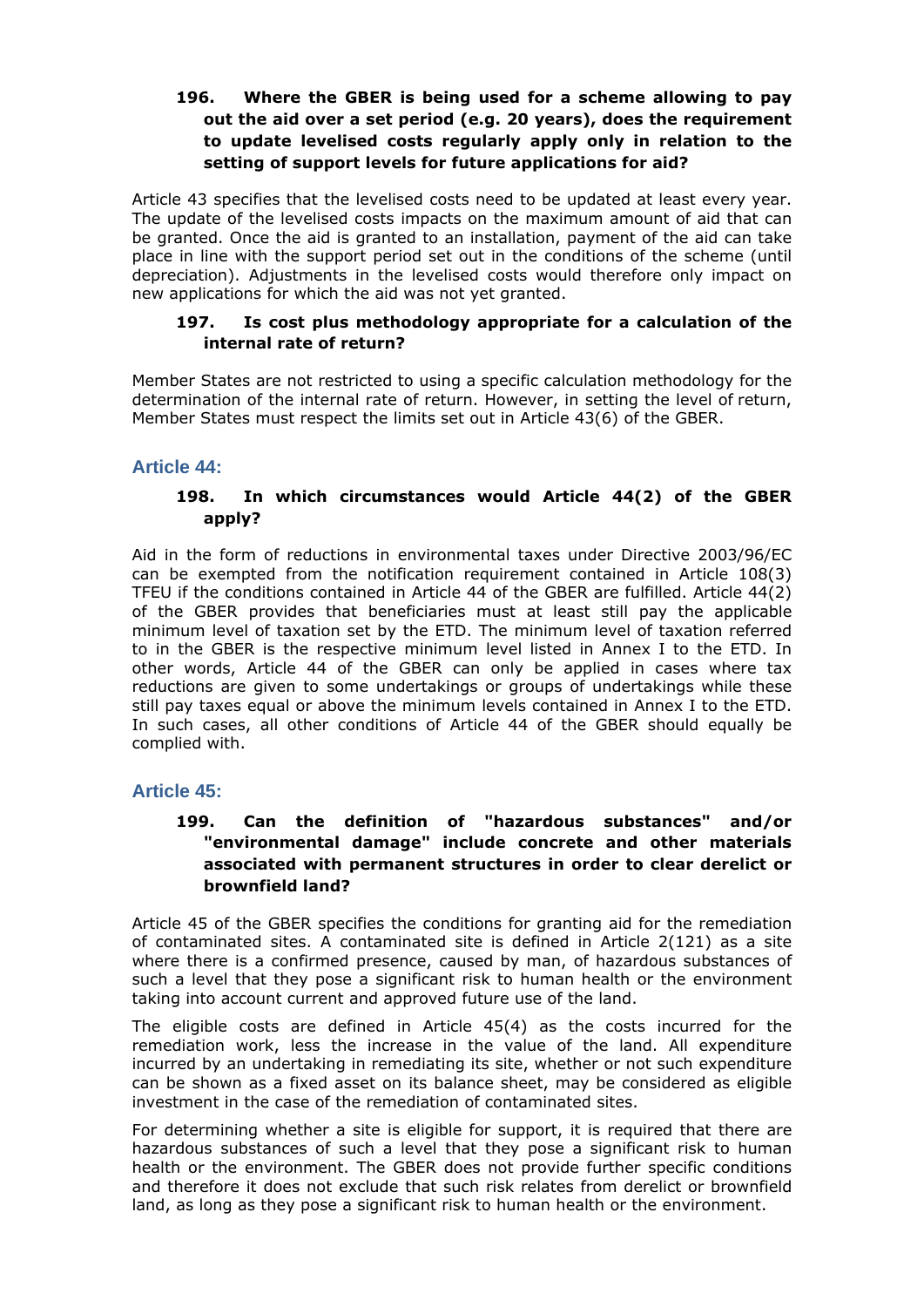

## **200. Would a derelict building in a dangerous state of repair be a hazard to health?**

Under this provision, it is required that there are hazardous substances present at the site, making it a contaminated site. Only decontamination (i.e. the removal of these hazardous substances) of contaminated sites could be caught by the notification exemption contained in Article 45 of the GBER.

### **Article 46:**

**201. Is Article 46 applicable to aid for a heating distribution network favouring greenhouses? If so, can all the investments costs in order to use and transport the waste heat from an existing power plant to the users be considered as costs for the "distribution network"?** 

The scope of Article 46 is not limited to cities and can also relate to the heating of business areas/industrial zones. The expansion of district heating to industrial zones is encouraged and promoted under the Energy Efficiency Directive (see Annex VIII). However, the district heating network needs to be energy efficient as defined in Article 2(124) of the GBER.

In the event of an existing power plant, the additional investment costs can be considered as the costs of the distribution network as long as the investment is not an integral part of the production plant and the investment serves the purpose of a (controlled) distribution of heat to all the users. The network should benefit all users and indirect beneficiaries of the aid should be excluded, see for instance paragraph 35 of Commission decision N208/2010.

### **202. Can the duration of any clawback mechanism for operating profit not only equal the operating lifetime of the asset but also be shorter than this subject to the specific circumstances of a project?**

Article 46 specifies the conditions for granting aid to district heating and cooling. The Article distinguishes between aid for the production plant and aid for the distribution network.

Article 46(5) caps the eligible costs for the distribution network to the investment costs. Article 46(6) limits the aid amount to the difference between the investment costs and the operating profit.

The clawback mechanism referred to in Article 46(6) serves to avoid that the aid amount exceeds the above mentioned difference. The GBER does not specify the design or duration of the clawback mechanism, but rather the purpose of a clawback mechanism and what it needs to ensure.

In view of the purpose of a clawback mechanism the duration of a clawback mechanism would logically equal the operating lifetime of the asset. Without excluding the possibility of a shorter duration, general circumstances that justify a shorter duration of the clawback mechanism cannot be identified ex ante.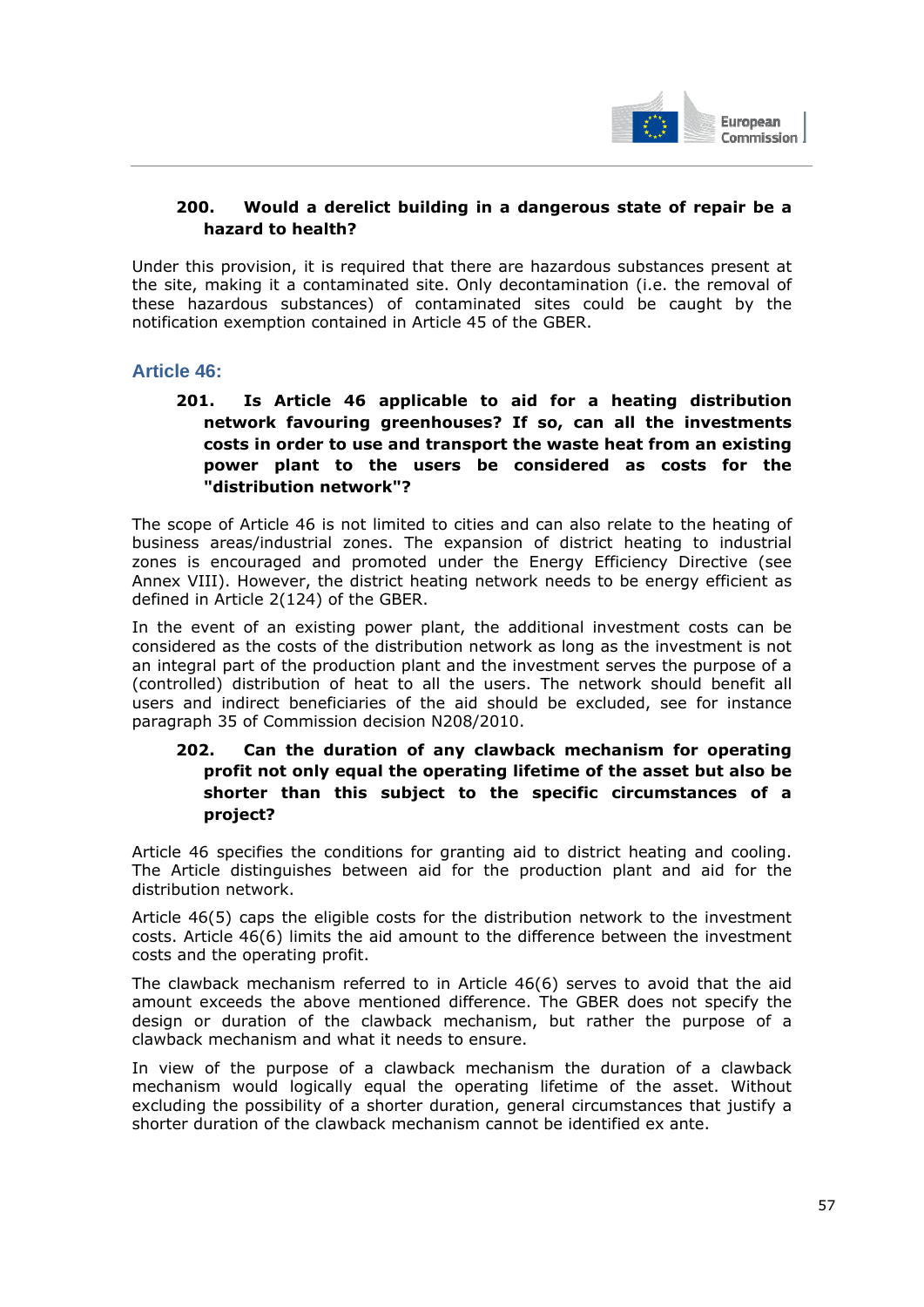#### **203. Can the funding gap method be used under the GBER?**

The criteria of identification of the eligible costs, at least for the distribution network of energy efficient district cooling and heating projects as set out in the GBER diverge from the "funding gap approach" as defined in point 32 of the EEAG as follows:

a) the GBER considers the *eligible costs* as the total investment costs less the operating profit (as defined in Article 2(39) of the GBER);

b) the EEAG, for the distribution network (point 76) enable to consider as eligible costs the difference between the positive and negative cash flows over the lifetime of the investment, discounted to their current value (typically using the cost of capital).

Regarding the eligible costs under the GBER (point a above), it should be noted that, as stated in Article 2(39) of the GBER, only a positive operating profit is taken into account. If the operating profit of the investment over its lifetime is equal to zero (operating cost=operating benefit), the entire investment cost may be subsidised. If the operating profit is negative (operating  $cost$  > operating benefit), only the total investment costs may be subsidised.

### **204. In the case of district heating, should there be deducted one year operating profit or should there be taken into account costs during the first five years of the investments (as it was mentioned in the Community Guidelines on State aid for environmental protection (2008/C 82/01), point 82) or the entire lifetime of the investment (20 years)?**

Aid for energy infrastructure, as well as for district heating network infrastructure under the GBER, cannot exceed the difference between the investment cost and the operating profit of such infrastructure. The operating profit shall be estimated over the entire economic lifetime of the investment.

### **205. Does this article apply to any heat generation facilities connected to a heat supply network?**

Energy efficient district heating and cooling is defined in Article 2(124) of the GBER as "district heating and cooling which satisfies the definition of efficient district heating and cooling system set out in Article 2(41) and (42) of Directive 2012/27/EU. The definition includes the heating/cooling production plants and the network (including related facilities) necessary to distribute the heat/cooling from the production units to the customer premises." Article 46 of the GBER allows, under certain conditions, aid to be granted for energy efficient district heating and cooling.

If an investor is considering investment in both the production plant and the connecting distribution networks, these should be assessed as two separate investments, specific rules and specific aid intensities applying to each of them: the aid intensities under paragraph 3 would apply for the production plant and under paragraphs 6 would apply for the distribution network. The eligible costs for the respective parts are also different, as defined by paragraphs 2 (for the production plant) and 5 (for the distribution network).

### **Article 47:**

### **206. What would an acceptable method for evaluating a "state of the art" investment be?**

The state of the art is defined in Article 2(129) of the GBER as "a process in which the re-use of a waste product to manufacture an end product is economically profitable normal practice." According to the GBER, where appropriate, the concept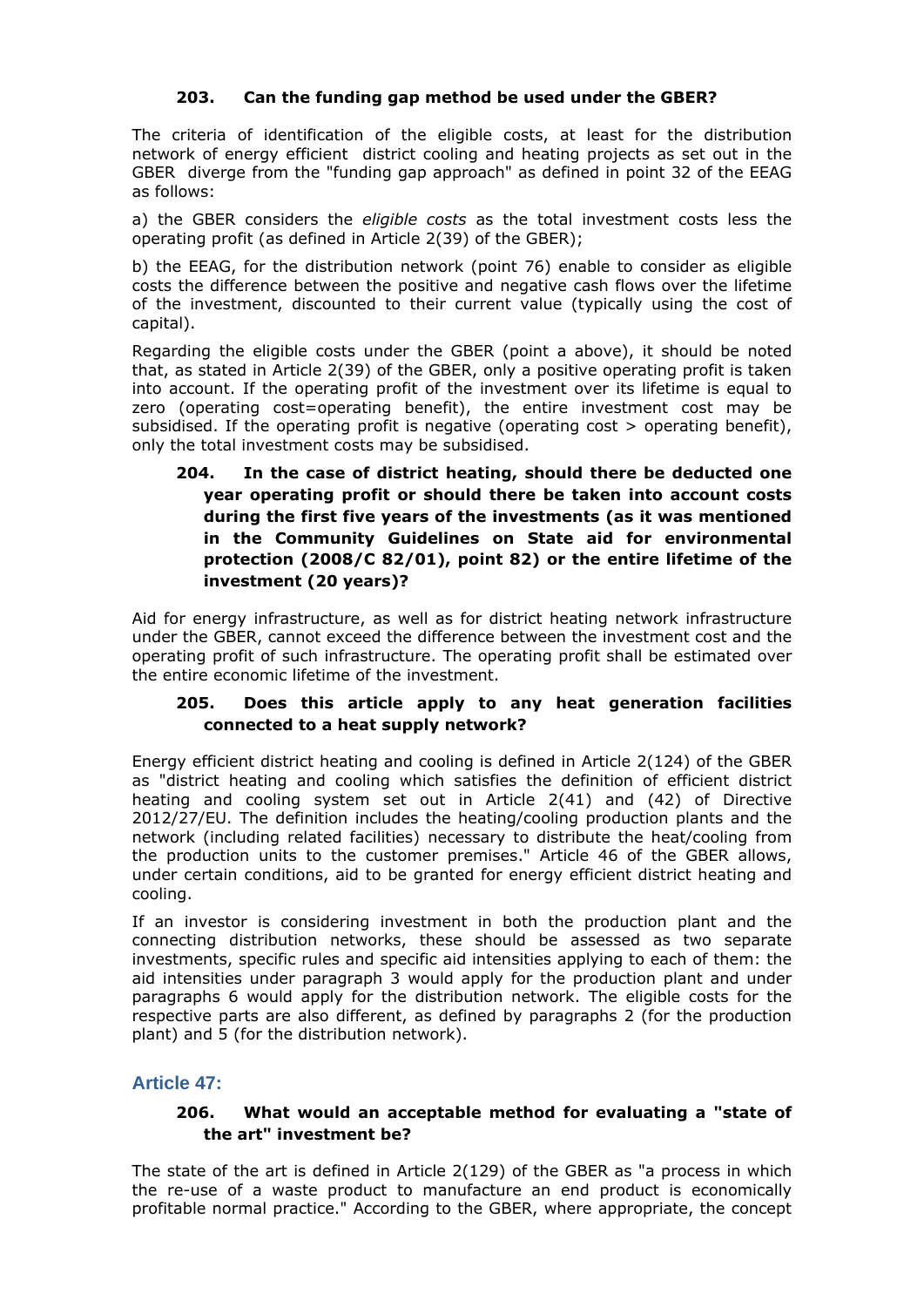

of state of the art must be interpreted from a Union technological and internal market perspective.

Beyond the state of the art would normally refer to new and innovative technologies, meaning new and unproven technologies compared to the state of the art in the industry, which carry a risk of technological or industrial failure and are not optimisation or scaling up of an existing technology.

For an example of a measure approved by the Commission in the waste sector, as going beyond the state of the art, please see the decision adopted in the case SA.37380, available on our website, [http://ec.europa.eu/competition/state\\_aid/cases/249982/249982\\_1562944\\_119\\_2.](http://ec.europa.eu/competition/state_aid/cases/249982/249982_1562944_119_2.pdf) [pdf](http://ec.europa.eu/competition/state_aid/cases/249982/249982_1562944_119_2.pdf) .

#### **207. What is meant by "a conventional process"?**

A conventional process should be understood as a process normally used by the recycling industry and which is economically profitable (corresponding to what is the state of the art).

### **Article 48:**

#### **208. How is the aid amount under Article 48(5) calculated?**

In the case of investment aid for energy infrastructure the eligible costs are the investment costs.

The aid amount shall not exceed the difference between the eligible costs and the operating profit of the investment (i.e. aid amount = the investment costs operating profit). Operating profit is defined in Article 2(39) of the GBER as "the difference between the discounted revenues and the discounted operating costs over the relevant lifetime of the investment, where this difference is positive", meaning that operating losses cannot be covered by aid.

Where an estimation of future operating profits is not possible ex ante, a clawback may be put in place.

### **209. If the electric line part of a project is eligible for aid under Article 48 of the GBER, how should the operating profit be calculated?**

Operating profit is defined in Article 2(39) of the GBER as "the difference between the discounted revenues and the discounted operating costs over the relevant lifetime of the investment, where this difference is positive", meaning that operating losses cannot be covered by aid.

Under Article 2(39) of the GBER operating costs shall include costs such as personnel costs, materials, contracted services, communications, energy, maintenance, rent, administration, but exclude depreciation charges and the costs of financing of these.

Where an estimation of future operating profits is not possible ex ante, a clawback may be put in place.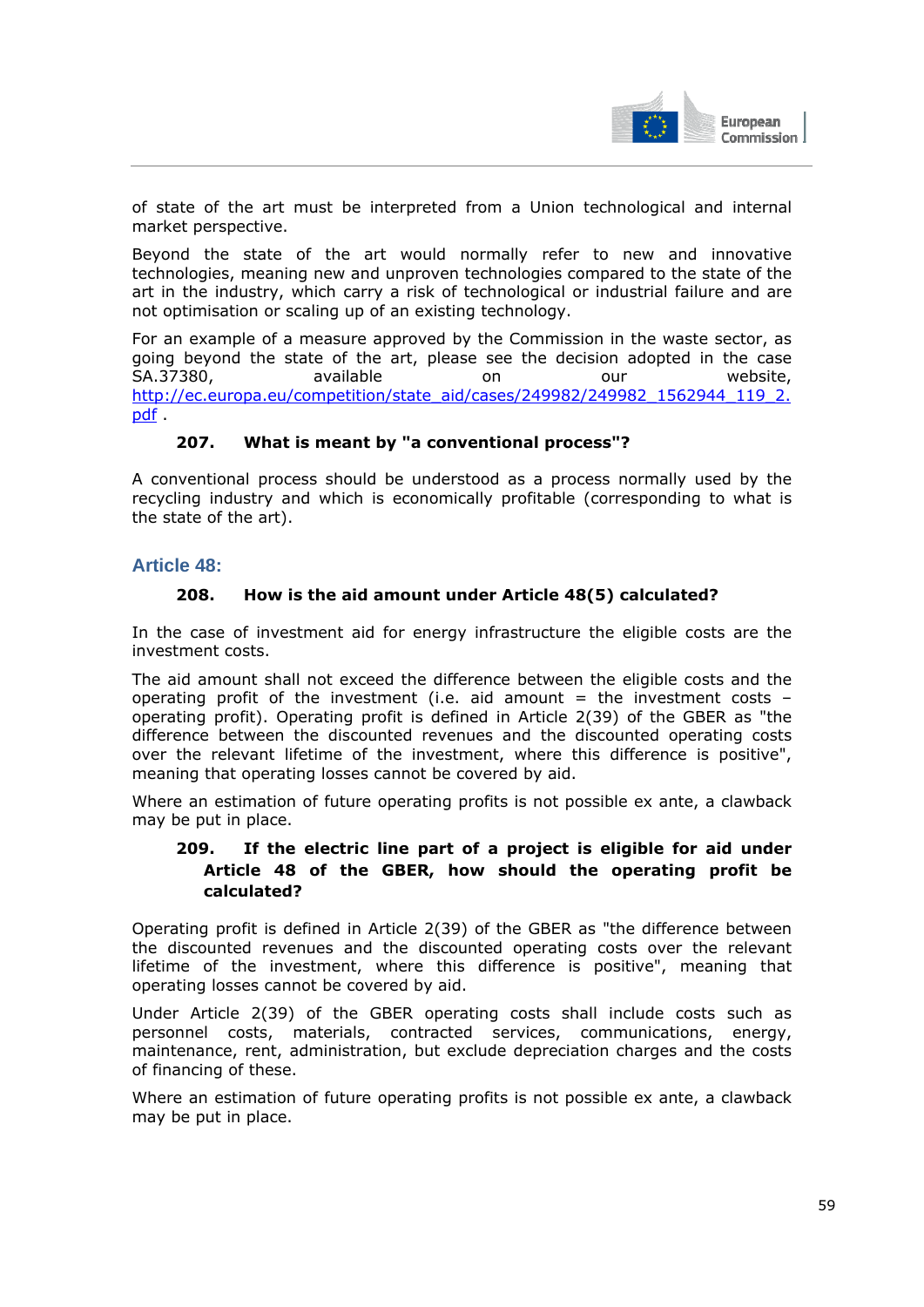### **210. How to ensure that the energy infrastructure projects are not split artificially in order to comply with the GBER notification threshold?**

Energy infrastructure is defined in Article 2(130), but there are no pre-established criteria for the delimitation on an energy infrastructure project. Each project must be assessed individually, taking into account in particular the technical features of the projects, as well as its economic and administrative aspects.

It is not allowed to artificially split one project into pieces (e.g. with the aim of remaining under the notification threshold).

National authorities (and national energy regulators) must assess whether several projects receiving aid are separate projects, or if they are parts of a single project that was split artificially, on the basis of the detailed information they usually receive about the respective projects, including approvals, accreditations or licences for certain projects.

# **Article 49:**

## **211. Is this provision applicable to financing risk analyses before starting clean-up of a contaminated location, specifying suitable clean-up methods, clean-up limits and usually alternative clean-up scenarios as well?**

Aid under Article 49 of the GBER can be granted to finance risk analyses before starting clean-up of a contaminated location.

## **212. Do the environmental studies have to be related to a specific investment for environmental protection in order to comply with the requirement of Article 49(1)?**

Article 49(1) clarifies that aid for environmental studies can only be granted if it serves the specific purpose for environmentally friendly investments mentioned in Section 7 of the GBER. Article 49(1) does not require that the study is linked to an individual investment.

### **Article 50:**

# **213. What is the meaning of "wild fires of natural origin"?**

Article 50 of the GBER only covers aid to compensate for damage caused by certain natural disasters. Wild fires caused by forest activity are excluded from the scope of the GBER, as they are not of natural origin, but are caused by accident, with civil damage liability of the human or company that caused it. In most cases where the Commission approved aid to compensate for damage caused by forest fires, declaring it compatible with Article 107(2)(b) TFEU, these events were qualified as exceptional occurrence (in cases of fires resulting in widespread loss) and not as natural disaster.

### **214. What is meant by "competent authority"?**

"Competent public authorities" within the meaning of Article 50(2)(a) are public authorities or agencies responsible or entrusted to declare an event as a natural disaster. In its decisions, the Commission has accepted as competent authorities both national and regional authorities, as well as national or regional civil protection services or agencies.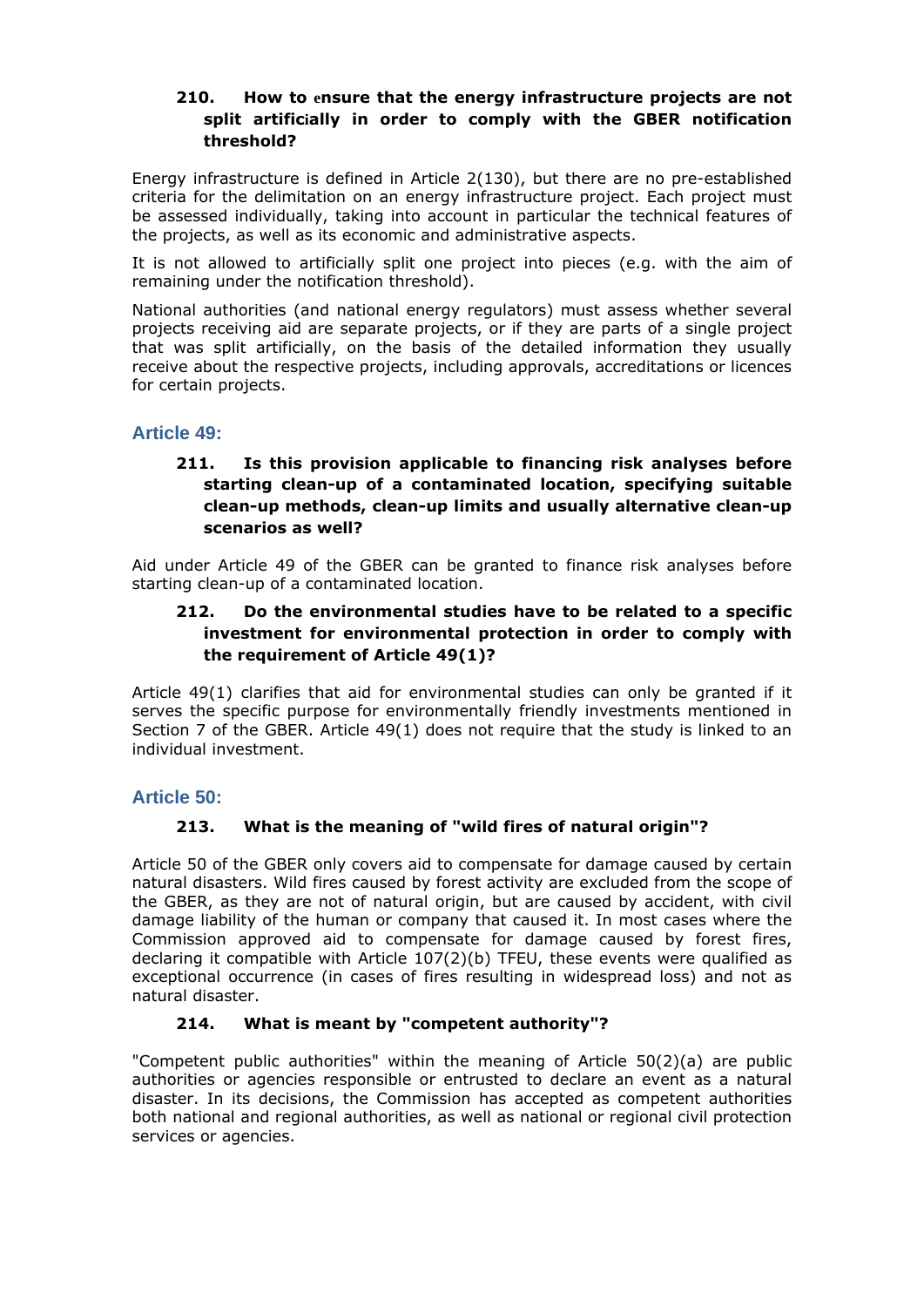

## **215. Can we consider damage caused by exceptional snowfalls within the definition of avalanches?**

The list provided in the GBER is comprehensive and includes all types of natural disaster for which aid can be exempted from the notification obligation. Exceptional snowfalls are not included in that list and cannot be considered as avalanches. Therefore, compensation measures for damage caused by heavy or exceptional snowfall would need to be assessed on a case by case basis following notification.

### **Article 52:**

## **216. How is the funding gap approach to be implemented under the new GBER given that in past decision-making practice the costs to be taken into consideration (investment costs only or investments plus operating costs) were considered differently?**

Article 52 of the GBER defines as eligible costs only the investment costs.

If a Member State would like to use a funding gap approach, it would still need to ensure that only investment costs are financed. A funding gap should therefore be calculated as follows: either (i) as investment costs - revenue = funding gap ; or (ii) if the Member State wishes to include operating costs in the formula, which is only possible if the operating costs do not exceed the revenues: investment costs + operating costs – revenue = funding gap (provided it is ensured that operating costs < revenues).

# **217. Can Article 52 be interpreted in the sense that economic funding gaps can also be considered as investment costs eligible for State aid? Can the aid be submitted in the form of a grant and is it limited to the amount of the gap or can it be higher?**

Provided that all conditions of Article 52 are met (see also the preceding question and answer), the calculation of the aid to investment costs as the "economic funding gaps" is possible. It can be granted in the form of a grant. However, the aid has to be limited to the minimum and has to be established on the basis of an open tendering procedure.

#### **218. Can one apply the Broadband Guidelines by analogy? Does this also include the application of the access criteria?**

Article 52(4) of the GBER requires that the network operator grants fair and nondiscriminatory access to the network and as widely as possible (i.e. passive and active). Where appropriate, Article 52 of the GBER should be read consistently with the relevant provision of the Broadband Guidelines. The Broadband Guidelines, in particular points 42, 78(g) and (h) and point 80 specify in more detail the requirements which need to be met to fulfil the access criterion. These requirements therefore have to be applied as well to State aid granted for broadband networks under the GBER.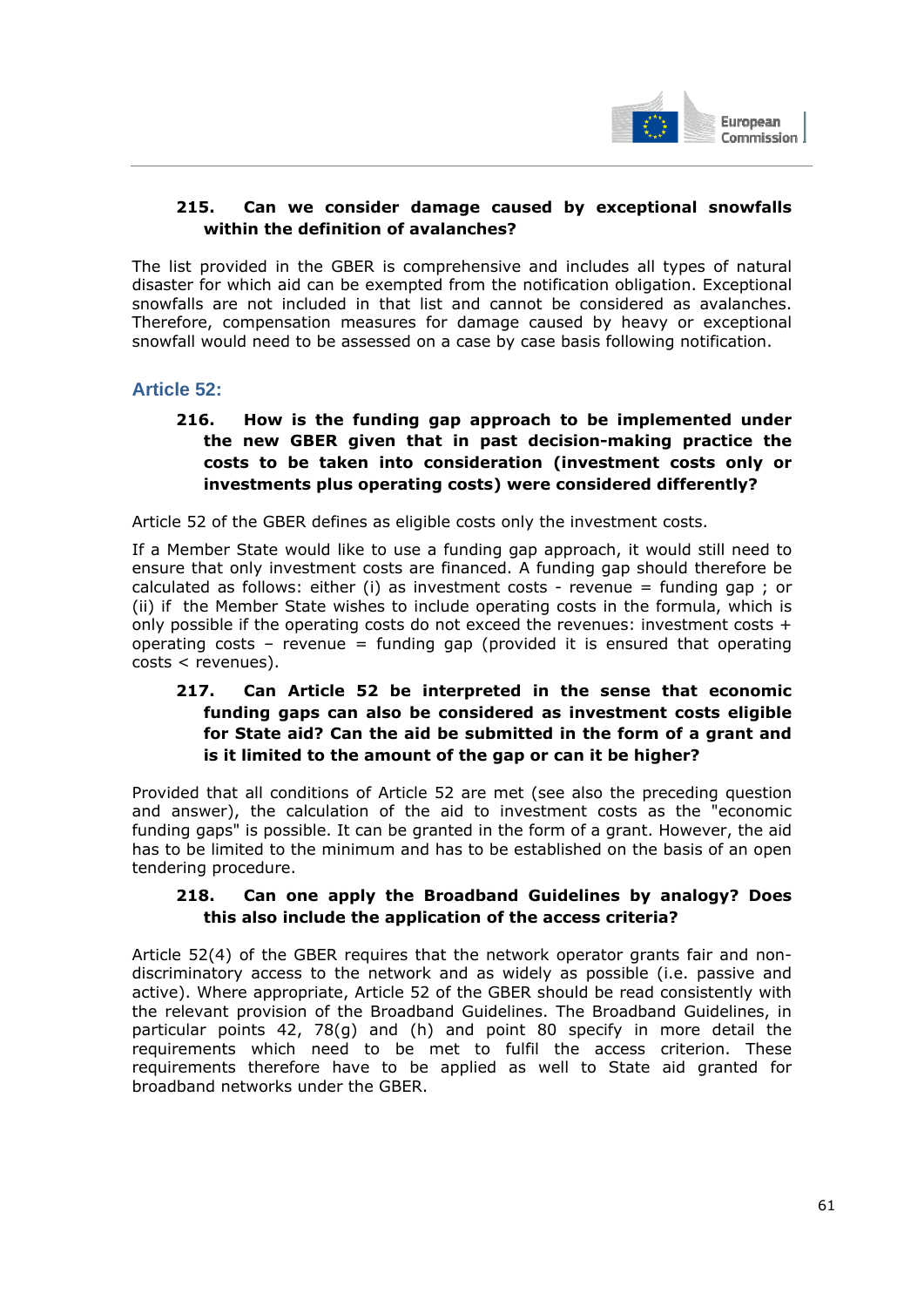## **219. Can the Commission confirm that the active elements of a broadband network (optical systems, WDMA equipment, routers, etc.) are eligible on the basis of Article 52(2)(c) and (d)?**

We agree with the proposed interpretation. Investment costs for the deployment of basic broadband or next generation access (NGA) networks can include costs relating to passive and active elements of a broadband network.

# **220. Can the Commission confirm that granting aid for the active elements in case of upgrading a basic broadband infrastructure to an NGA network is also allowed on the basis of Article 52(3)?**

The upgrade of a basic broadband infrastructure to an NGA network can be eligible for State aid under Article 52 of the GBER provided that the area of intervention is NGA white, as required under Article 52(3) of the GBER – and also respecting the other conditions described in the GBER – in particular with regard to full and effective unbundling.

**221. Could the GBER be used to provide aid directed at broadband infrastructure built in white intervention areas under certain compatibility or threshold conditions? The Commission has indicated that the duct access obligation that must be met for NGA deployments must be met on an "open access" basis i.e. the duct infrastructure in the white NGA intervention area must be available by the supplier for any wholesale communications service regardless of whether it is for the purpose of delivering NGA or business connectivity services.** 

For aid granted under the GBER, the network operator must offer the widest possible active and passive wholesale access, under fair and non-discriminatory conditions. The network operator should therefore ensure access to the passive infrastructure – duct access in your question – for any wholesale communications service, regardless of whether it is for the purpose of delivering NGA, or business connectivity services.

### **222. What are the applicable tender rules and procedure?**

The requirement to observe a "competitive selection process" in granting State aid in accordance with the provisions of the GBER should be interpreted consistently with the EU Guidelines for the application of State aid rules in relation to the rapid deployment of broadband networks. As stated in Article 52(4), the selection process has to respect the principle of technology neutrality.

For reference, among the relevant provisions of the Broadband Guidelines, more notably point 78(c) of the Broadband Guidelines specifies that: "Competitive selection process: Whenever the granting authorities select a third-party operator to deploy and operate the subsidised infrastructure, the selection process shall be conducted in line with the spirit and the principles of the EU Public Procurement Directives . It ensures that there is transparency for all investors wishing to bid for the implementation and/or management of the subsidised project. Equal and nondiscriminatory treatment of all bidders and objective evaluation criteria are indispensable conditions. The competitive tender is a method to reduce budgetary costs, to minimise the potential State aid involved and at the same time reduces the selective nature of the measure insofar as the choice of the beneficiary is not known in advance. Member States shall ensure a transparent process and a competitive outcome and shall use a dedicated central website at the national level to publish all on-going tender procedures on broadband State aid measures."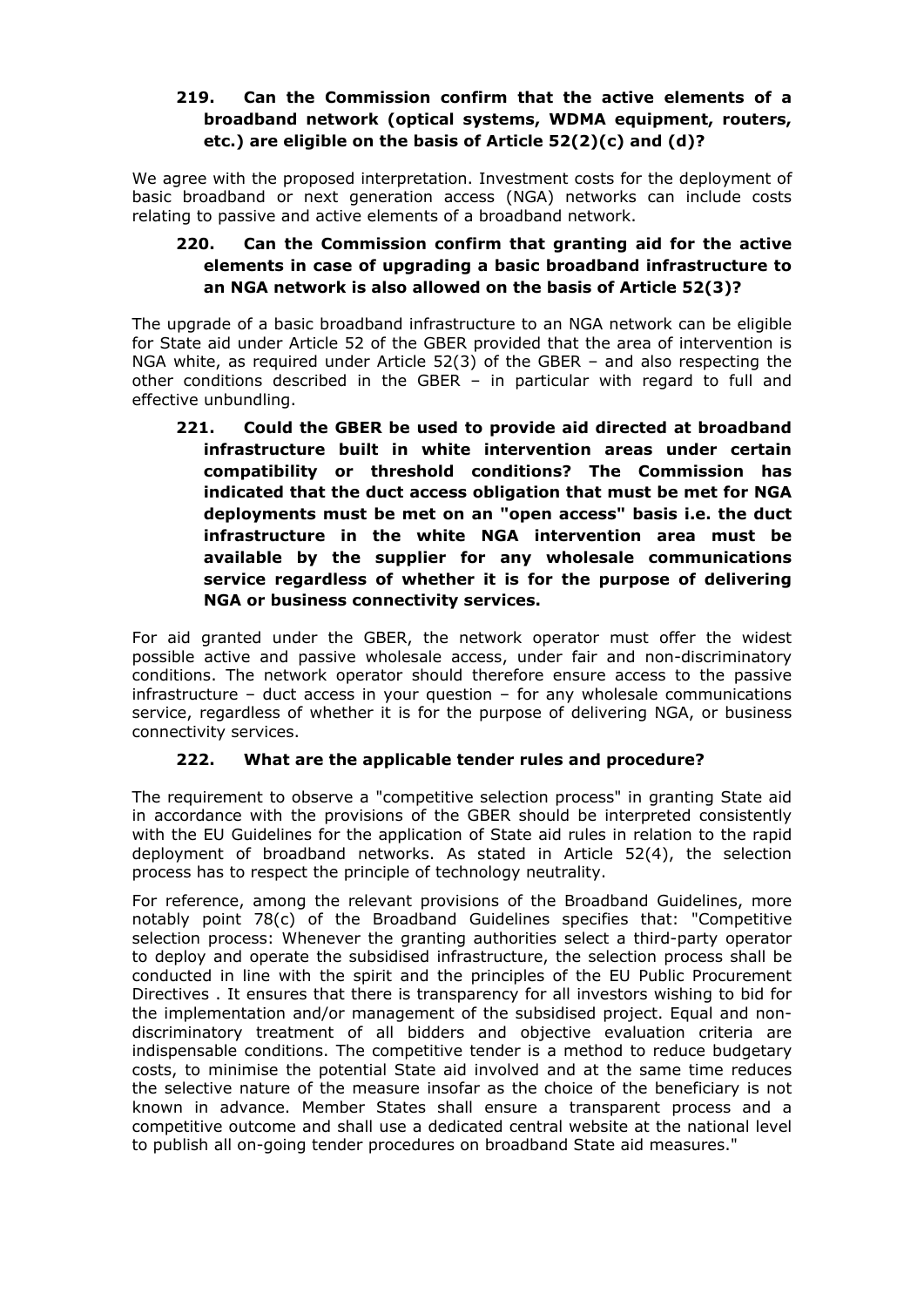

# **223. Is it possible to provide aid for implementation of projects involving the upgrade of NGA network to the standard of highspeed networks with parameters of at least 100 Mbps to the end user?**

The question concerns whether Article 52(3) of the GBER, which states that investment aid for broadband networks is possible for investments located in areas where there is no infrastructure of the same category (either basic broadband or NGA network) and where no such infrastructure is likely to be developed on commercial terms within three years, should be interpreted as allowing aid under the GBER for the deployment of an "ultra-fast" NGA network in an area where regular NGA infrastructure exists.

The GBER is silent as regards "ultra-fast" NGA networks, and a literal reading of the GBER would exclude a legal basis to accept such an interpretation. Article 2(138) of the GBER describes NGA networks as advanced networks which have certain characteristics including very high speed (but without providing any figure in terms of Mbps). The GBER further sets out that at the current stage of market and technological development, NGA networks are: (a) fibre-based access networks (FTTx), (b) advanced upgraded cable networks and (c) certain advanced wireless access networks capable of delivering reliable high-speeds per subscriber. "Ultrafast" NGA networks would fall under these categories. In this case, the GBER makes no distinction between "ultra-fast" NGA networks and regular NGA networks, and thus Article 52(3) could not be used as a legal basis to allow aid for investment into "ultra-fast" NGA networks where there exists regular NGA infrastructure.

Moreover, the GBER should cover only those cases where the aid is not expected to significantly distort competition. In the case of upgrading of regular NGA infrastructure to "ultra-fast" NGA, there may be a risk that incumbents are favoured because they can use the GBER aid to upgrade their infrastructure. For these reasons the GBER would not be adequate.

## **224. Do the costs of purchase, lease or rent of existing (new or used) infrastructure (in particular the long-term lease on the basis of IRU agreement) shall be considered as eligible costs within the meaning of Article 52(2) of the GBER?**

Such costs shall be considered as eligible costs and therefore falling within the scope of Article 52(2) of the GBER since the list of eligible costs as defined in this Article include all investment costs which refer to the deployment of basic broadband networks, next generation access networks and a passive broadband infrastructure. Please note however that such investment shall take place in areas which are either "basic white" or "NGA white", as required under Article 52(3) of the GBER.

# **Article 53:**

### **225. What is meant by "cultural and natural heritage"?**

The formal recognition as cultural or natural heritage by the competent public authorities constitutes a condition for granting aid under Article  $53(2)(c)$ . The GBER does not define such recognition procedure as this does not fall within the remit of the European institutions. Therefore, it is for the concerned Member State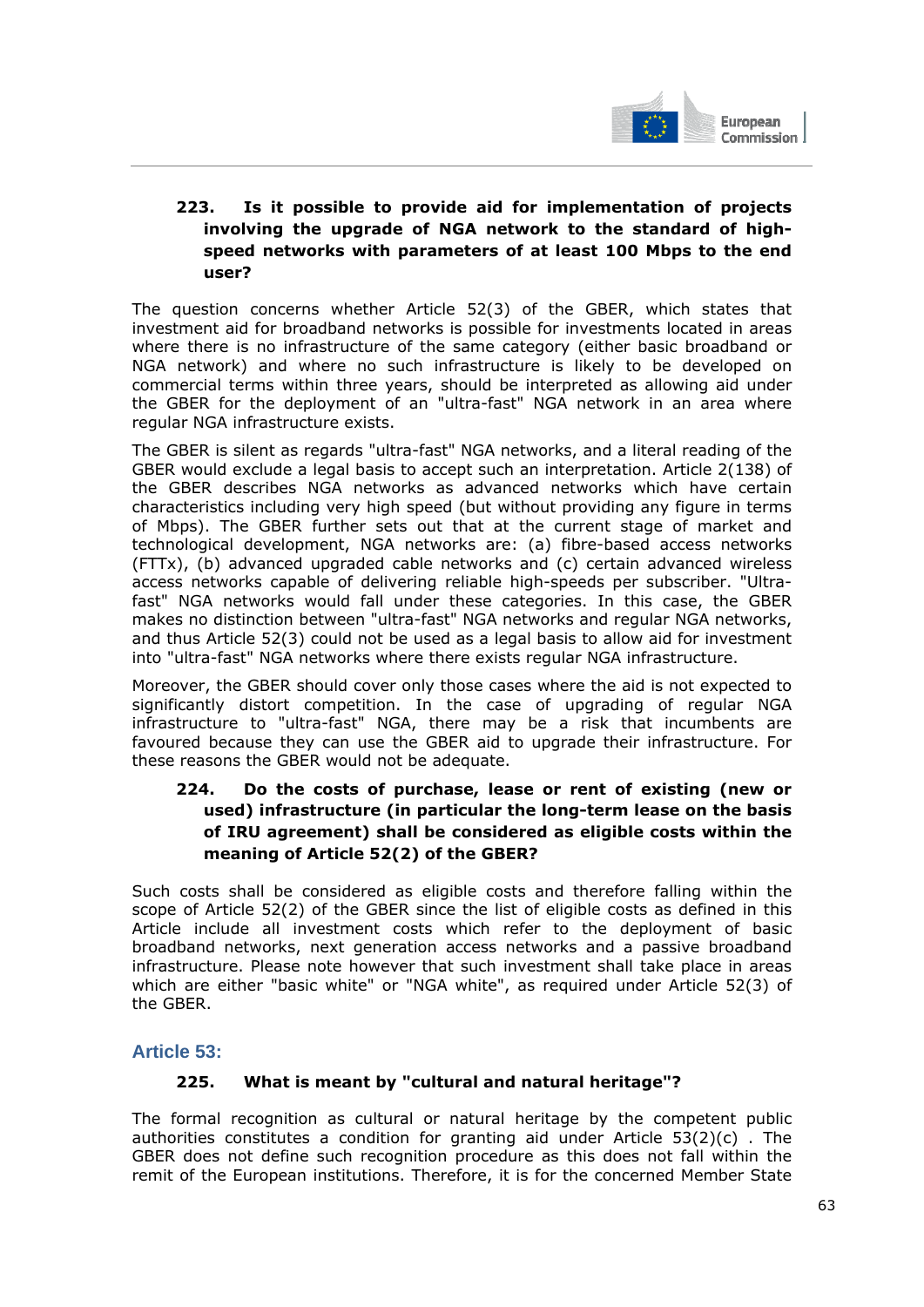to decide which projects or activities can be declared as cultural or natural heritage. As soon as that project or activity is formally recognized as cultural or natural heritage by a competent public authority of this Member State, the condition for application of Article 53 would be deemed to be fulfilled.

### **226. Is it possible to apply the provisions of this Regulation on the aid for culture and heritage conservation concerning zoos?**

In light of the obligations imposed on zoos by Council Directive 1999/22/EC of 29 March 1999 relating to the keeping of wild animals in zoos, and the recognised importance of natural habits and species (as evidenced e.g. by the Habitats Directive (Council Directive 92/43/EEC of 21 May 1992 on the conservation of natural habitats and of wild fauna and flora)) we consider that zoos can qualify as natural heritage, provided they are formally recognised as such by the relevant public authorities.

### **227. Is it possible to provide support under this Article to an international summer academy for culture and arts at an university?**

An international summer academy for culture and arts taught at a university could a priori be considered as a cultural and artistic education activity in the meaning of Article 53(2)(e) of the GBER. Aid granted to support such academy could therefore be considered compatible with the internal market and exempted from the notification requirement of Article 108(3) TFEU, provided that it fulfils all the other conditions of Article 53 and of Chapter I of the GBER. In particular, teaching related to fashion and design, pursuant to Recital 72 of the GBER, cannot be considered as cultural.

Considering the nature of the activities described in your question (educational activities), we would also like to remind you that State aid rules, in the meaning of Article 107(1) TFUE, do not apply to measures concerning non-economic activities. Public education, i.e. education supervised and predominantly funded by the State, may be considered as a non-economic activity. The fact that students have to pay tuition or enrolment fees would not change the non-economic nature of public education, provided that the service remains predominantly funded by the State. This also concerns universities.

# **228. Which authorities could qualify as "competent public authorities" in the meaning of Article 53(2)(b)?**

Public authorities of a Member State can qualify as "competent authorities" within the meaning of Article  $53(2)(b)$ , provided national rules entrust them with the responsibilities to decide on the status of an activity as cultural and/or natural heritage.

# **229. Does Article 6(5)(h) of the GBER apply to all aid for culture and heritage conservation covered by the GBER or does it only apply to Article 53 (aid for culture and heritage conservation)?**

Article 6(5)(h) applies to aid for culture and heritage conservation as defined in Article 53. It specifically refers to this Article only and does not apply to Article 54.

### **230. What is the best way to determine the fulfilment of the conditions referred to in Article 53 (4)(a)?**

The wording of Article 53(4)(a) of the GBER indicates that space and time capacity are alternative indicators of the eligible costs of the infrastructure, not cumulative ones. Indeed, the provision states that:

For investment aid, the eligible costs shall be the investment costs in tangible and intangible assets, including: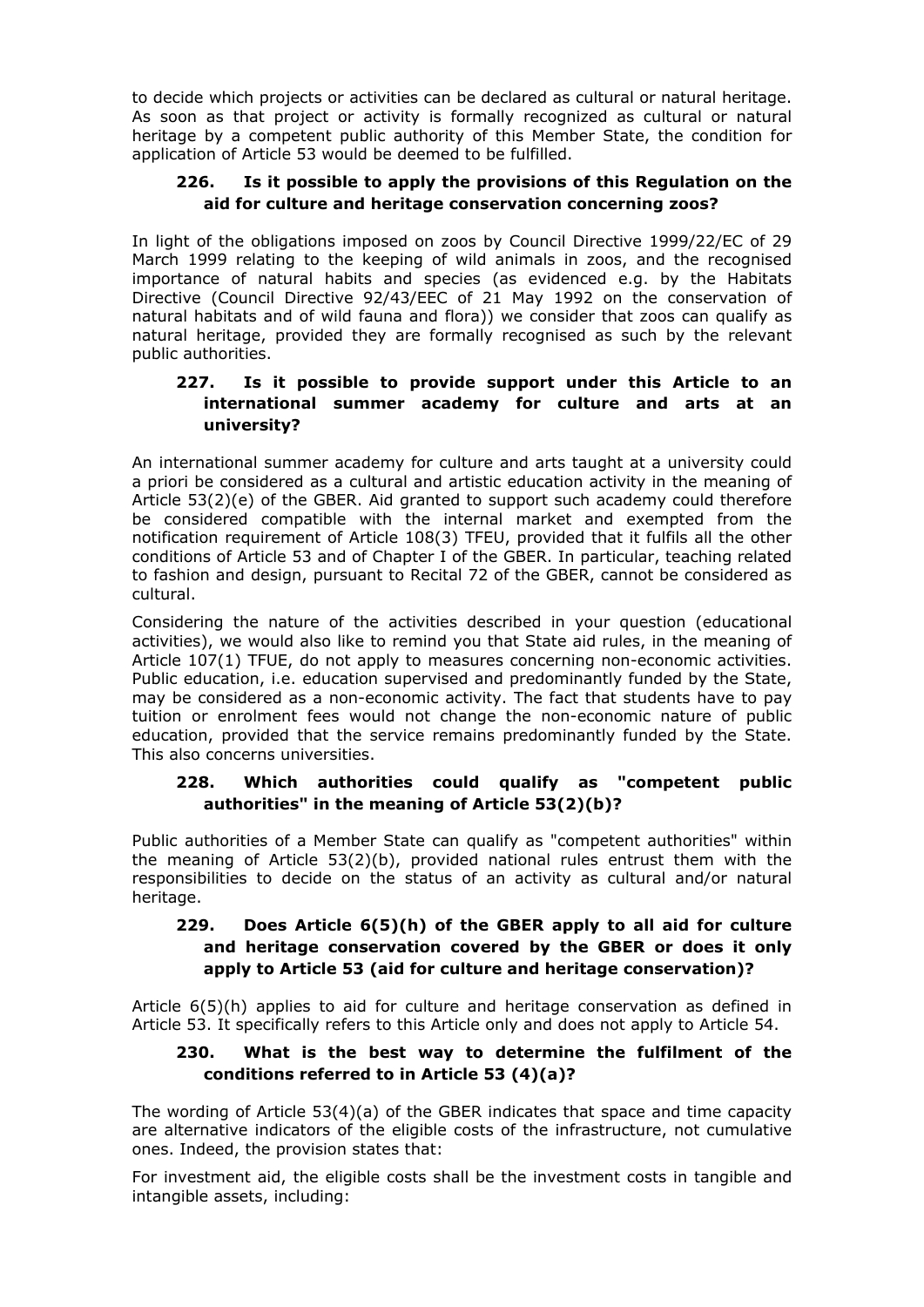

(a) costs for the construction, upgrade, acquisition, conservation or improvement of infrastructure, if at least 80 % of either the time or the space capacity per year is used for cultural purposes.

It follows from this wording that the costs listed in point (a) will be eligible either if 80% or more of the infrastructure's surface is used for cultural purposes (space capacity) or if during 80% or more of its total number of opening hours per year, the funded infrastructure is used for cultural activities (time capacity).

Taking the example of a museum with a souvenir shop and a café, the space capacity would be the relevant indicator, given that there are, inside one infrastructure, different spaces dedicated to cultural and non-cultural activities. The time capacity would be used if the same infrastructure is used at different points in time for cultural and non-cultural purposes (e.g. a concert hall is rented out for conferences).

# **231. Does the provision in the last sentence of Article 53(6) only apply if the creator/owner of cultural infrastructure is also the operator of the infrastructure?**

Article 53(6) solely relates to investment aid to the creator/owner of cultural infrastructure and to the limitation of the aid amount that the creator/owner can maximally receive. Where the creator/owner of cultural infrastructure and the operator of that infrastructure are different entities Article 53(6) must be read as relating only to the creator/owner. The reference to "operating profit of the investment" in Article 53(6) would accordingly relate to the revenue generated by the creator/owner of the infrastructure (e.g. by renting the infrastructure to the separate operator). Likewise, where the creator/owner of cultural infrastructure is different from the operator of that infrastructure, it would be the creator/owner who would constitute the "operator" in the sense of the last sentence of Article 53(6) and who is allowed to keep a reasonable profit.

Where the creator/owner of cultural infrastructure and the operator of that infrastructure are different entities, it may be the case that investment aid to the creator/owner leads to operating aid being granted to the operator. If the separate operator receives operating aid, that operating aid would be subject to Article 53(7) and the operator would be allowed to keep at most a reasonable profit under that provision. However, investment aid to the creator/owner does not lead to operating aid to the separate operator if the operator has been chosen in an open, transparent and non-discriminatory tender procedure.

### **232. When is the formal recognition considered to be met?**

A body of evidence consisting of factual circumstances and acts adopted by a local authority in an administrative or civil law context (such as a contract, a grant decision, or a donation act which specifies the objective of conserving natural heritage) should be sufficient. It is not required to have a formal recognition act adopted at national central level.

## **233. Regarding Article 53(6) and Article 55(10), are the two points cumulative or alternative?**

The methods are alternative. Either the Member State operates an ex-ante deduction of future operating profit based on reasonable estimates or, when this is not possible, through the setting up of a clawback mechanism ex post.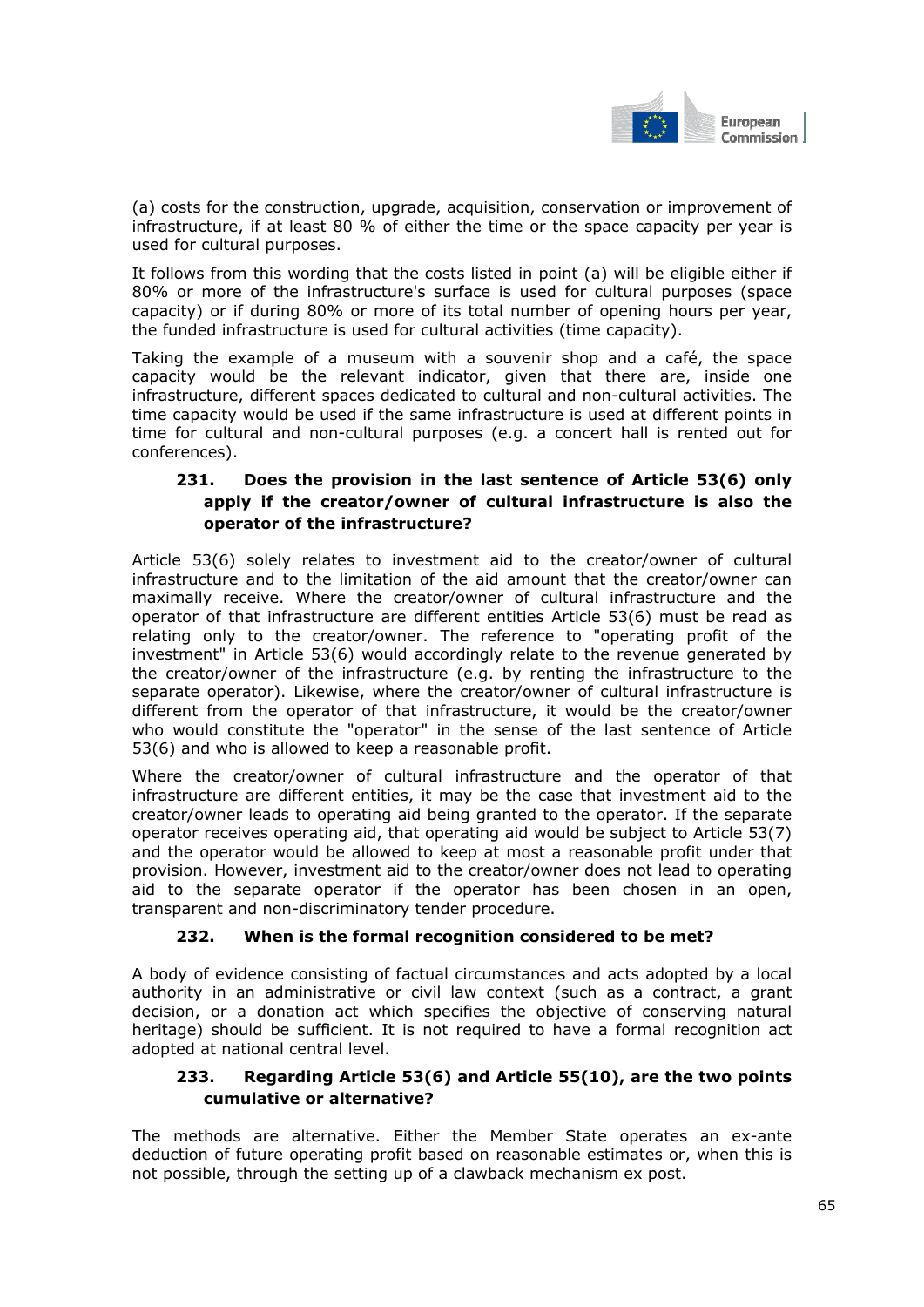#### **234. What are the eligible costs for the purpose of the aid for culture and heritage conservation?**

The GBER foresees alternative calculation methodologies as regards operating aid for culture and heritage conservation. A Member State can therefore choose to apply either Article 53(7) (i.e. amount of aid capped to operating losses and a reasonable profit over the relevant period) or Article 53(8) (maximum amount of aid capped at 80% of the eligible costs, if the aid does not exceed EUR 1 million) depending on the specifics of the situation at hand.

The authorities of a Member State are free to design their schemes under the GBER, provided that they comply with all the relevant requirements (general and specific conditions of the GBER). Therefore, Member States may choose to limit the type of eligible costs covered by operating aid in the context of a particular scheme.

#### **235. How should the reasonable profit be determined according to Article 2(142)?**

According to Article 2(142), the reasonable profit shall be determined with respect to the typical profit for the sector concerned. Such definition grants certain flexibility to Member States for the determination of the reasonable profit. Therefore, any of the different indicators mentioned in the SGEI package (rate of return on capital, return on capital employed, return on equity, return on assets or return on sales) can be used. However, regardless of the choice of the indicator, this needs to be justified by a benchmarking against the typical profits in the sector concerned.

For example, for museums and other cultural institutions, rate of return on sales may be easier to use. In this case, it should be ensured that the beneficiary does not achieve, after having received the aid, a return on sales that is higher than the typical return on sales achieved by purely commercial operators in the sector concerned.

In addition, the definition of reasonable profit in Article  $2(142)$  also includes a safe harbour, defined as a rate of return on capital that does not exceed the relevant swap rate plus a premium of 100 basis points. In the absence of other profit indicators benchmarked against the typical profits of the sector, this safe harbour will in any event be considered to be reasonable.

**236. How is the reasonable profit based on the swap rate (Article 2(142)) calculated correctly? Does one take the swap rate which is valid at the moment when the contract starts for the whole approved period and does one leave this rate at that level? Or would one adapt the swap rate after each change by the Commission respectively with effect for the future? (Alternatively, is there a choice?)** 

Article 2(142) reads as follows: "'reasonable profit' shall be determined with respect to the typical profit for the sector concerned. In any event, a rate of return on capital that does not exceed the relevant swap rate plus a premium of 100 basis points will be considered to be reasonable."

Article 2(142) makes clear that a reasonable profit is normally dependent on the sector concerned and hence does not have to be limited to the swap rate plus a premium of 100 basis points. However, it also contains the safe harbour provision that a profit of not more than the relevant swap rate plus 100 basis points is in any event reasonable. If the latter approach is chosen to determine a reasonable profit, the swap rate will depend on the compensation mechanism:

• if the compensation is determined ex ante, on the basis of reasonable projections, the swap rate that is valid at that moment (i.e. when the aid is granted) is to be used and can be kept at that level for the whole period.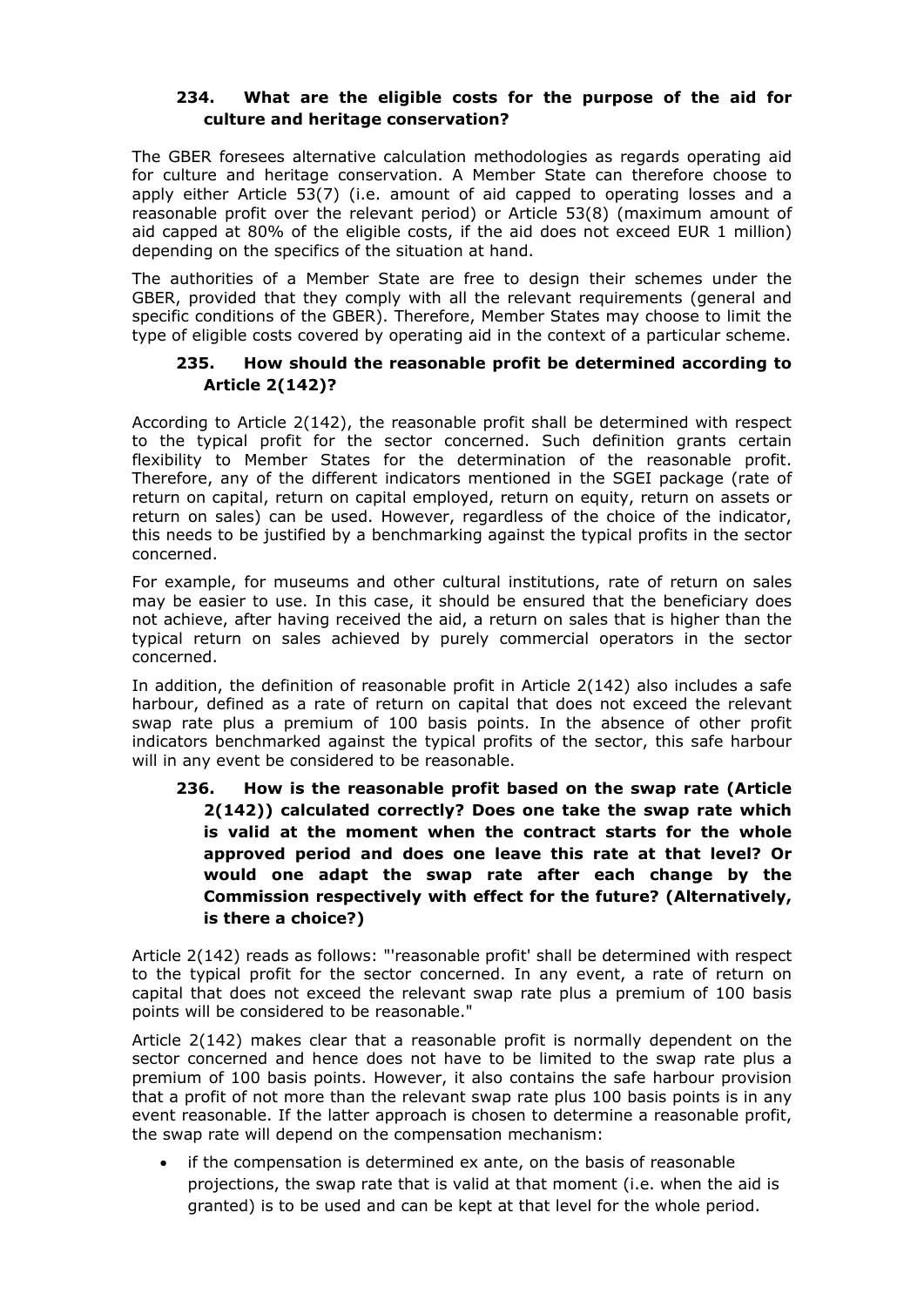

- if the compensation is however determined ex post, on the basis of the actual incurred costs, the swap rates for each relevant period have to be applied (rather than one constant rate).
- likewise, if a clawback mechanism is used (and hence an ex post calculation is performed based on the actual figures), the swap rates for each relevant period have to be applied.

# **237. Is this provision applicable to the promotion of measures for energy-saving and energy-efficiency measures in cultural institutions?**

As a general rule Articles 38 and/or 39 of the GBER (on energy efficiency) are the relevant articles to address investment aid for the promotion of energy-saving and energy-efficiency measures.

Where energy efficiency measures are carried out for the benefit of cultural institutions, they may also be covered by Article 53 (investment aid for upgrade of the cultural infrastructure). If the measures were to be considered as cultural aid in the meaning of Article 53, they would need to fulfil all the conditions of Article 53 and of Chapter I of the GBER in order to be considered compatible with the internal market and to be exempted from the notification requirement of Article 108(3) TFEU.

# **Article 54:**

### **238. How much of the eligible costs can be covered?**

Article 54 lists the specific compatibility criteria applicable to aid schemes for audiovisual works. Its paragraph 7 clarifies that aid intensities of more than 50% of the eligible costs are possible for difficult audiovisual works. Article 2(140) defines "difficult audiovisual works" as works identified as such by Member States on the basis of pre-defined criteria. These may include works whose sole original version is in a language of a Member State with a small territory or population or in a language that is only used in part of a Member State or only by a part of the population of a Member State.

## **239. Is it envisioned that audiovisual works, as covered by Article 54 of the GBER, can include aid to video game companies for products which are judged to meet the culture test as set out by the national tax scheme?**

No, Article 54 of the GBER (aid schemes for audiovisual works) does not apply to aid for video games. Recital 72 of the GBER clearly states that " […] In general, activities which, although they may present a cultural aspect, have a predominantly commercial character because of the higher potential for competition distortions, such as press and magazines (written or electronic), should not be covered. Furthermore, the list of eligible cultural purposes and activities should not include commercial activities such as fashion, design or video games."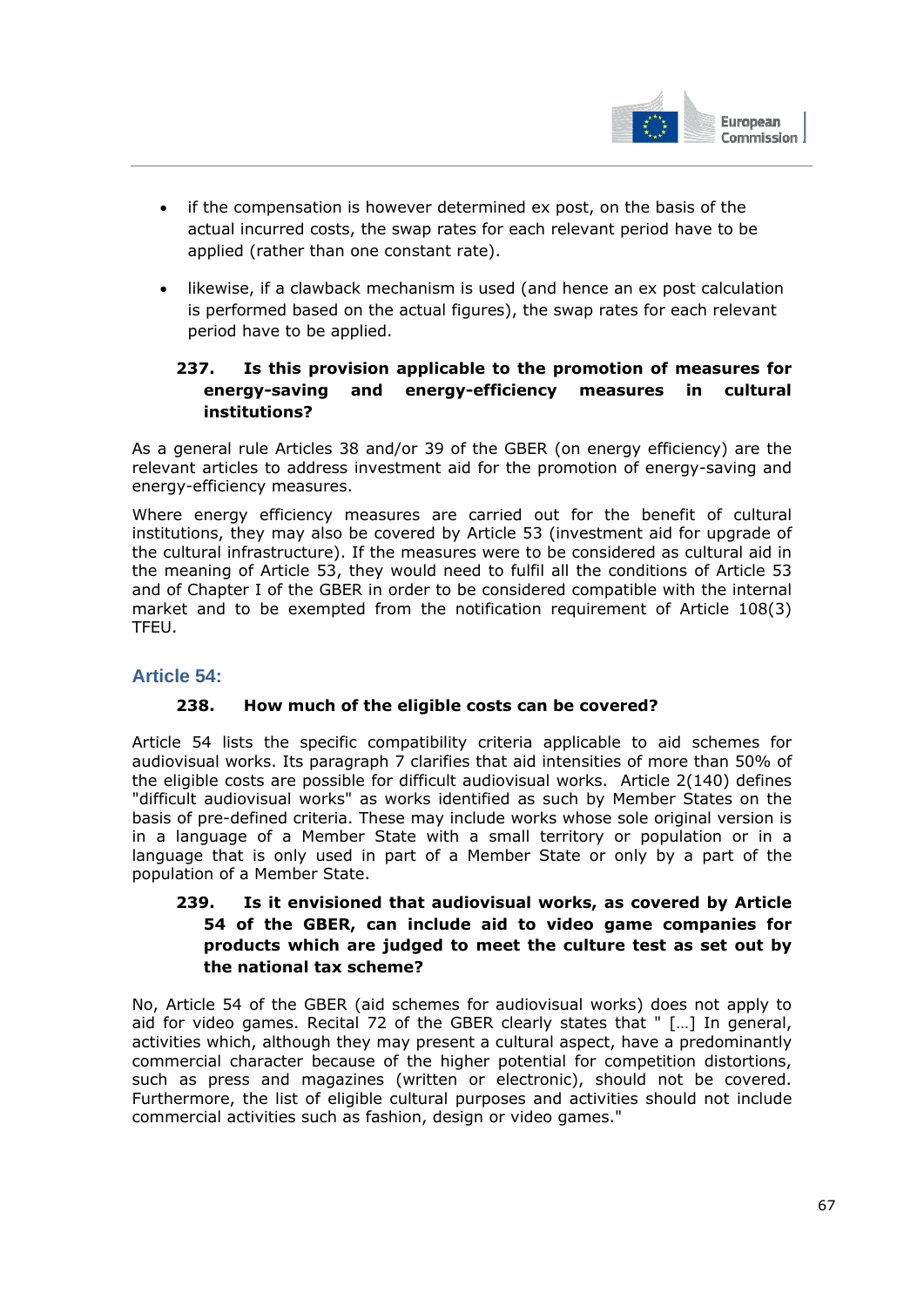## **240. Article 54(4) lists conditions with regard to territorial spending obligations. Reference is made to the "minimum level of production activity in the territory". Does this refer to local expenses or to the percentage of film shooting taking place in that territory?**

Territorial conditions requiring a minimum level of production activity in the territory of the Member State or part of it can be imposed in various ways:

• A film fund may require a certain level of local spending (direct territorial conditions).

• A film fund may also impose territorial spending conditions in an indirect way, for example by requiring a certain part of the film shooting to take place in the territory of the Member State or part of it.

Both types of territorial conditions are covered by the "minimum level of production activity". The minimum level of production activity is always expressed as a percentage of the overall production budget of the film – therefore, any film shooting activity requirement must be "translated" into the corresponding share of the film's overall production budget.

When setting territorial requirements (in particular indirect ones), Member States must ensure that this does not mean that the aid is reserved for specific production activities or individual parts of the production value chain (Art. 54(9) of the GBER). For instance, whereas the Commission's services generally accept the requirement for a certain part of the film shooting to take place in the territory of the Member State or part of it, it is not possible to link the aid to the requirement that specific post-production activities take place in the territory or that specific studio infrastructures are used.

### **Article 55:**

## **241. Can aid for sport and multifunctional recreational infrastructures (marinas) be granted under the GBER?**

Marinas are useable for sports such as amateur sailing and could also provide for other recreational activities (tourism, culture).

Article 55 of the GBER allows investment aid sport and multifunctional recreational infrastructures (except for hotels and leisure parks).

Under Article 55(10) of the GBER the aid amount may cover the funding gap so that the aid intensity would normally be higher than under the applicable regional aid rules.

Article 55(12) of the GBER also provides for an alternative (optional) method for calculating maximum amount of aid (80% of eligible costs in case of aid not exceeding EUR 1 million) but in that case the remaining 20% of financing has to be aid free.

### **242. Does the GBER also cover investments in sport infrastructure in the form of creating possibilities for accommodation of athletes and their accompanying personnel, sauna, gym, massage rooms as well as seminar rooms and cafeterias?**

This type of investment would be covered by Article 55 provided that it is directly linked to the sports infrastructure and that it fulfills the conditions specified in the GBER (Article 55 and the general requirements).

## **243. Is it possible to use rules for operating aid for sport and multifunctional recreational infrastructure to finance the operation of existing sport infrastructure (e.g. swimming pool, stadium)?**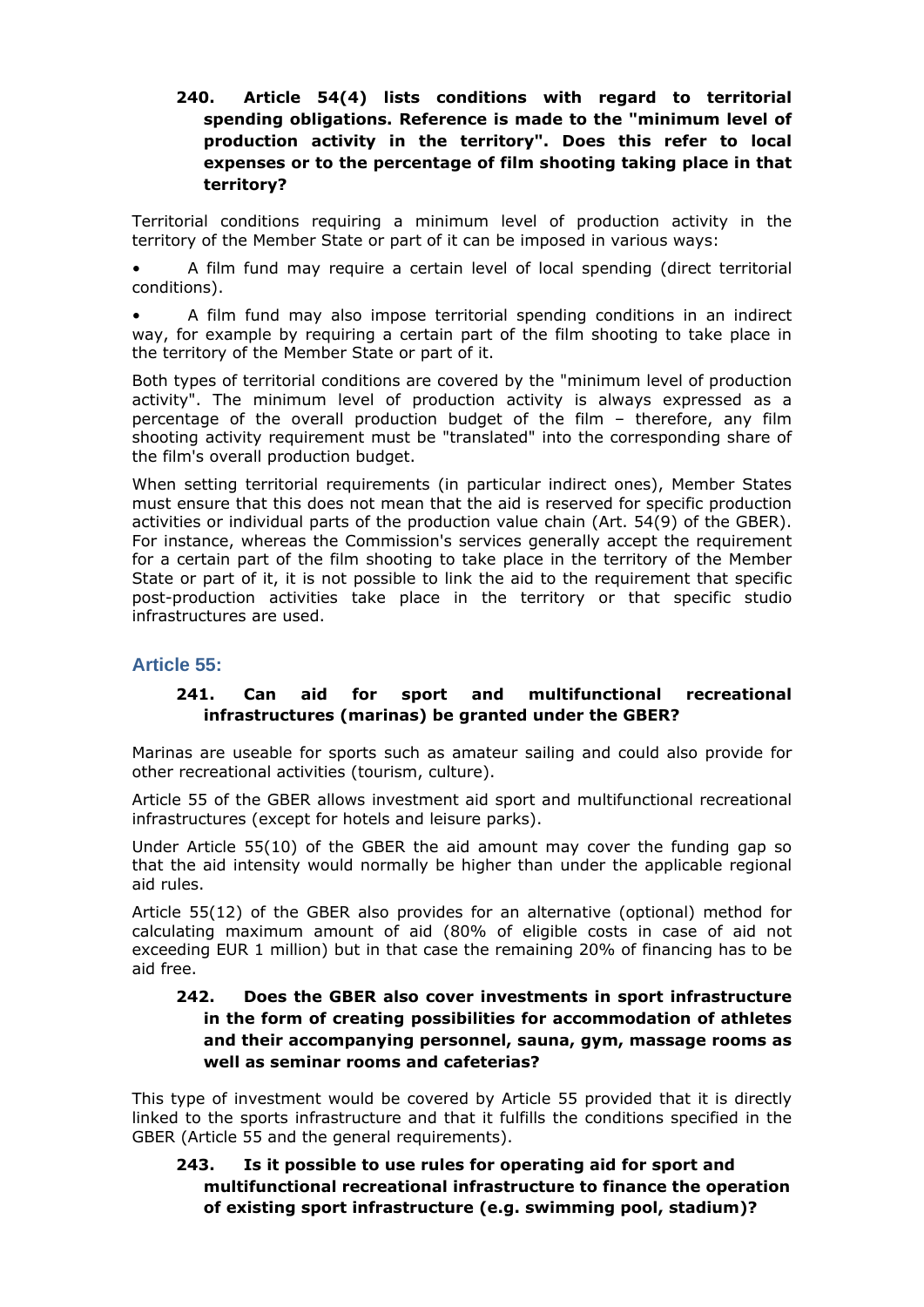

European Commission I

It is possible to use the provisions on operating aid of Article 55 of the GBER to finance the operation of existing sport infrastructure, provided it complies with that Article and the general requirements set out in the GBER. In this respect, particular attention is drawn to the fact that Article 6 of the GBER (and in particular its paragraph 2) must be complied with. If the beneficiary is a large enterprise, the condition laid down in Article 6(3)(b) of the GBER applies.

## **244. Is it possible to provide operating aid for sport infrastructure to an entity which has the infrastructure in its lease? If so, is it possible that the period of the lease of the infrastructure is shorter than a year?**

It is possible to provide operating aid for sport infrastructure to an entity which leases the sport infrastructure. According to Article 55(9) of the GBER: "For operating aid for sport infrastructure the eligible costs shall be the operating costs of the provision of services by the infrastructure. Those operating costs include costs such as […] rent, administration, etc., but exclude depreciation charges and the costs of financing if these have been covered by investment aid". On this basis, rent costs are accepted as eligible operating costs. Please note that the maximum allowed under Article 4(1)(bb) of the GBER amounts to EUR 2 million per infrastructure per year. It is possible that the period of lease of the infrastructure is shorter than a year but the overall aid granted to the infrastructure must always remain below EUR 2 million and therefore must be adapted pro rata.

# **Article 56:**

**245. Is this article applicable to the construction of water management infrastructure where the subsequent operation of the infrastructure is carried out by the aid recipient (the investor) without delegating operation to a third party? Could both public entities (such as municipalities) and private entities be aid beneficiaries?** 

The provisions of Article 56 cover only the granting of investment aid to the infrastructure owner. Therefore, an "in house" operator benefitting from the aid must comply with the provisions of Article 56(3). The conditions of Article 56(4) apply only when the owner of a given infrastructure entrusts its operations to "a third party".

### **246. Can this article be applied to the construction of business incubators for SMEs which provide favourable conditions for renting office space and advice for budding entrepreneurs?**

The Article block-exempts the aid granted to the infrastructure owner. We understand that by referring to "favourable conditions", you refer to State aid that might be granted to SMEs renting such office spaces at conditions that are not market conform. Any State aid involved in the granting of favourable conditions to entrepreneurs (e.g. start-up aid) will have to comply with the relevant GBER provisions or be notified. Please note that this should not be a bespoke investment.

In addition, please note that Article 56 only applies if no other provision of the GBER applies, such as specific provisions for infrastructure funding.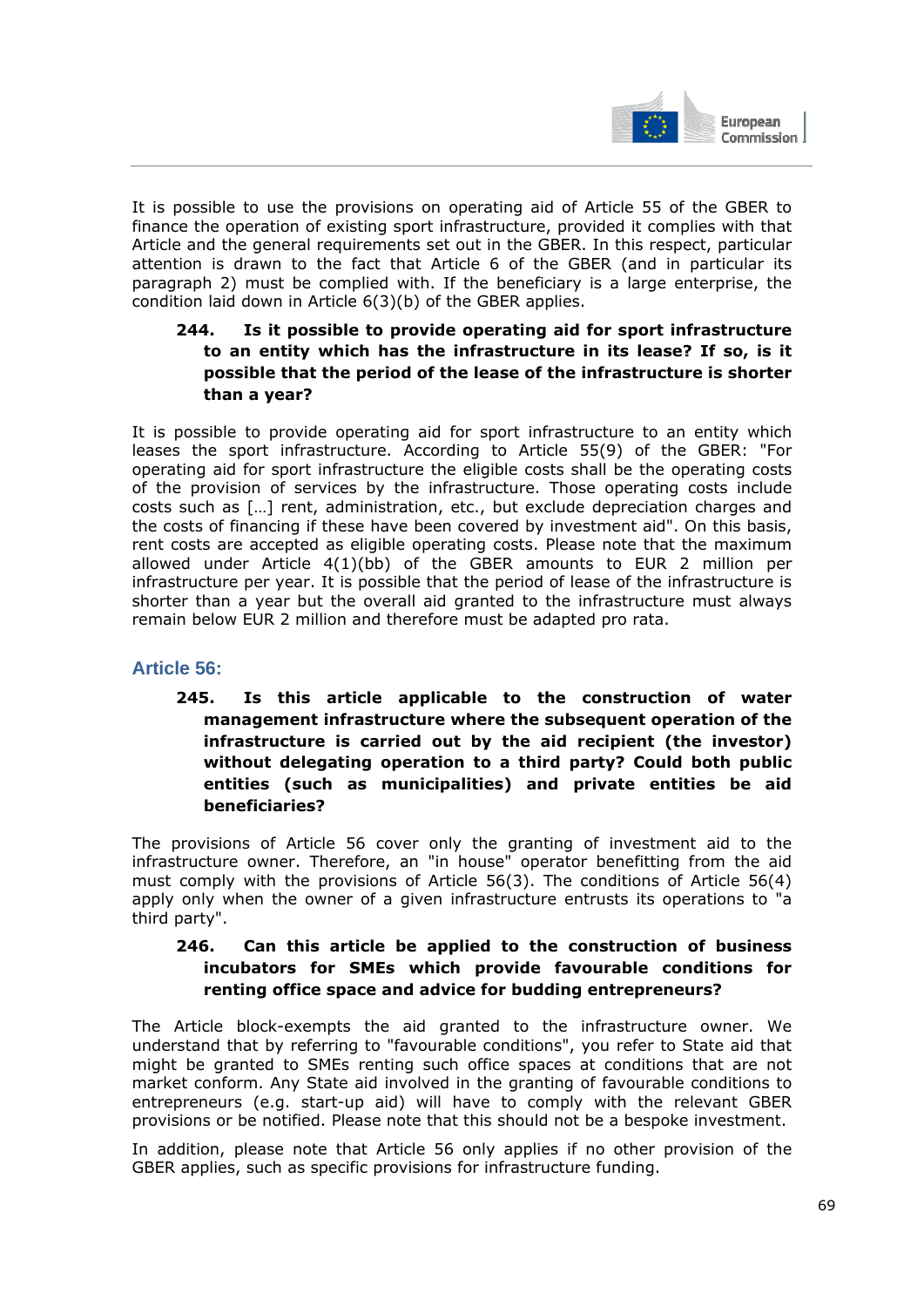# **247. Can the Commission define the relationship between Article 56 and Decision SA.36346 (2013/N), which found that the development of land on industrial sites does not involve State aid?**

The existence of State aid in a particular situation is outside the scope of the GBER, as the latter only concerns compatibility requirements for investments that are aid. Only when State aid cannot be excluded at the level of the infrastructure owner could the provisions of the GBER be applicable if all the other requirements are met.

In the case SA.36346, the Commission concluded that no aid was involved on the basis of the following characteristics of the measure. Firstly, the financial transfers from the federal level to the communes is considered an intrastate transfer and therefore outside the scope of Article 107(1) TFEU. In addition, activities that fall within the public remit are not considered economic activities and again outside the scope of Article 107(1) TFEU. In case the operator (in the case of the GRW decision, the "developer") is chosen via a tender procedure, it does not benefit of any aid either. Last but not least, as regards bodies implementing the measure that were not municipalities, they have a legal obligation to pass on/refund any advantage derived from the sale of the land.

In these circumstances, the Commission concluded that that particular measure did not constitute State aid. In other cases, aid may be involved but it can be considered compatible provided the conditions of the GBER provision are met.

## **248. Is this provision applicable to investment in the rehabilitation/modernisation of old rails station buildings? If yes, can it be applied in cases where the buildings are owned by private transport operators?**

Yes, this article should be applicable if State aid is involved at the level of the infrastructure owner, independent of whether this is a public or private owner.

### **249. Is this provision applicable to infrastructure investment aid relating to the construction of normal rental housing?**

Yes, provided that all the conditions regarding the operators and users of the infrastructure are met and that the thresholds are not exceeded.

#### **250. Are the users of the infrastructure covered by the GBER exemption from notification?**

Infrastructure users that pay a market price are not considered aid beneficiaries. The market price can be determined via a tender procedure (rather seldom on the user level) or via benchmarking consisting on a comparison of charges across a sufficient number of suitable comparable infrastructures or via the incremental cost approach.

In principle a scheme for aid granted to municipalities and other public institutions for preparation of industrial zones and related to technical infrastructure (buying, preparation and revitalization of land, ensuring its connection to utilities, construction and modernization of transport infrastructure and buildings) would indeed be a scheme that, if involving State aid, would seem to be covered by Article 56 of the GBER. Please note, however, that Article 56 only applies if no other more specific provision of the GBER applies, such as Article 48 relating to energy infrastructure. Also note that all the requirements of Article 56 should be met, including the prohibition as regards dedicated infrastructure and the total investment cost of maximum EUR 20 million (eligible cost also is capped at EUR 10 million).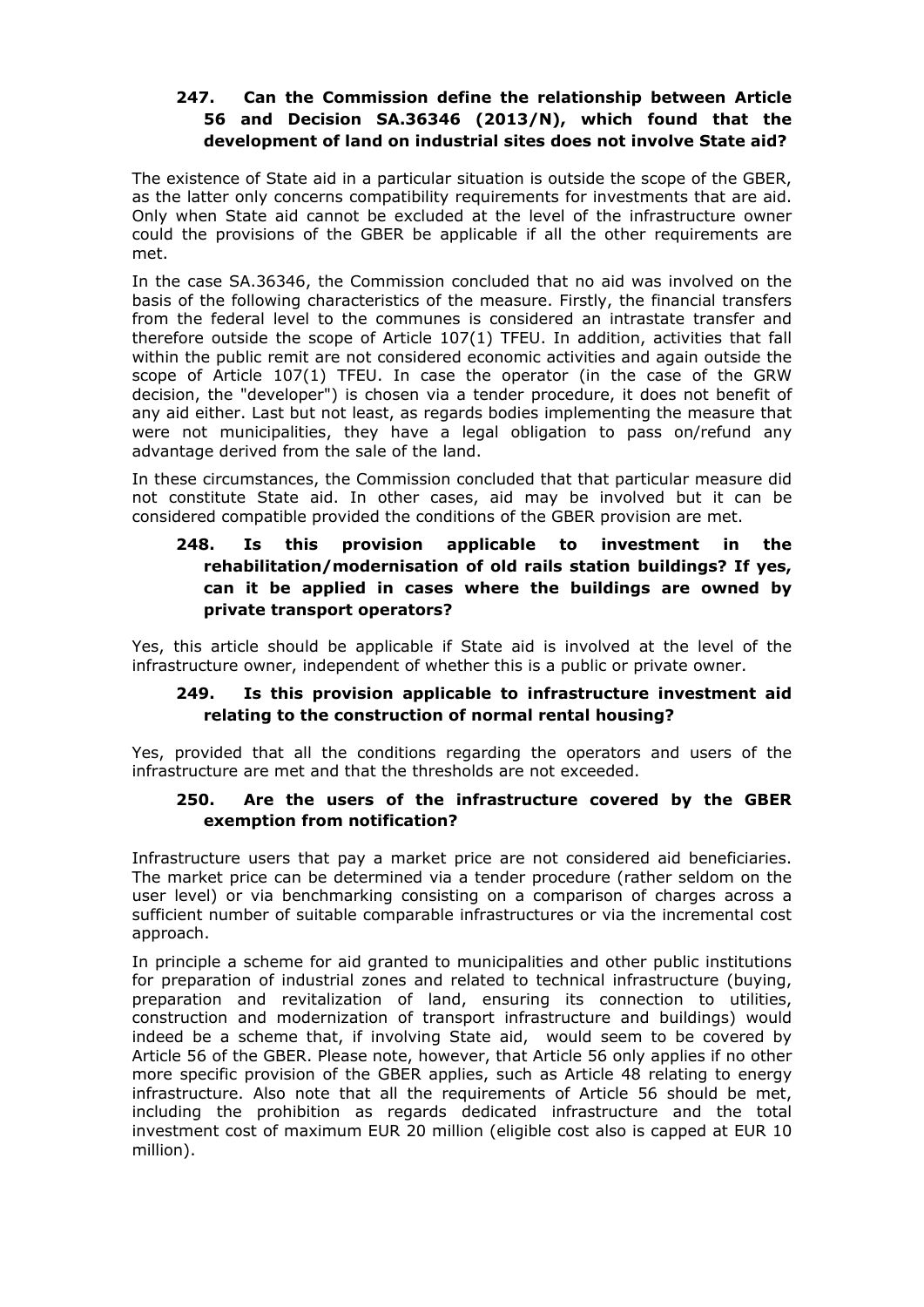

### **251. Is this provision applicable to financing of building or modernization of water management infrastructures, like sewage treatment plants, sewerage system and water pipelines?**

As long as the investment is not covered by other provisions of the GBER (e.g. Article 47 regarding waste management), Article 56 could be applicable. However, the modernisation of the infrastructure implies that the operator should also pay proportionately more for being allowed to use and operate the new/modernised infrastructure. If there is no new procurement procedure, there is a risk that the operator receives an advantage as it would not pay "market-conform" operating fees in accordance with the upgraded infrastructure. If the payment of a "marketconform" price cannot be ensured, the operator would receive operating aid which would in principle not fall under the GBER.

### **252. Can the electric car charging stations (on a highway) be financed under the provision of local infrastructure?**

Electric car charging infrastructures cannot be considered as energy infrastructures within the meaning of GBER (Article 2(130) of the GBER defines what constitutes an energy infrastructure). Therefore Article 48 of the GBER, investment aid for energy infrastructure, does not apply. Article 56, investment aid for local infrastructure, may be applicable for such investments as long as the requirements of that Article and GBER Section 1 are respected.

# **253. Is it correct that for merely the sale of a building and the grant of a guarantee the local authority is not obliged to organize an open, transparent and non-discriminatory procedure? If this is not correct could you please indicate the conditions for this procedure?**

The documents mentioned above address different scenarios. In the Commission Communication on State aid elements in the sales of land and buildings by public authorities as well as the Commission Notice on the application of Articles 87 and 88 of the EC Treaty to State aid in the form of guarantees, the Commissions shares its assessment of conditions that should be met in order for a measure not to involve State aid. The GBER sets out criteria to be met by measures which are State aid in order to be found compatible.

Therefore, if the conditions of the two documents mentioned in the previous paragraph are fulfilled, the Commission considers that there is no State aid involved in the measure. Furthermore, Article 56 refers to the situation where infrastructure is being constructed or upgraded (and not to the simple sale of land).

### **254. Could a project regarding the realization of a park & ride provision for railway travellers be considered a local infrastructure?**

Provided that the measure entails the granting of State aid for the owner of that infrastructure, the referenced type of infrastructure could be covered by Article 56 of the GBER.